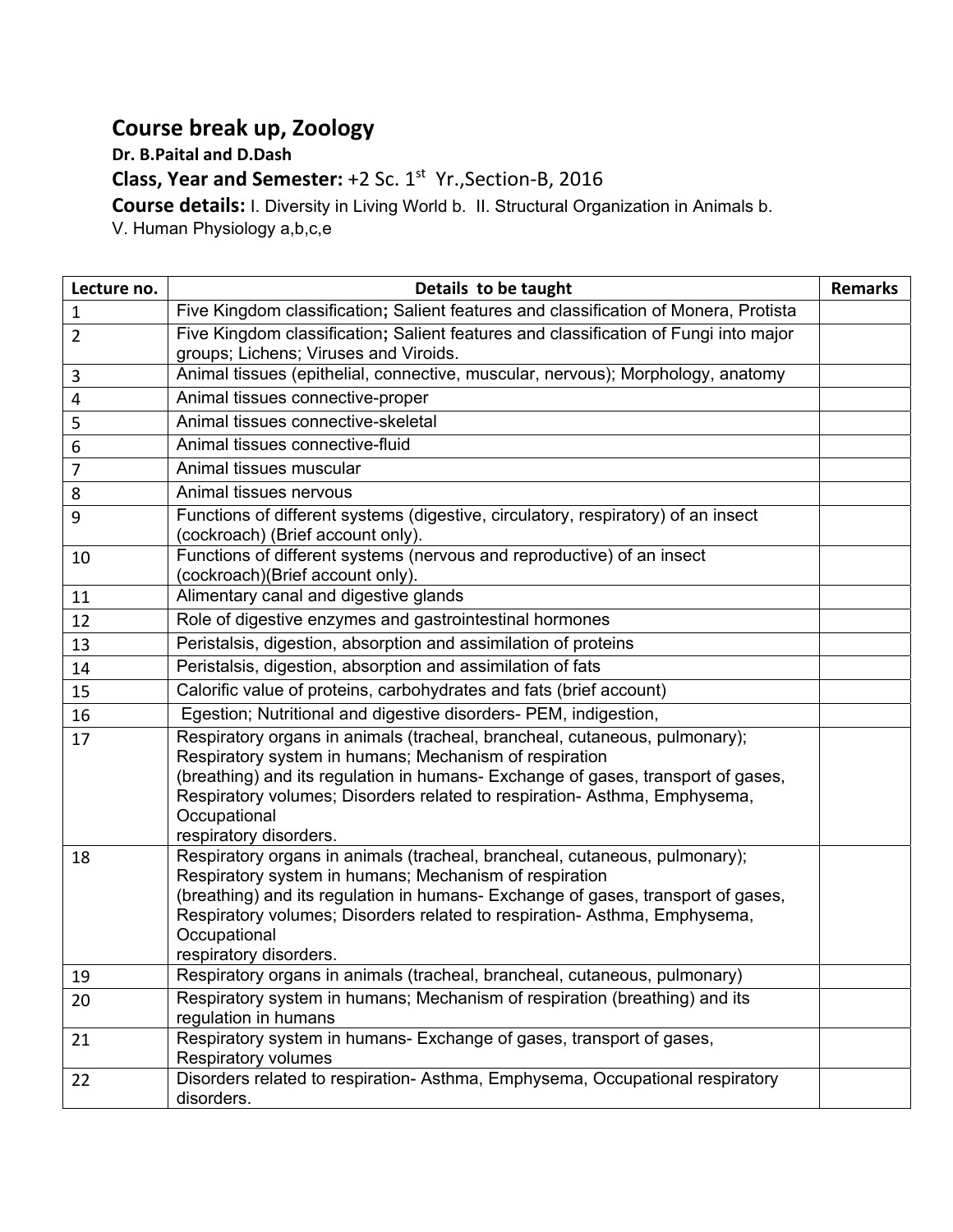| 23  | Compositon of blood, blood groups<br>coagulation of blood Composition of lymph and its function                                             |  |
|-----|---------------------------------------------------------------------------------------------------------------------------------------------|--|
| 24  | Human circulatory system- Structure and working of human heart, blood vessels;                                                              |  |
| 25  | Cardiac cycle, cardiac output, ECG; Double circulation;                                                                                     |  |
| 26  | Regulation of cardiac activity. Disorders of circulatory system- Hypertension,<br>Coronary artery diesease, Angina pectoris, Heart failure. |  |
| 27  | Types of movement- ciliary, flagellar, muscular;                                                                                            |  |
| -28 | Skeletal muscle- contractile proteins and muscle contraction;                                                                               |  |
| 29  | Joints; Disorders of muscular<br>and skeletal system- Myasthenia gravis, Tenany, Muscular dystrophy, Arthritis,<br>Osteoporosis, Gout.      |  |

## **Book Recommended:**

- **1.** Bureau's Higher Secondary (+2) Zoology, Practical, Published by Odisha State Bureau of Text Book Preparation and Production, Bhubaneswar.
- 2. Text Book of Biology, NCERT

## **Course break up, Zoology, Dr.A.K.Mohanty and Dr.N.Upadhaya**

## **Class, Year and Semester:** +2 Sc. 1<sup>st</sup> Yr., Section-A, 2016

**Course details:** I. Diversity in Living World (a., d.) and V. Human Physiology (d., f. & g.)

| Lecture no.    | Details to be taught                                                              | <b>Remarks</b> |
|----------------|-----------------------------------------------------------------------------------|----------------|
| 1              | Scope of Zoology, Characteristics of living organisms, differences between living |                |
|                | and non-living, Biodiversity: its' importance and sustenance                      |                |
| $\overline{2}$ | Classification: Need, brief history, 2 to 5 kingdom classification, taxonomy and  |                |
|                | systematics, taxonomical / Linnaean hierarchy                                     |                |
| 3              | 3 Domains of life: Archaea, Bacteria and Eukarya (6 Kingdom classification        |                |
|                | proposed by Carl Woese, Kandler and Wheelis                                       |                |
| 4              | Binomial Nomenclature: Common rules with examples                                 |                |
| 5              | Taxomocal tools: Museum, Zoo, Herbarium, Botanical garden                         |                |
| 6              | Study of Animal Kingdom: Five salient features and two examples of Kingdom        |                |
|                | Protista (Phylum Protozoa), Phylum- Porifera, Coelenterata, Platyhelminthes,      |                |
|                | Nemathelminthes                                                                   |                |
| 7              | Study of Animal Kingdom: Five salient features and two examples of Phylum-        |                |
|                | Annelida, Arthropoda, Mollusca, Echinodermata                                     |                |
| 8              | Study of Animal Kingdom: Five salient features and two examples of each class of  |                |
|                | Phylum Chordata (Pisces - Chondrichthyes, Osteichthyes, Tetrapoda - Amphibia,     |                |
|                | Reptilia, Aves and Mammalia)                                                      |                |
| 9              | Human Physiology: Excretion - Types of excretory products, Aminotelism,           |                |
|                | Ammonotelism, Ureotelism and Uricotelism, organs of excretion Nephridia,          |                |
|                | Malpighian tubules, Maxillary gland (green gland), Skin (perspiration), Lungs     |                |
|                | (Exhalation)                                                                      |                |
| 10             | Human Physiology: Excretion - Kidney; Location, shape, size, structure: Nephron;  |                |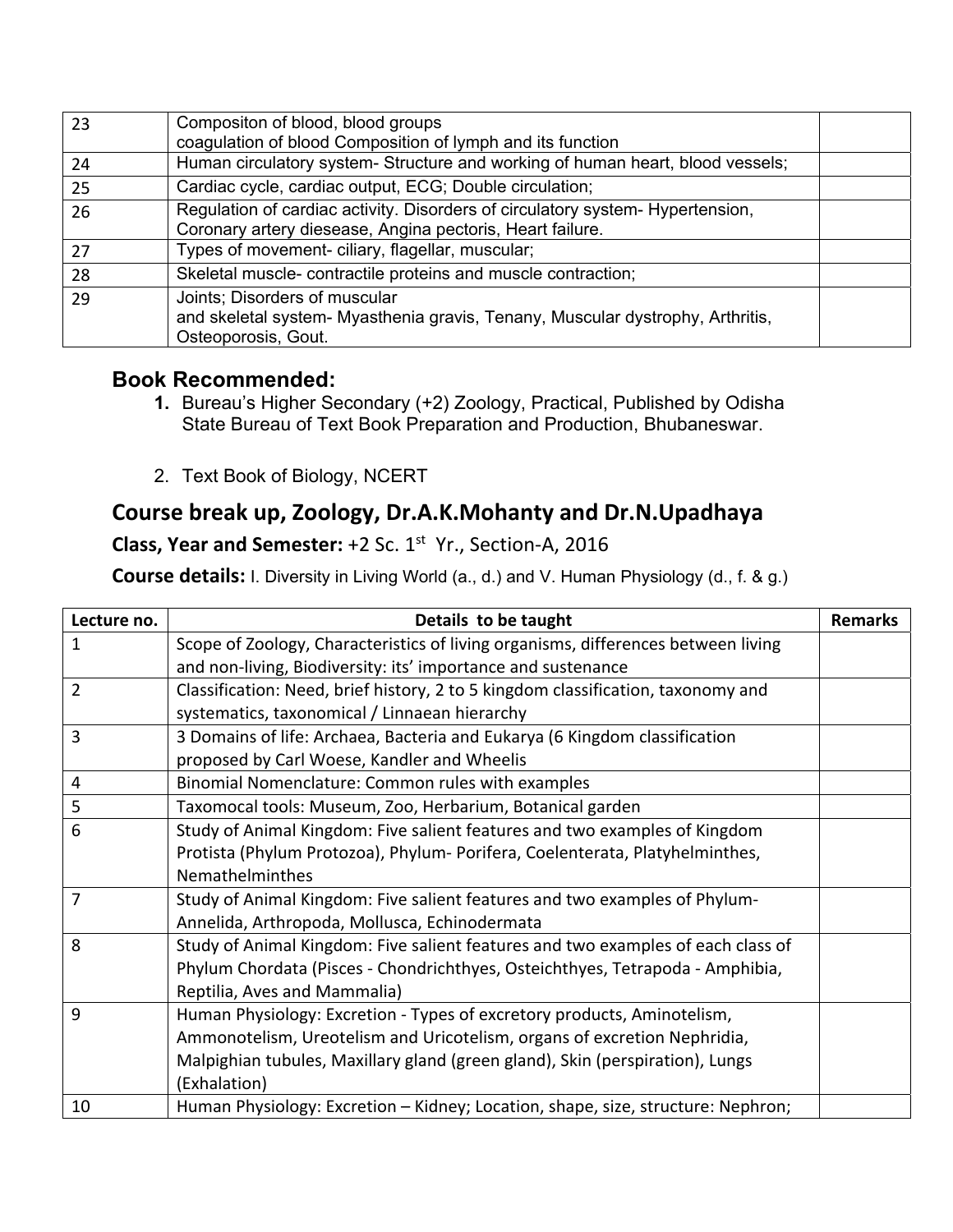|    | structure, types, distribution                                                                    |  |
|----|---------------------------------------------------------------------------------------------------|--|
| 11 | Human Physiology: Excretion - Mechanism of urine formation; Ultrafiltration                       |  |
|    | (regulation through rennin-angiotensin mechanism), Selective Reabsorption and                     |  |
|    | counter current mechanism, Tubular Secretion                                                      |  |
| 12 | Human Physiology: Excretion - Urinary disorders; Oligouria, Polyuria, Dysuria,                    |  |
|    | Hematuria, Nephrosis, Nephritis, Ptosis, Kidney stone, Gout, Renal failure and                    |  |
|    | dialysis, artificial kidney                                                                       |  |
| 13 | Human Physiology: (Control and Co-ordination) Nervous System - Types of                           |  |
|    | neurons: non-polar, unipolar, bipolar, multipolar, sensory, motor, internuncial,                  |  |
|    | somatic and visceral, Nerves/nerve fibres - myelinated and unmyelinated. Parts of                 |  |
|    | neuron: cyton, axon, Dendron and synapse                                                          |  |
| 14 | Human Physiology: Nervous System - Central nervous system (Brain and Spinal                       |  |
|    | cord), structure and function of brain                                                            |  |
| 15 | Human Physiology: Nervous System - structure and function of spinal cord,                         |  |
|    | Peripheral nervous system (Cranial and Spinal nerves), Reflex action                              |  |
| 16 | Revision                                                                                          |  |
| 17 | Human Physiology: Visceral nervous system: sympathetic (Thoraco- lumbar) and                      |  |
|    | parasympathetic (cranio-sacral) system, their operation with examples                             |  |
| 18 | Human Physiology: Conduction of nerve impulse through axon                                        |  |
|    | (depolarization/action potential, repolarization/ resting potential, operation of Na <sup>+</sup> |  |
|    | & K <sup>+</sup> pumps, Donnan equilibrium                                                        |  |
| 19 | Human Physiology: Electrical and chemical synapse, Conduction of nerve impulse                    |  |
|    | through synapse, neurotrnsmitters                                                                 |  |
| 20 | Human Physiology: Sensory perception - sense organs like eye, ear, skin, tounge                   |  |
|    | etc., elementary idea on structure and function of eye and ear                                    |  |
| 21 | Human Physiology: (Control and Co-ordination) Endocrine system-general                            |  |
|    | organization of endocrine glands and their location                                               |  |
| 22 | Human Physiology: Endocrine system- Chemical nature of hormone, receptors,                        |  |
|    | elementary idea on mechanism of hormone action                                                    |  |
| 23 | Human Physiology: Endocrine glands - Structure and function of Hypothalamus,                      |  |
|    | Pineal, Pancreas                                                                                  |  |
| 24 | Human Physiology: Endocrine glands - Structure and function of Pituitary;                         |  |
|    | Malfunction (Hypo & Hyper secretion)- Dwarfism, Gigantism, Acromegaly,                            |  |
|    | Simmond's disease                                                                                 |  |
| 25 | Structure and function of Thyroid, Parathyroid and Adrenals, malfunctioning (Hypo                 |  |
|    | & Hyper secretion) of thyroid - Cretinism, Goitre, exophthalmus, Malfuctioning                    |  |
|    | (Hypo & Hyper secretion) of Adrenals - Addison's disease, Conn's syndrome,                        |  |
|    | Cushing's syndrome, Adreno-genital syndrome                                                       |  |
| 26 | Structure and function of Gonads (Testes & Ovaries), Sex hormones and Hormones                    |  |
|    | associated with reproduction                                                                      |  |
| 27 | Revision                                                                                          |  |

## **Book Recommended:**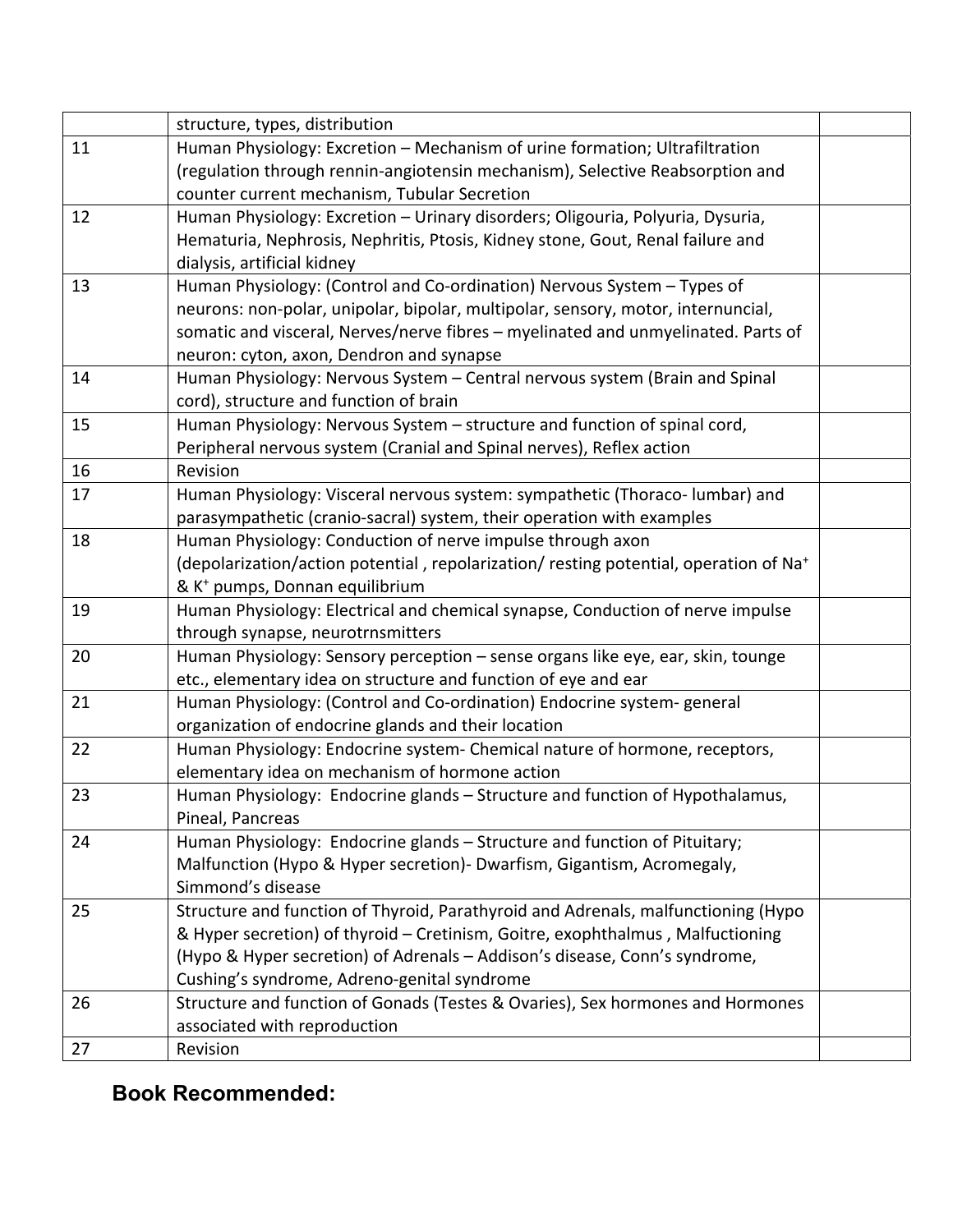- **1.** Bureau's Higher Secondary (+2) Zoology, Practical, Published by Odisha State Bureau of Text Book Preparation and Production, Bhubaneswar.
- 2. Text Book of Biology, NCERT

#### **Class : +2Sc Year, 2nd Year, Section A**

**Course title:** Zoology

**Credit:** 2+0

**Course teachers:**  Dr.C.S.K.Mishra, Dr.R.Pattnaik

| Unit/Chapter | Unit name                            | No. of lectures | Name of the teacher |
|--------------|--------------------------------------|-----------------|---------------------|
|              | Neural control and cordination       | 06              |                     |
|              | Chemical coordination and regulation | 04              |                     |
| 3A           | Animal reproduction                  | 04              |                     |
| 3 B          | Human development                    | 04              |                     |
| 4.           | Reproductive health                  | 02              |                     |
| 5.           | Genetics                             | 07              |                     |
| 6 A          | Human health and diseases            | 02              |                     |
| 6B           | Immunity                             | 02              |                     |
| 6C           | Adolescence                          | 02              |                     |
| 7            | Strategies for enhancement of food   | 02              |                     |
|              | production                           |                 |                     |
| 8            | Biodiversity                         | 01              |                     |
| 9            | Environmental issues                 | 04              |                     |

## **LESSON PLAN**

#### **Class : +2 2nd year SECTION-B**

## **Course title: BIOLOGY – II (Zoology) Theory + 2, 2nd Year Science Credit:**

#### **Course teachers:** Dr.S.T.Patnaik ,D.Mohapatra

| Unit | Unit name                                         | No. of   | Name of the teacher |
|------|---------------------------------------------------|----------|---------------------|
|      |                                                   | lectures |                     |
|      | Neural Control and Coordination $\vert 6 \rangle$ |          | D.Mohapatra         |
|      | Chemical Coordination and                         |          | D.Mohapatra         |
|      | Regulation                                        |          |                     |
|      | <b>Animal Reproduction</b>                        |          | D.Mohapatra         |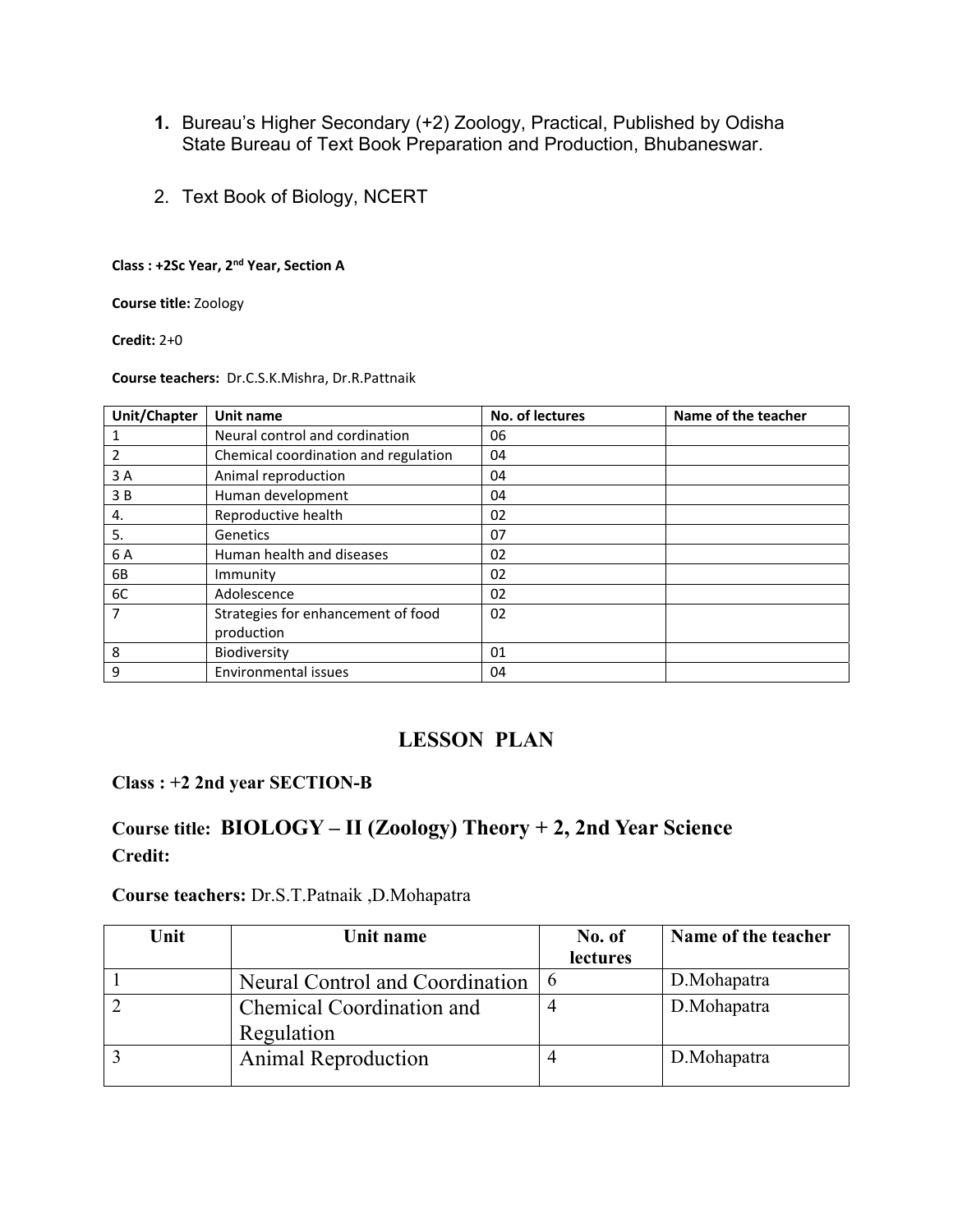|             | Human Development                                |                |                |
|-------------|--------------------------------------------------|----------------|----------------|
|             | Reproductive Health                              |                | D.Mohapatra    |
|             | Genetics                                         |                | Dr.S.T.Patnaik |
| 6           | Human Health and Diseases                        | 6              | Dr.S.T.Patnaik |
|             | Strategies for enhancement of<br>Food Production | $\overline{2}$ | Dr.S.T.Patnaik |
| 8           | Biodiversity                                     |                | Dr.S.T.Patnaik |
| $\mathbf Q$ | <b>Environmental Issues</b>                      |                | Dr.S.T.Patnaik |

## **COURSE BREAK UP**

## **COURSE BREAK UP**

*Unit – 5 Genetics* Dr.S.T.Patnaik

| Lecture No. | Topics to be covered                                               |
|-------------|--------------------------------------------------------------------|
| $L-1$       | Introduction to genetics, gene, terms, Mendelism-monohybrid cross. |
| $L-2$       | Mendelism-dihybrid cross, rules of mendelism                       |
| $L-3$       | Linkage and crossing over,                                         |
| $L-4$       | Sex determination                                                  |
| $L-5$       | Sex linked inheritance, Pedigree analysis of Haemophilia,          |
|             | Chromosomal aberrations (Structural) Genetic disorders             |
|             | (Haemophilia, Sickle- cell anaemia, Phenylketonuria, Down's        |
|             | syndrome, Klinefelter's Syndrome and Turner's Syndrome).           |
| $L-6$       | Elementary idea about Recombinant DNA technology, Human            |
|             | Genome Project, DNA Fingerprinting,                                |
| $L-7$       | Discussion                                                         |

## **COURSE BREAK UP**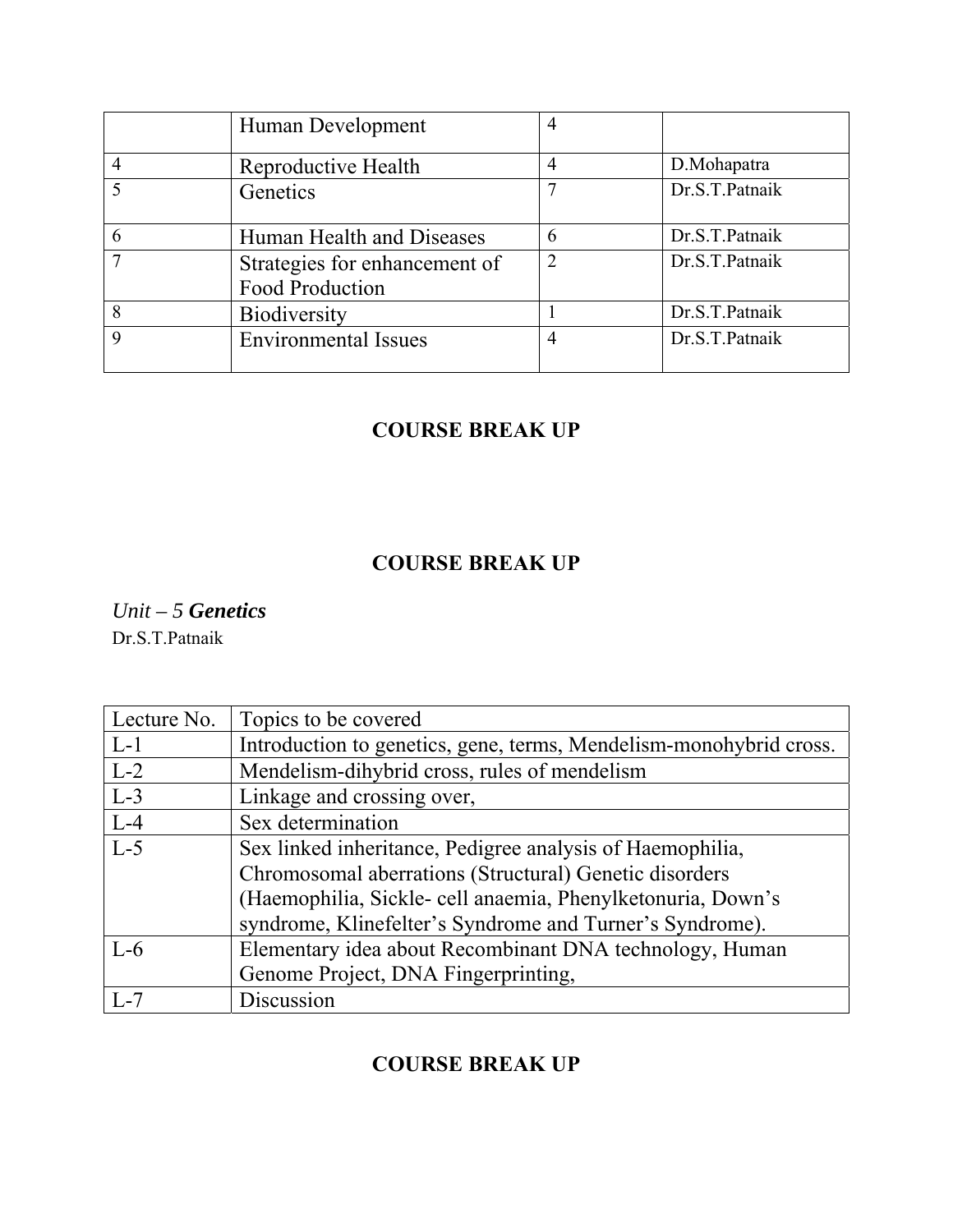# *Unit – 6 Human health and diseases*

Dr.S.T.Patnaik

| Lecture No. | Topics to be covered                                            |
|-------------|-----------------------------------------------------------------|
| $L-1$       | Introduction to Common Diseases in Humans: Typhoid, Pneumonia,  |
|             | Common Cold,                                                    |
| $L-2$       | Introduction to Common Diseases in Humans: Malaria, Amoebiasis, |
|             | Ascariasis.                                                     |
| $L-3$       | Introduction to Common Diseases in Humans: Filariasis, Ringworm |
| $L-4$       | Immunity: Innate immunity, Acquired immunity, Cell mediated     |
|             | immunity, Humoral immunity, Active and Passive immunity,        |
| $L-5$       | Vaccination and Immunization, Allergies, Autoimmune Diseases,   |
|             | Immune System of our body. AIDS, Cancer.                        |
| $L-6$       | Problems of Adolescence: Drug and Alcohol abuse, Effect of      |
|             | Drug/Alcohol abuse (prevention and control).                    |

## *Unit – 7 Strategies for enhancement of Food Production*

Dr.S.T.Patnaik

|       | Lecture No. Topics to be covered                                                                                                     |
|-------|--------------------------------------------------------------------------------------------------------------------------------------|
| $L-1$ | Introduction to Animal Husbandry: Management of Farm animals<br>(Diary Farm Management, Poultry Farm Management, Animal<br>Breeding) |
| $L-2$ | Introduction to Bee Keeping, Fisheries.                                                                                              |

*Unit – 8 Biodiversity*

Dr.S.T.Patnaik

|                       | Lecture No. Topics to be covered                                     |
|-----------------------|----------------------------------------------------------------------|
| $\lfloor L-1 \rfloor$ | Its importance, Biosphere reserve, National Parks, Zoos, Sanctuaries |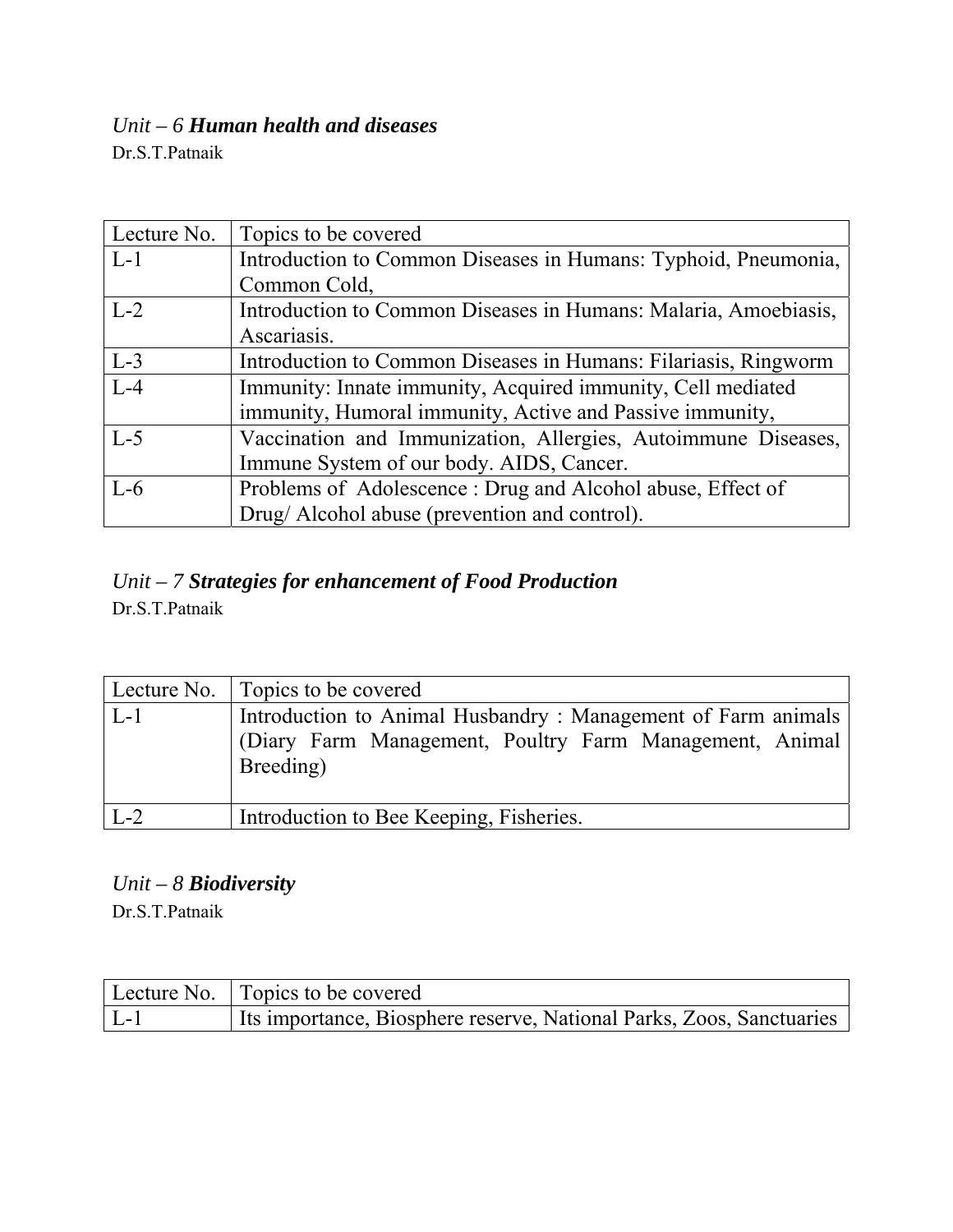# *Unit – 9 Environmental Issues*

Dr.S.T.Patnaik

| Lecture No. | Topics to be covered                                                                                                                                                            |
|-------------|---------------------------------------------------------------------------------------------------------------------------------------------------------------------------------|
| $L-1$       | Introduction to Air pollution and its control,                                                                                                                                  |
| $L-2$       | Introduction to Water pollution and its control,                                                                                                                                |
| $L-3$       | Introduction to Solid wastes, Agro-chemicals and their effects,                                                                                                                 |
|             | Radioactive wastes,                                                                                                                                                             |
| $L - 4$     | Introduction to Green house Effect and Global Warming, Ozone<br>Depletion in the Stratosphere, Degradation by Improper resource<br>utilization & maintenance and Deforestation. |

## +3 1<sup>st</sup>semester

## ZOC‐T‐1101

Dr.R.Patnaik and Dr.B.Pailat

## Unit ‐1

| Lect. No | <b>Topics to be covered</b>                                                                  |
|----------|----------------------------------------------------------------------------------------------|
| $L-1$    | General characteristics and classification of Protista                                       |
| $L-2$    | General characteristics and classification of parazoa                                        |
| $L-3$    | General characteristics and classification of metazoan                                       |
| $L - 4$  | Type study of <i>Euglena</i> : general morphology, locomotion, nutrition and respiration     |
| $L-5$    | Osmoregulation and reproductionin Euglena                                                    |
| $L-6$    | Type study of <i>Paramecium:</i> : general morphology, locomotion, nutrition and respiration |
| $L - 7$  | reproductionin Paramecium: transverse binary fission, autogamy cytogamy and endomixis        |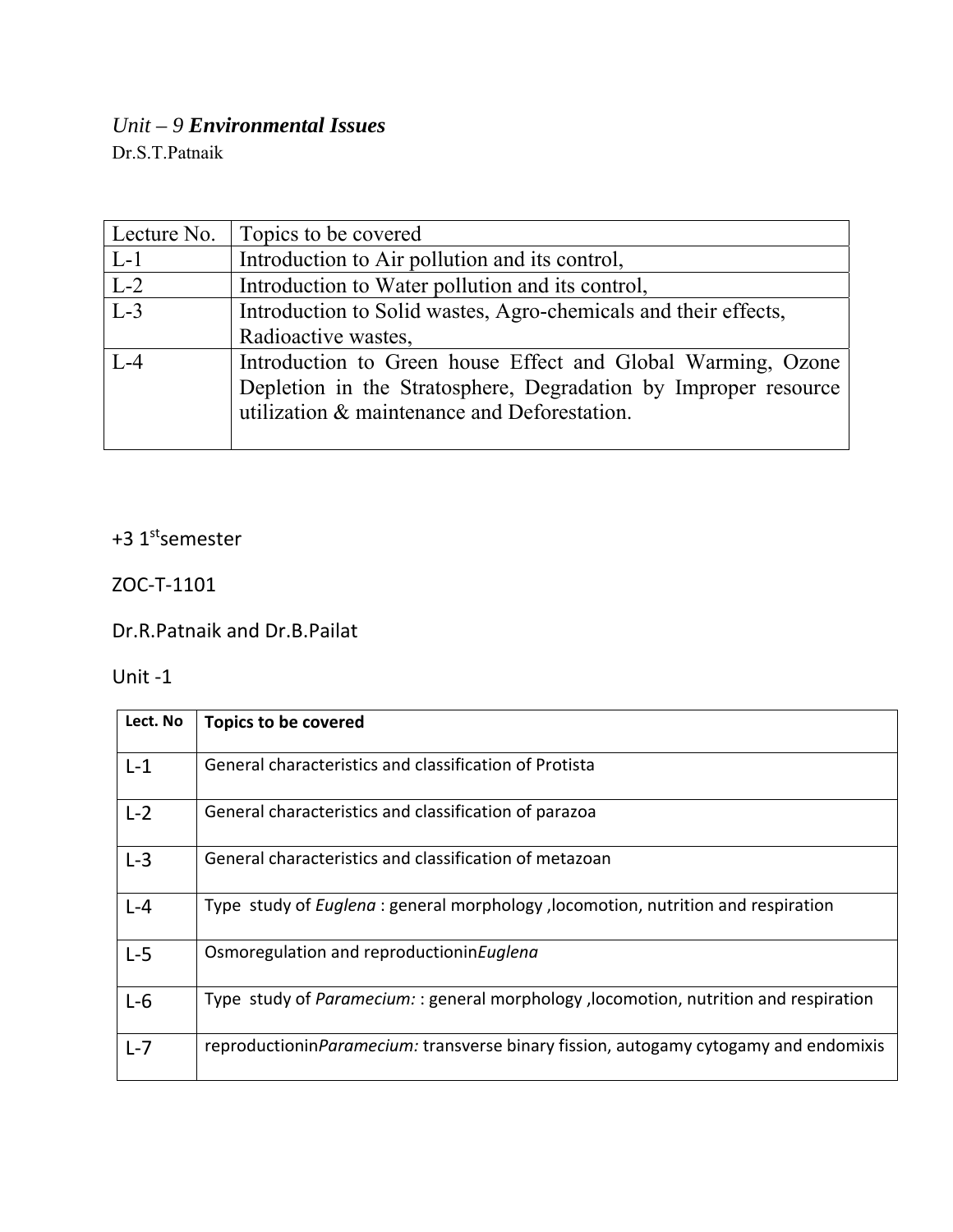| $L-8$  | Type study of Amoeba general morphology, locomotion, nutrition and osmoregulation  |
|--------|------------------------------------------------------------------------------------|
| $L-9$  | Reproduction: binary fission, sporulation, encystment                              |
| $L-10$ | Life cycle of <i>plasmodiumvivax:</i> history, types of malaria, symptoms          |
| $L-11$ | Pathogenesis, duration of infection,                                               |
| $L-12$ | Control of malaria, anti malariacampaignin India                                   |
| $L-13$ | <i>Entamoebahistolytica</i> : amoebic dysentery, symptoms and mode of transmission |
| $L-14$ | Diagnosis therapy, prevention                                                      |
| $L-15$ | Locomotoryorganellesin protozoa: pseudopodia, flagella, cilia                      |
| $L-16$ | Mode of locomotion, flagellar movement, ciliary movement, amoeboid movement        |
| $L-17$ | Reproduction in protozoa, asexual reproduction, budding, multiple fission          |
| $L-18$ | Sexual reproduction, syngamy, conjugation, parthenogenesis                         |
| $L-19$ | Evolution of symmetry and its significance in metazoan                             |
| $L-20$ | Segmentation in metazoan                                                           |
| $L-21$ | General characteristics and classification of Cnidaria                             |
| $L-22$ | Metagenesis in Obelia                                                              |
| $L-23$ | Polymorphism in Cnidaria: patterns of polymorphism, importance of polymorphism     |
| $L-24$ | What are corals, structure of coral polyps, types of corals in different groups    |
| $L-25$ | Coral reefs, types, formation, and economic importance of coral reefs              |

| ZOC (T)-1101: Unit $-2$ : Porifera and Cnidaria |                |
|-------------------------------------------------|----------------|
| Lesson                                          | Course Breakup |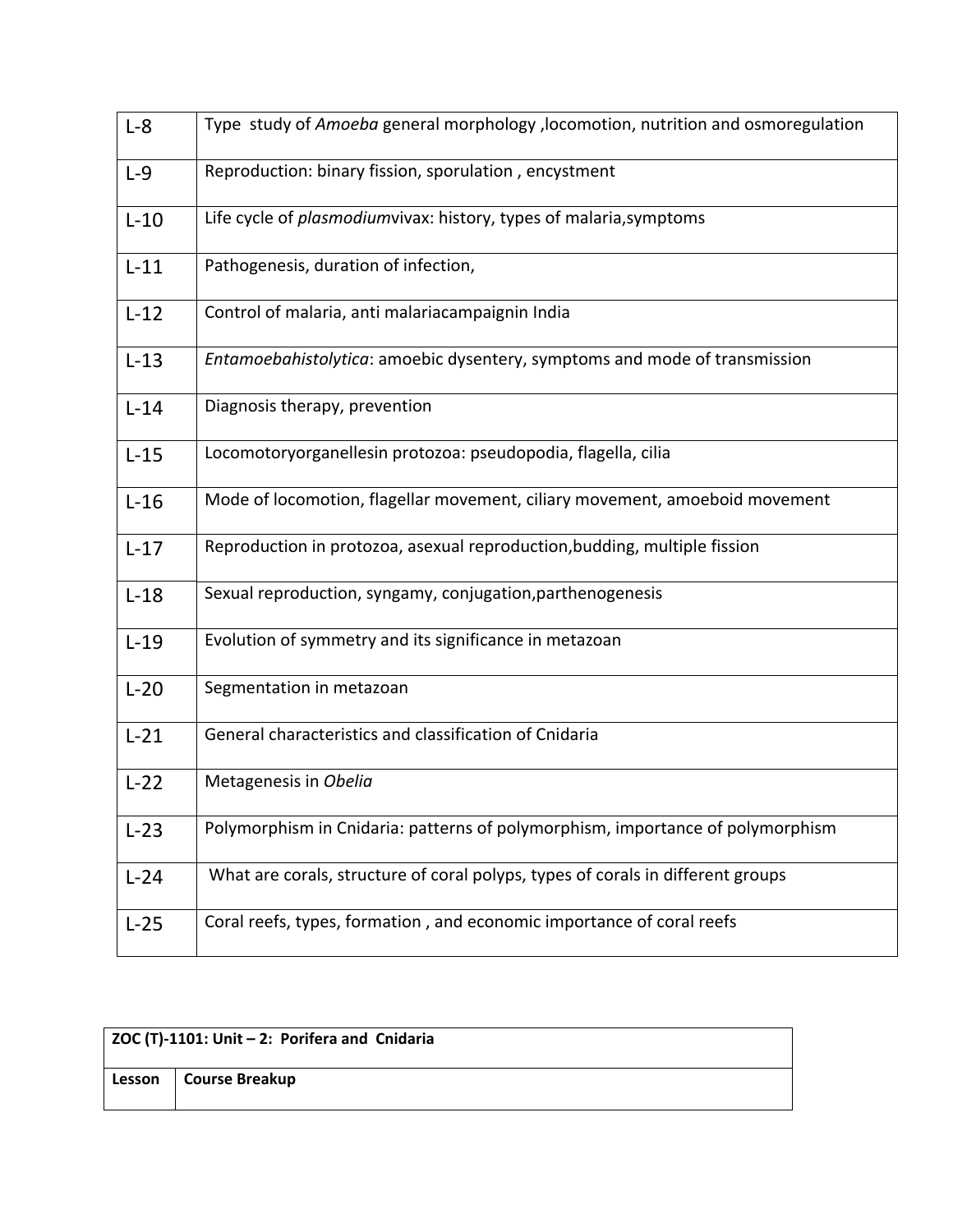| No.     |                                                                                                                                                                 |
|---------|-----------------------------------------------------------------------------------------------------------------------------------------------------------------|
| $L-1$   | Porifera: General characteristics, Pinacoderm, choanoderm, mesenchyme,<br>ostia, oscula, buds, gemmules.                                                        |
| $L-2$   | Classification up to classes: Calcarea (Calcispongiae), acsonoid, syconoid and<br>leuconoid                                                                     |
| $L-3$   | Homocoela: (Asconosa), choanocytes, spongocoel, example- Clathrina, Heterocoela:<br>(Syconosa), body wall and flagellated chambers, Scypha, Grantia             |
| $L - 4$ | Hexactinellida: (Hyalospongiae), glass sponge, skeletons and finger shaped<br>chambers,                                                                         |
| $L-5$   | Demospongia: Tetractinellida, Monaxonida, Keratosa. Other types of Porifera.                                                                                    |
| $L-6$   | Canal system and spicules in sponges, definition, sessile, water currents in<br>spongocoel, Food route.                                                         |
| $L - 7$ | Reaction stimuli, nervous system, swimming flagellated larvae form.                                                                                             |
| $L-8$   | Asconoid, osculum, pinacocytes, ostium, porosyte,                                                                                                               |
| $L-9$   | Syconoid, incurrent canals, Dermal ostium, radial canal                                                                                                         |
| $L-10$  | Leuconoid, Excurrent canal, aphodus, prosodus, Advantages of canal system in<br>Porifera.                                                                       |
| $L-11$  | Specules in sponges, monaxon, triaxon, tetraxon, polyaxon.                                                                                                      |
| $L-12$  | Cnidaria: General characteristics and Classification up to classes                                                                                              |
| $L-13$  | Metagenesis in Obelia: Diploid sexual phase, haploid sexual phase, saprophytic,<br>gametophytic, alternation of generation, Hyman concept.                      |
| $L-14$  | Polymorphism in Cnidaria: Polyp, Tube with tentacles, sessisle coral polyps, medusa,<br>umbrel shape, tentacles around mouth, motile, free swimming, Nmatocyst, |
| $L-15$  | Corals Great barrier reef, Cnidarians, Coral polyps, collar feeding, Scleractinian<br>corals, Hard corals,                                                      |
| $L-16$  | Coral reefs: Zooxanthellae, mutualism in corals, coral reef zonation, Threats to coral<br>reef, Benefits of coral reefs.                                        |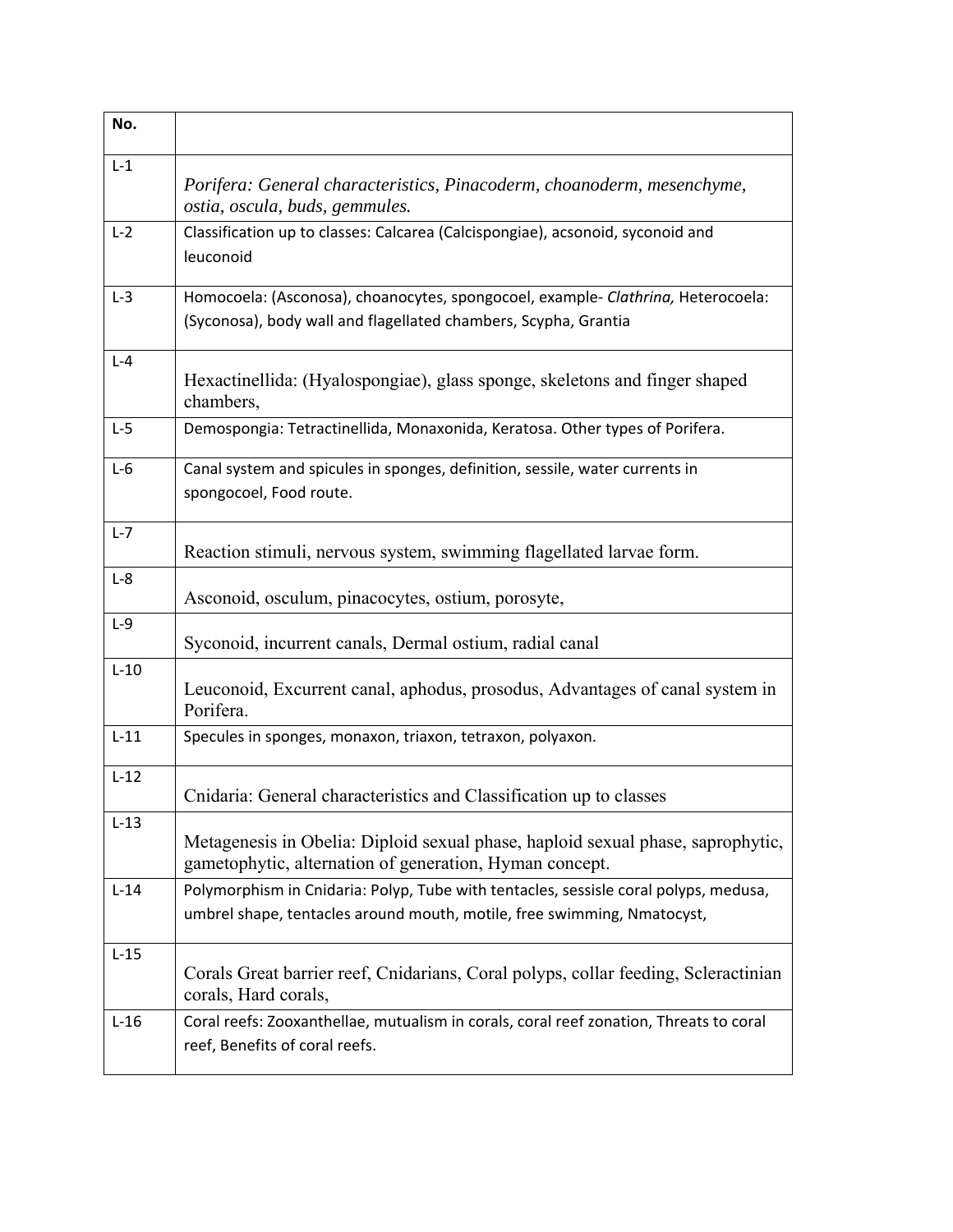| ZOC (T)-1101: Unit - 4: Nemathelminthes |                                                                                                                                     |  |
|-----------------------------------------|-------------------------------------------------------------------------------------------------------------------------------------|--|
| Lesson                                  | <b>Course Breakup</b>                                                                                                               |  |
| No.                                     |                                                                                                                                     |  |
| $L-1$                                   | General characteristics: Triploblastic, syncytial epidermis, Blastocoel,<br>pseudocoel, glandular canals, dimorphism.               |  |
| $L-2$                                   | Classification up to classes: Aphasmidia, Enoploidea, Dorylaimoidea, Mermithoidea<br>and other orders.                              |  |
| $L-3$                                   | Phasmidia: Trichuroidea, Dictiphymoidea, Rhabditoidea and other oredres.                                                            |  |
| $L - 4$                                 | Ascaris lumbricoides: Distribution and habit habitat, shape, size, body wall                                                        |  |
| $L-5$                                   | Reproductive organs, Testes, vas deference, seminal vesicle, ejaculatory duct, penial<br>setae, oavaries, oviducts, uteri, vagina   |  |
| $L-6$                                   | Copulation and fertilization, Gamete formation, zygote, cleavage and early<br>development                                           |  |
| $L-7$                                   | Infection to new host, Later development and migration, primary and secondary<br>migration                                          |  |
| $L-8$                                   | Pathogenesis: Infection to organs, pneumonia, enteritis, toxins release by<br>worms, physiologic and physical markers for infection |  |
| $L-9$                                   | Wuchereria bancrofti: Copulation, larval development in man, microfilariae                                                          |  |
| $L-10$                                  | Development in mosquito, infection to new human host                                                                                |  |
| $L-11$                                  | Elephantasis: diagnosis, pathogenesis, therapy, control.                                                                            |  |
| $L-12$                                  | Parasitic adaptation in helminthes: cuticle, locomotion, muscular pharynx,<br>continuous blood supply, pre-digestion                |  |
| $L-13$                                  | Protection inside host, life outside host, resistance to environmental risks, minute<br>size.                                       |  |
| $L-14$                                  | Infection mode to new host, physiologic adaptation, biochemical adaptation.                                                         |  |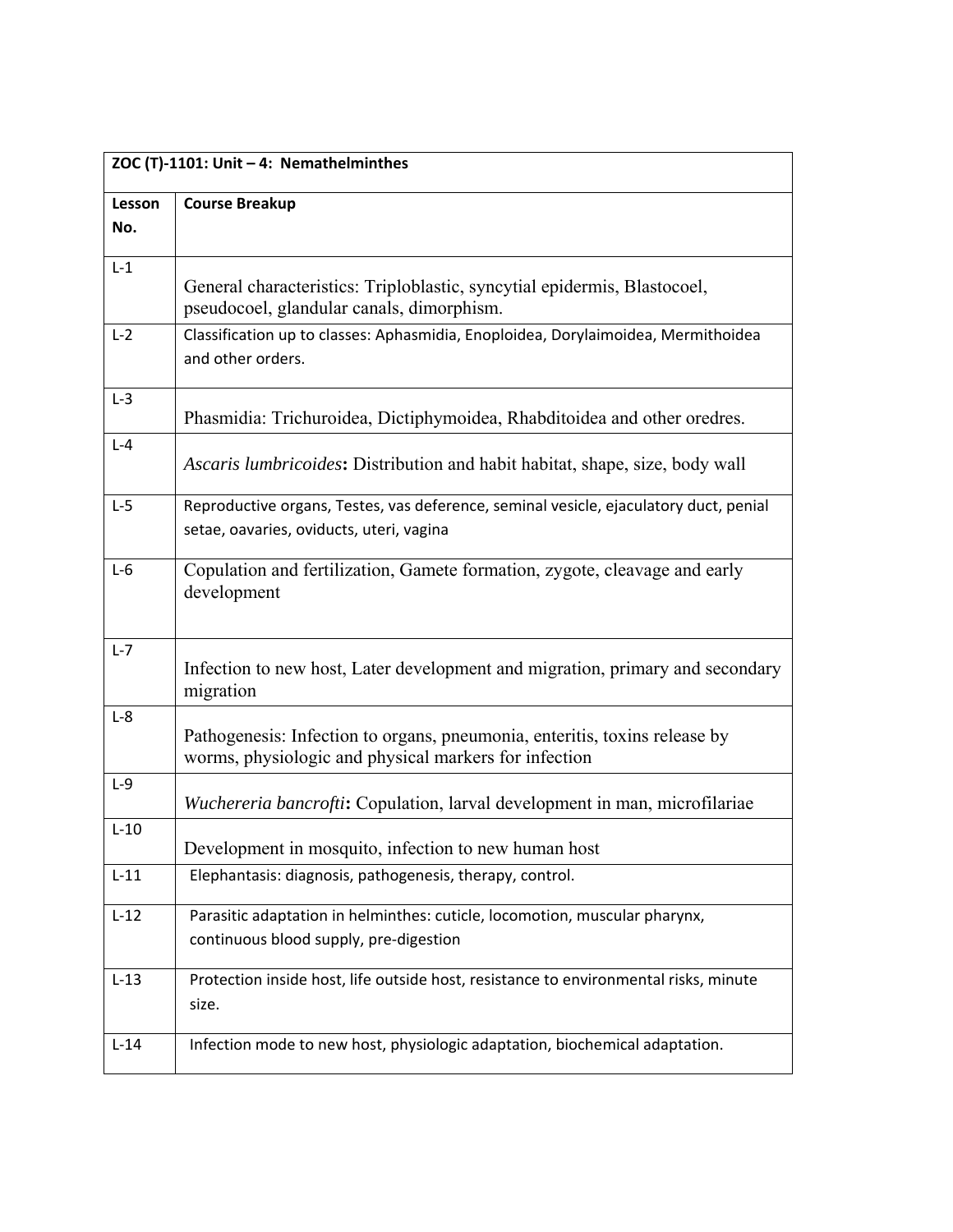### **References**

- 1. Barnes: The Invertebrates A synthesis (3rd ed 2001, Blackwell)
- 2. Hunter: Life of Invertebrates (1979, Collier Macmillan)
- 3. Marshall: Parker &Haswell Text Book of Zoology, Vol. I (7th ed 1972, Macmillan)
- 4. Moore: An Introduction to the Invertebrates (2001, Cambridge University Press)
- 5. Brusca and Brusca: Invertebrates (1990, Sinaur Publisher)

#### ZOC‐T‐1102

#### ZOC‐C‐1102 DR.B.PAITAL

| ZOC (T)-1102: Unit - 2: Tools and techniques in biology |                                                                                                                                                                |  |
|---------------------------------------------------------|----------------------------------------------------------------------------------------------------------------------------------------------------------------|--|
| Lesson                                                  | <b>Course Breakup</b>                                                                                                                                          |  |
| No.                                                     |                                                                                                                                                                |  |
| $L-1$                                                   | Growth curve: Introduction to Population Biology, Immigration, migration, birth and<br>death rates,                                                            |  |
| $L-2$                                                   | Environmental resistance, r: the growth rate, Calculation growth rate,                                                                                         |  |
| $L-3$                                                   | Exponential growth: Doubling time, Biotic potential, Reproductive frequency, J<br>shaped curve, Eagle as example, Effects of death rates, Boom and bust cycle. |  |
| $L - 4$                                                 | Logistic growth: Stabilization of population at carrying capacity, origin of logistic<br>growth curve, Consequences of exceeding k,                            |  |
| $L-5$                                                   | Equation and patterns for population growth, Calculation of population growth                                                                                  |  |
| $L-6$                                                   | r and K strategies: Critical factors, Energy ratio, Reproductive to energy<br>maintenance ratio, Uncrowned and over crowded environment.                       |  |
| $L - 7$                                                 | Population regulation: Density dependent and independent factors,<br>climate and weathers, predations, parasitism and competition,                             |  |
| $L-8$                                                   | Population interactions: Critical Environmental Factors, Adaptation,<br>Natural Selection,                                                                     |  |
| $L-9$                                                   | Speciation, Ecological Niche, Population Dynamics, Community Properties,<br>Succession, Introduced Species                                                     |  |
| $L-10$                                                  | Gause's Principle with laboratory and field examples, Niche, Gause's Law of<br>competitive exclusion, Same guild different niche, Physical and physiological   |  |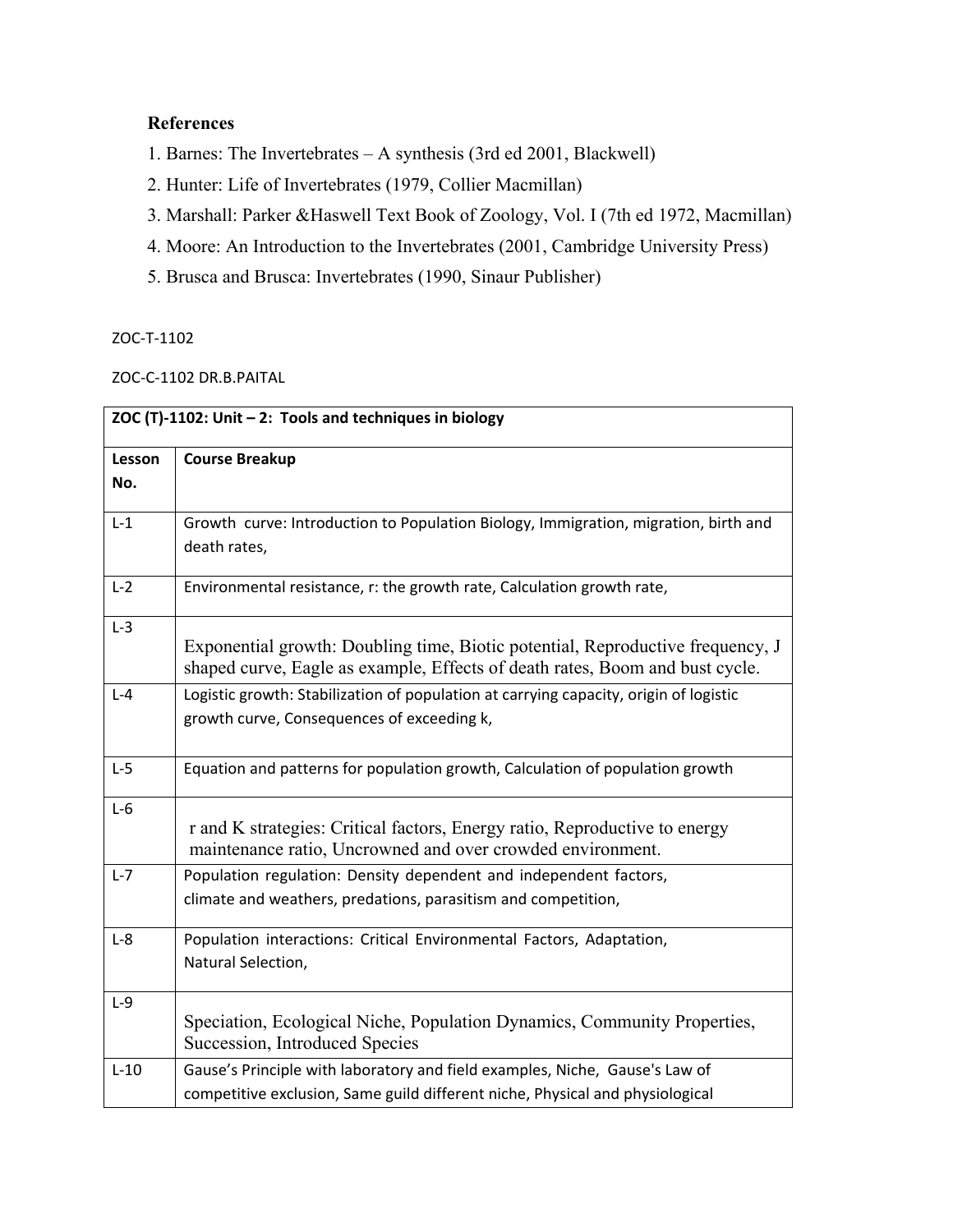|        | modifications in organisms to obey Gause's Principle, Examples: guild, Specialist,                                                                                   |
|--------|----------------------------------------------------------------------------------------------------------------------------------------------------------------------|
|        | Generalist.                                                                                                                                                          |
|        |                                                                                                                                                                      |
|        |                                                                                                                                                                      |
|        |                                                                                                                                                                      |
| $L-11$ |                                                                                                                                                                      |
|        | Lotka-Volterra equation, Food and predation, Problems in predation, Nutrient<br>ration, Threshold Elemental ratio, P:C, Negative and positive nutrient<br>exhaustion |
|        |                                                                                                                                                                      |
| $L-12$ |                                                                                                                                                                      |
|        | Lotka-Volterra equation for competition, Stoichiometry and facilitation based<br>chemostat, Daphina population as example,                                           |
| $L-13$ | Lotka-Volterra equation, Predation, predator-prey model, Modeling autotrophs,                                                                                        |
|        | <b>Nutrient Dilution rates.</b>                                                                                                                                      |
|        |                                                                                                                                                                      |
| $L-14$ | Lotka-Volterra equation for functional responses, Ingestion and                                                                                                      |
|        | handling time constrains, Holling's type I, II and II model,                                                                                                         |
|        |                                                                                                                                                                      |
|        |                                                                                                                                                                      |
|        |                                                                                                                                                                      |
| $L-15$ | Lotka-Volterra equation for numerical responses, stability and                                                                                                       |
|        | persistent with stoichiometry depend on nutrient level                                                                                                               |
|        |                                                                                                                                                                      |
|        |                                                                                                                                                                      |
|        |                                                                                                                                                                      |
| $L-16$ | Time series of full stoichiometry model and traditional Lotka-Volterra models and                                                                                    |
|        | equations.                                                                                                                                                           |
|        |                                                                                                                                                                      |

#### ZOG‐T‐1101

## **Class : +3Sc 2ND Year,3rd Semester**

**Course title:** ZOG(T) ‐ 2303, Aquatic biology

#### **Credit:** 4+0

### **Course teachers:** D.Mohapatra, Dr.C.S.K.Mishra, Dr.S.T Pattnaik

| Unit | Unit name                       | No. of lectures | Name of the teacher |  |
|------|---------------------------------|-----------------|---------------------|--|
|      | Aquatic biomes                  | 16              | D. Mohapatra        |  |
|      | Fresh water biology             | 16              | Dr. C.S.K.Mishra    |  |
|      | Marine biology                  | 16              | D. Mohapatra        |  |
|      | Management of aquatic resources | 16              | Dr.S.T.Pattnaik     |  |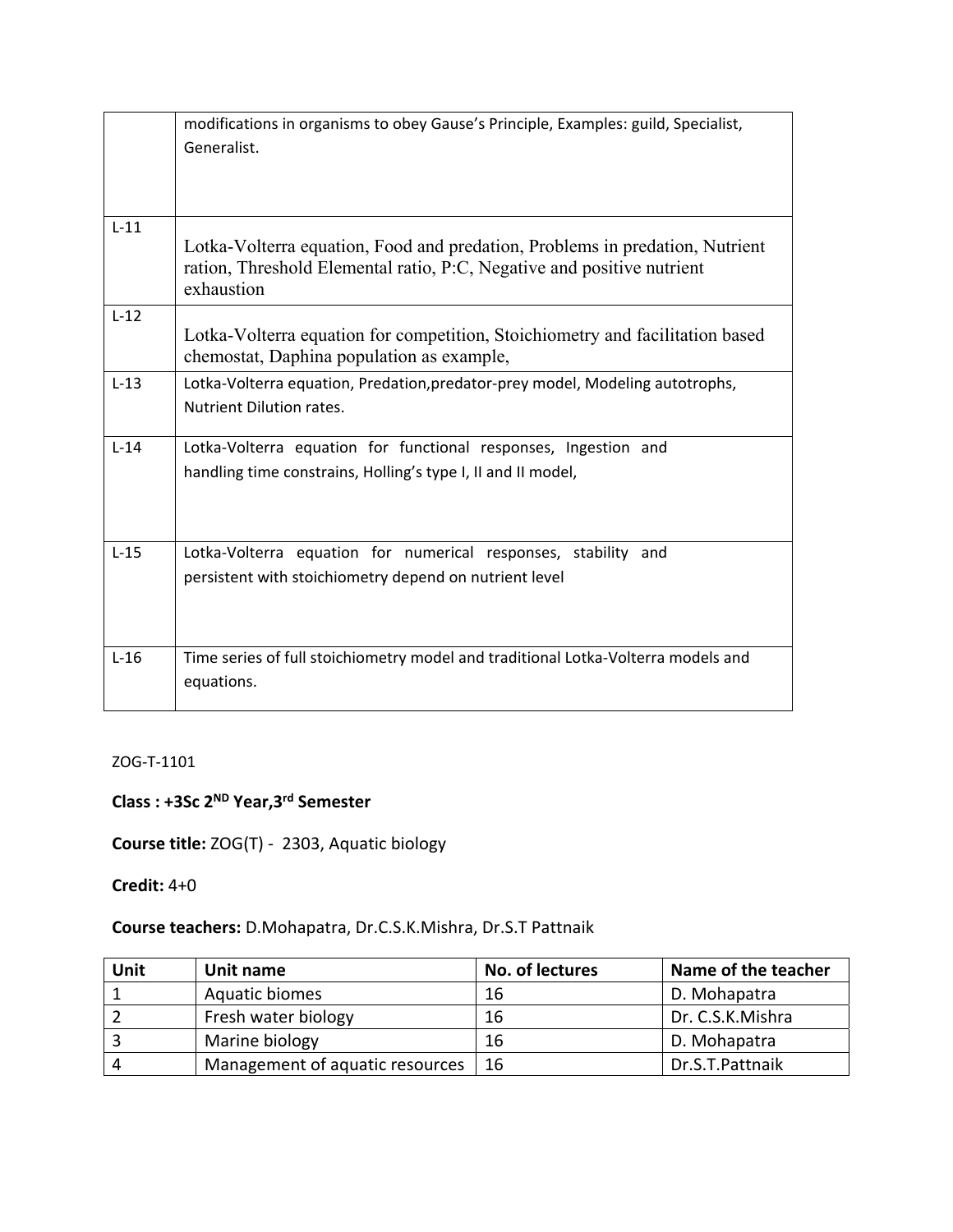### **COURSE BREAK UP**

## Dr.C.S.K.Mishra

| Lecture No. | Topics to be covered                                                                          |
|-------------|-----------------------------------------------------------------------------------------------|
| $L-1$       | Introduction to lakes: Origin and classification                                              |
| $L-2$       | Lake as an ecosystem, lake morphometry                                                        |
| $L-3$       | chemical characteristics: Light,<br>temperature, thermal<br>Physico<br>stratification of lake |
| $L - 4$     | Dissolved solids, carbonates, bicarbonates,                                                   |
| $L-5$       | Phosphates and nitrates, turbidity                                                            |
| $L-6$       | Dissolved gases: Oxygen, carbondioxide                                                        |
| $L - 7$     | Nutrient cycles in lakes: nitrogen cycle                                                      |
| $L-8$       | Sulphor and phosphorous cycle                                                                 |
| $L-9$       | Introduction about streams, stages of stream development                                      |
| $L-10$      | Physico chemical characteristics of streams                                                   |
| $L-11$      | Adaptation of hill stream fishes                                                              |
| $L-12$      | <b>Revision class</b>                                                                         |

Dr. N.UPADHYA

| Class #      | Paper       | <b>Unit</b>  | <b>Content breakups</b>                                                |
|--------------|-------------|--------------|------------------------------------------------------------------------|
| 1            | ZOC(T)-2306 |              | Ecosystem, types of ecosystem and freshwater ecosystem                 |
| $\mathbf 2$  | ZOC(T)-2306 | 1            | Lakes: Origin and classification (1)                                   |
| 3            | ZOC(T)-2306 | 1            | Lakes: Origin and classification (2)                                   |
| 4            | ZOC(T)-2306 | 1            | Lake as an Ecosystem;                                                  |
| 5            | ZOC(T)-2306 | 1            | Lake morphometry                                                       |
| 6            | ZOC(T)-2306 | 1            | Physico-chemical Characteristics of Lake: Light                        |
| 7            | ZOC(T)-2306 |              | Physico-chemical Characteristics of Lake: Temperature, Thermal         |
|              |             |              | stratification                                                         |
| 8            | ZOC(T)-2306 | 1            | Physico-chemical Characteristics of Lake: Dissolved Solids (Carbonate, |
|              |             |              | Bicarbonates, Phosphates and Nitrates) and Turbidity                   |
| $\mathbf{q}$ | ZOC(T)-2306 | 1            | Physico-chemical Characteristics of Lake: Dissolved gases (Oxygen and  |
|              |             |              | Carbon dioxide)                                                        |
| 10           | ZOC(T)-2306 | $\mathbf{1}$ | Nutrient Cycles in Lakes-Nitrogen, Sulphur and Phosphorous (1)         |
| 11           | ZOC(T)-2306 | 1            | Nutrient Cycles in Lakes-Nitrogen, Sulphur and Phosphorous (2)         |
| 12           | ZOC(T)-2306 |              | Streams: Different stages of stream development                        |
| 13           | ZOC(T)-2306 |              | Streams: Physico-chemical environment                                  |
| 14           | ZOC(T)-2306 |              | Streams: Adaptation of hill-stream fishes                              |
| 15           | ZOC(T)-2306 |              | Revision and question answer discussion                                |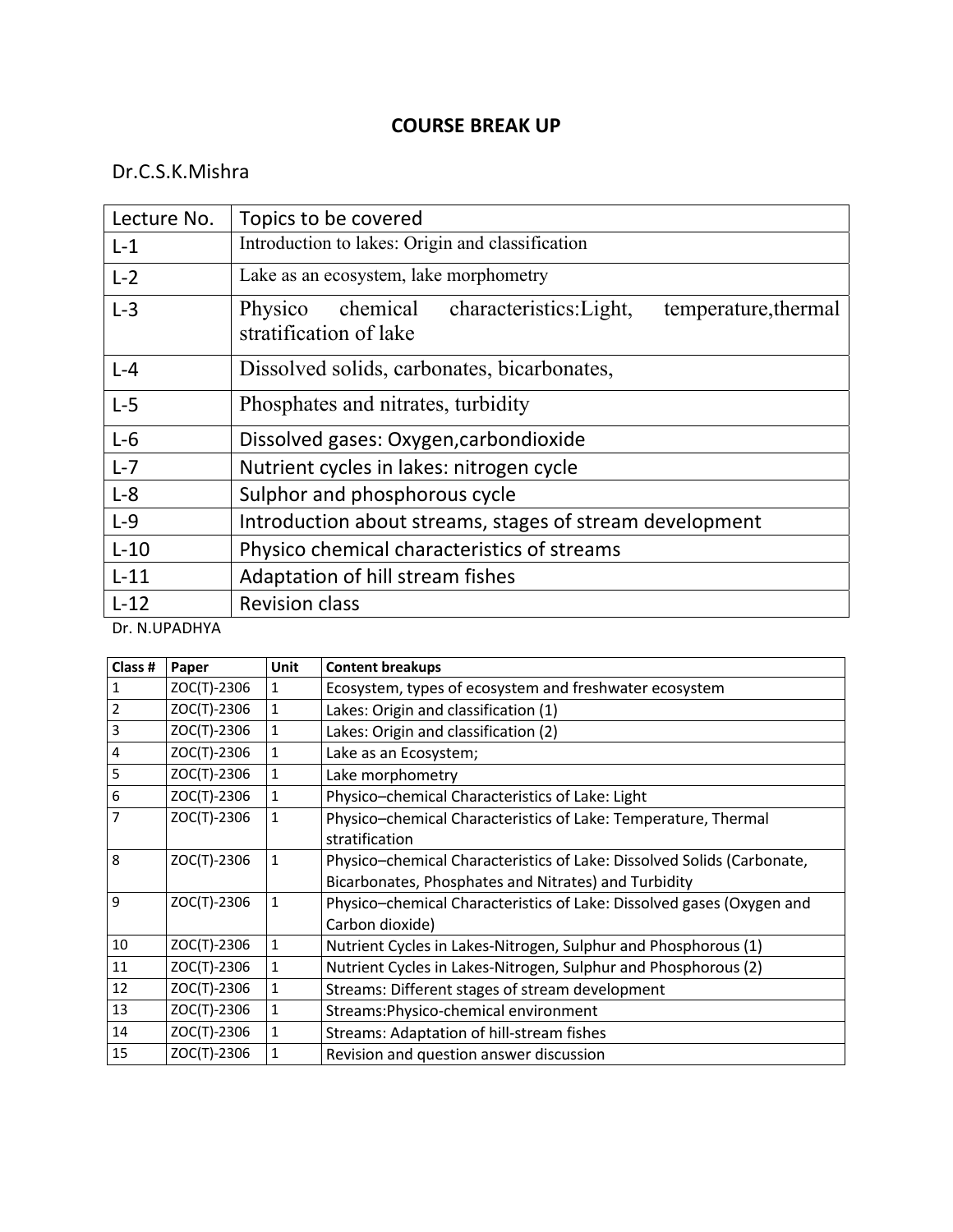#### Dr.S.T.PATNAIK unit‐iv

| Lecture No. | Topics to be covered                            |
|-------------|-------------------------------------------------|
| $L-1$       | Introduction to the topic                       |
| $L-2$       | Types of pollutant                              |
| $L-3$       | Agricultural pollution-introduction and cause   |
| $L - 4$     | Agricultural pollution effect and prevention    |
| $L-5$       | Sweage pollution-introduction and cause         |
| $L-6$       | Sweage pollution effect and prevention          |
| $L - 7$     | Thermal pollution-introduction and cause        |
| $L-8$       | Thermal pollution effect and prevention         |
| $L-9$       | Oil spill pollution-introduction and cause      |
| $L-10$      | Oil spill pollution effect and prevention       |
| $L-11$      | EUTROPHICATION-cause, effect and prevention     |
| $L-12$      | Management and conservation (legislations       |
| $L-13$      | Sewage treatment, types and models              |
| $L-14$      | Water quality assessment in various environment |
| $L-15$      | BOD and COD with procedure                      |
| $L-16$      | <b>Discussion</b>                               |

ZOC‐T‐2305

## **LESSON PLAN**

### **Class : CORE COURSE V,ZOC(T)-2305**

**Course title:** DIVERSITY OF CHORDATA **Credit: 4** 

## **COURSE BREAK UP**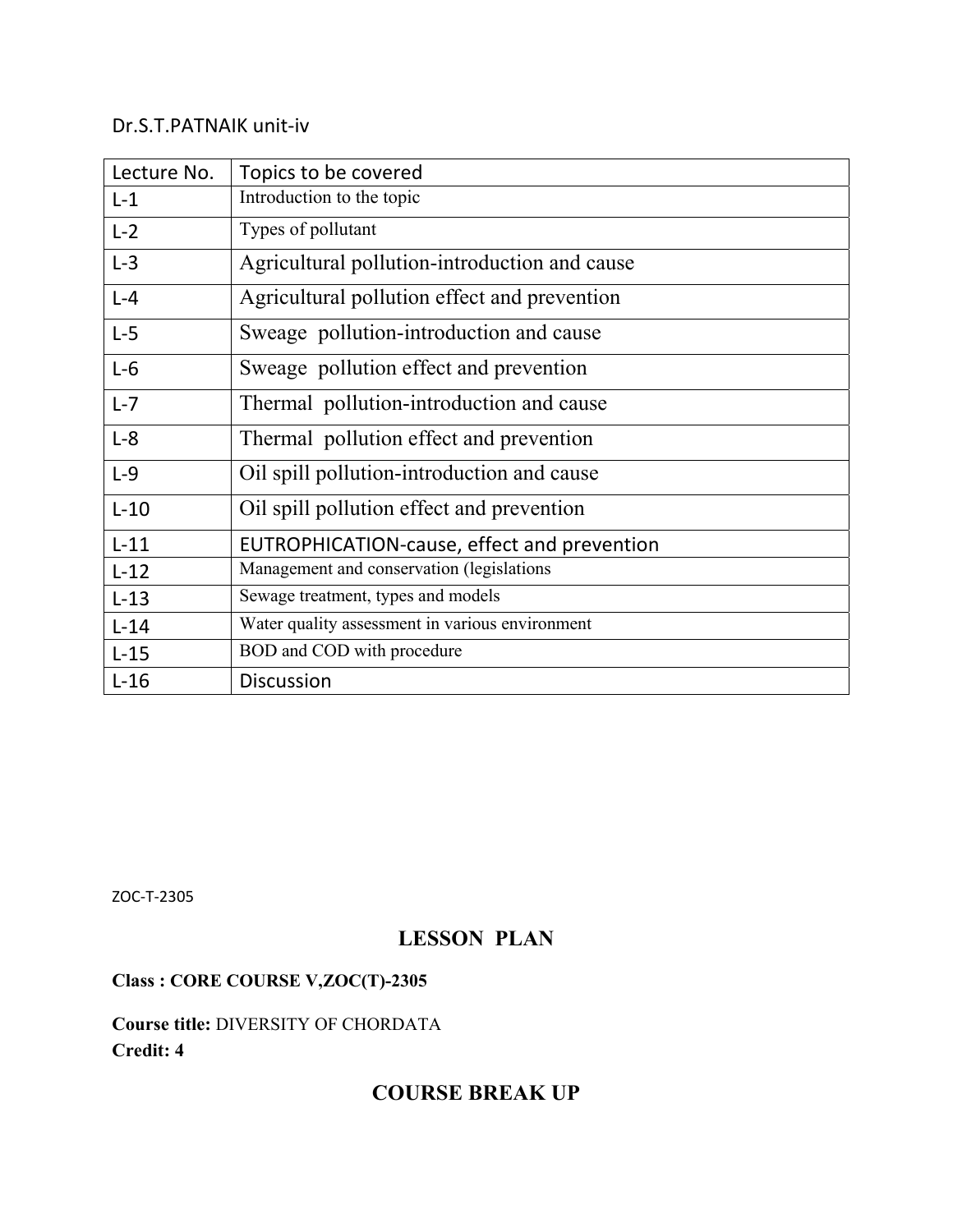*Unit –* 1, IV Dr.S.T.Patnaik

| Lecture No. | Topics to be covered                                                |
|-------------|---------------------------------------------------------------------|
| $L-1$       | Introduction to the topics                                          |
| $L-2$       | General characteristics of chordata                                 |
| $L-3$       | outline classification of chordata up to pisces                     |
| $L-4$       | outline classification of chordata up to tetrapoda                  |
| $L-5$       | General characteristics of Hemichordata                             |
| $L-6$       | Morphology and examples of Hemichordata                             |
| $L-7$       | General characteristics of Urochordata                              |
| $L-8$       | Morphology and examples of Urochordata                              |
| $L-9$       | General characteristics of Cephalochordata                          |
| $L-10$      | Morphology and examples of Cephalochordata                          |
| $L-11$      | Study of larval forms in protochordates                             |
| $L-12$      | Life history in Urochordata                                         |
| $L-13$      | Retrogressive metamorphosis in Urochordata                          |
| $L-14$      | Dipleurula concept and the Echinoderm theory of origin of chordates |
| $L-15$      | Advanced features of vertebrates over Protochordata                 |
| $L-16$      | Discussion                                                          |

### *Unit –* 4

Dr.S.T.Patnaik

| Lecture No.          | Topics to be covered                                                      |
|----------------------|---------------------------------------------------------------------------|
| $L-1$                | Introduction to the topics                                                |
| $L-2$                | General characters of class mammalia                                      |
| $L-3$                | Classification up to 1-7 order                                            |
| $L-4$                | Classification up to 8-16 order                                           |
| $L-5$                | Classification up to 17-21 order                                          |
| $L-6$                | Classification up to 22-28 order                                          |
| $L-7$                | General characters of Prototheria                                         |
| $L-8$                | Affinities of Prototheria                                                 |
| $L-9$                | Adaptive radiation with reference to locomotory appendages                |
| $L-10$               | Evolutionary significance of adaptive radiation in mammals                |
| $L-11$               | Zoogeographical realms of world and India                                 |
| $L-12$               | Theories pertaining to distribution of animals                            |
| $L-13$               | Plate tectonic and Continental drift theory,                              |
| $L-14$               | Distribution of vertebrates in different realms SA, NA, Africa            |
| $L-15$               | Distribution of vertebrates in different realms Australia, Asia, Oriental |
| $L-16$               | Discussion                                                                |
| <i>זוו</i> ות תחת תח |                                                                           |

DR. R. PATNAIK

| Lect. No | Topics to be covered |
|----------|----------------------|
|          |                      |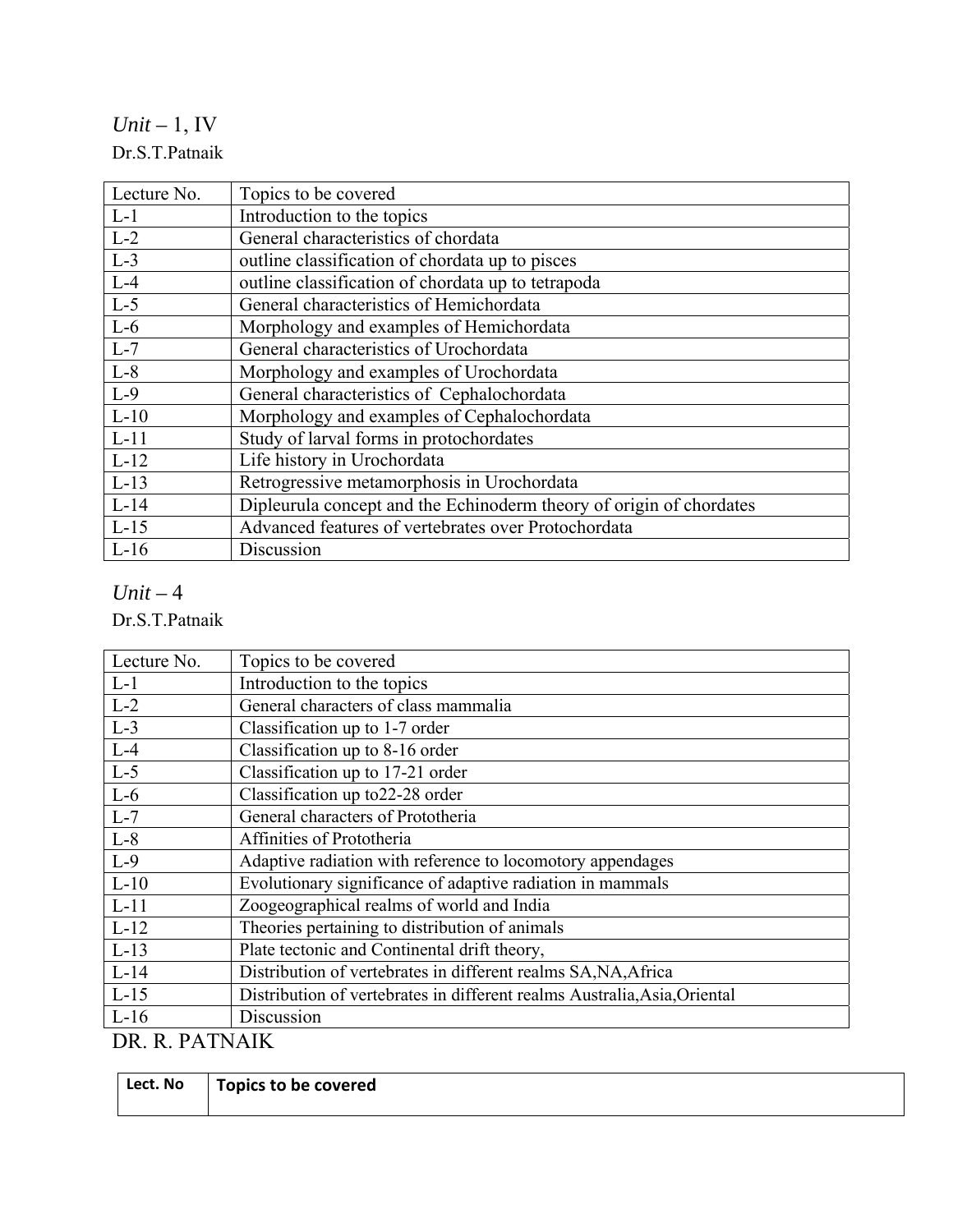| $L-1$   | Introduction to verebrates, advance features of vertebrates over protochordates               |
|---------|-----------------------------------------------------------------------------------------------|
| $L-2$   | Phylogeny and evolutionary history of vervebrates                                             |
| $L-3$   | General characters and classifications of cyclostomes upto classes                            |
|         | Classification of cyclostomes continues                                                       |
| $L - 4$ | Systematic position, distributation, habit and habitat, external features of petromyzon       |
| $L-5$   | Internal anatomy and physiology of petromyzon                                                 |
| $L-6$   | General characters and external morphology of myxine                                          |
| $L-7$   | Affinities of petromyzon and myxine                                                           |
| $L-8$   | General characters of chondrichthyes and classification upto order                            |
| $L-9$   | General characters of osteichthyes and classification upto order                              |
| $L-10$  | Migration in fishes: causes of migration, gametic or spawning migration, feeding<br>migration |
| $L-11$  | Osmoregulatory or protective migration, factors influencing migration                         |
| $L-12$  | Osmoregulation: what is osmoregulation, mechanism of osmoregulation in fishes                 |
| $L-13$  | Parental care in fishes                                                                       |

ZOC‐T‐2306

# **Course break up**

**Class, Year and Semester:** +3 Sc. 2nd Yr. 3rd Semester, 2016

## **Course No.:** ZOC (T) ‐ 2306

**Unit:** III & IV

| Lecture no. | Details to be taught                                                                           | <b>Remarks</b> |
|-------------|------------------------------------------------------------------------------------------------|----------------|
|             | Types of muscles- Skeletal, smooth, cardiac, structure of muscle fibres                        |                |
|             | Ultra structure of skeletal muscles, structure of myofibrils (Thick filaments, thin filaments, |                |
|             | A band, I band, H zone, Pseudo H zone, M line)                                                 |                |
|             | Contractile proteins- Myosin, Actin, Tropomyosin and Troponins                                 |                |
|             | Mechanism of muscle contraction: Cross bridges, Theories (sliding filament, Davies,            |                |
|             | calcium release) and Phosphagenes                                                              |                |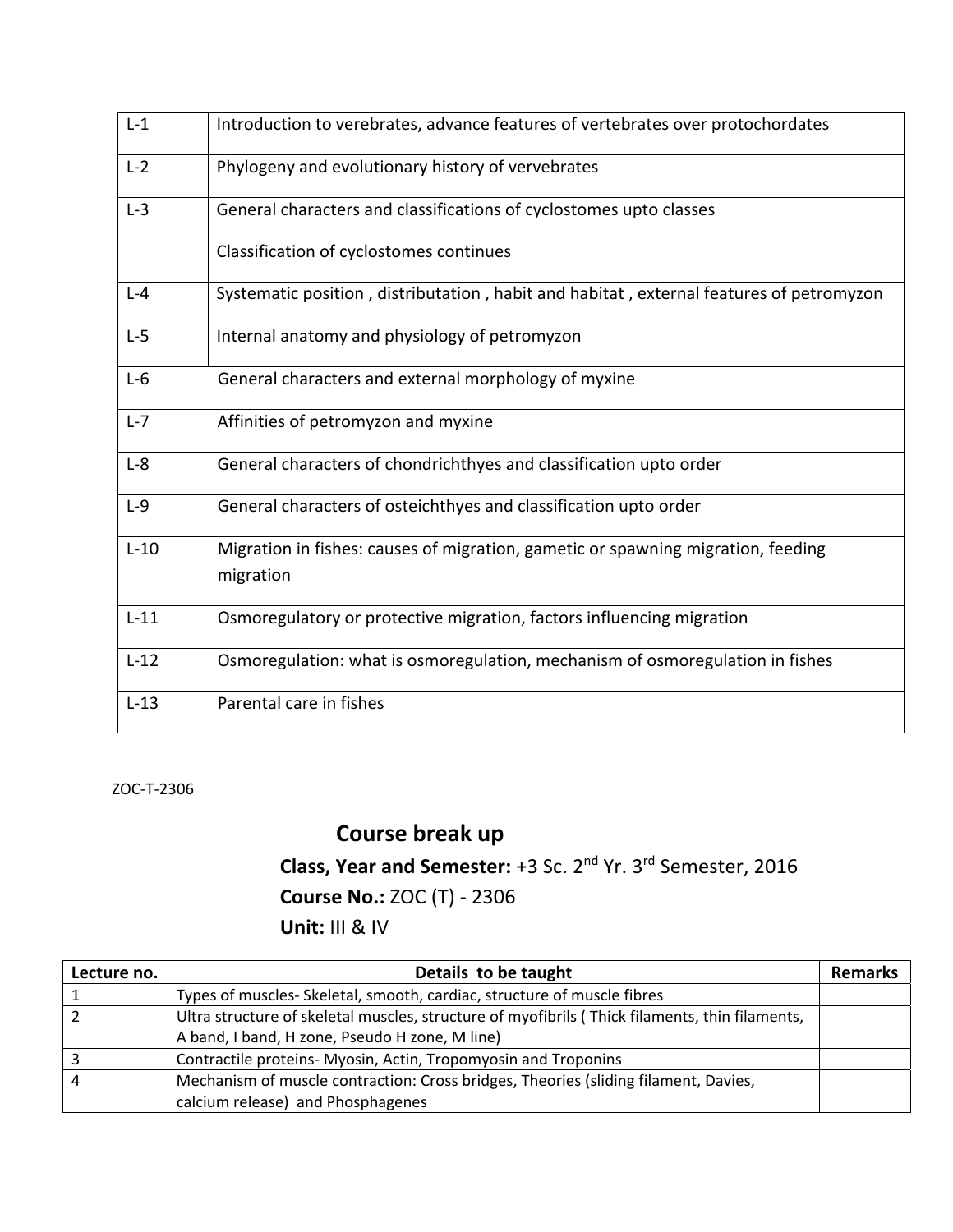| 5  | Muscle twitch (preparatory phase, contraction phase, relaxation phase), motor unit,             |  |
|----|-------------------------------------------------------------------------------------------------|--|
|    | summation, All or none principle, Refractory period, Tetanus, Rigor mortis, Cori cycle,         |  |
|    | muscular dystrophy                                                                              |  |
| 6  | Male reproductive system: Testis, its structure                                                 |  |
| 7  | Male reproductive system: Accessory reproductive glands- Seminal vesicle, prostate gland,       |  |
|    | cowper's gland, their structure and function                                                    |  |
| 8  | Male puberty, sperm production in seminiferous tubule                                           |  |
| 9  | Vasa efferentia, Epididymis, vas deferens, spermatic cord, Male contraception (condom,          |  |
|    | vasectomy)                                                                                      |  |
| 10 | Female reproductive system: Ovary, its' structure                                               |  |
| 11 | Female reproductive system: Accessory reproductive glands-Bartholin gland, Uterus,              |  |
|    | fallopian tube                                                                                  |  |
| 12 | Female puberty, ova production, Graafian follicle, corpus luteum                                |  |
| 13 | Menstrual cycle, Biological risk period, Biological safe period, Rhythm method of birth         |  |
|    | control, Intra-uterine devices, Tubectomy, contraceptive pills.                                 |  |
| 14 | Endocrine glands of our body (Permanent and seasonal), their location                           |  |
| 15 | Revision                                                                                        |  |
| 16 | Hormones, receptors, signal transduction by steroid and non-steroid hormones                    |  |
| 17 | Hypothalamus, neuro-endocrine control, role of nuclei in neuro-endocrine system                 |  |
| 18 | Pineal gland (Epiphysis cerebri): circadian rhythm, melatonin, effect of light on               |  |
|    | reproduction                                                                                    |  |
| 19 | Pituitary gland (Hypophysis cerebri), its' structure, Histology                                 |  |
| 20 | Hormones of pituitary: STH, TSH, ACTH, LPH (Function and Malfunction)                           |  |
| 21 | Hormones of pituitary: FSH, LH, Prolactin, MSH, Oxytocin, Vasopressin (Function and             |  |
|    | Malfunction)                                                                                    |  |
| 22 | Thyroid gland: its' structure, Hormones- MIT, DIT, T <sub>3</sub> , T <sub>4</sub> , Calcitonin |  |
| 23 | Function and Malfunction of Thyroid hormones                                                    |  |
| 24 | Parathyroid gland, structure, hormones (Parathormone/ Calcirium), calcium metabolism            |  |
| 25 | Pancreas-structure, Glucagon, Insulin, Somatostatin,                                            |  |
| 26 | Malfunction of pancreas, diabetes mellitus, insulin shock                                       |  |
| 27 | Adrenal Gland: structure, Glucocorticoids, Mineralo-corticoids, Sex hormones,                   |  |
|    | catecholamines (Epinephrine and Nor-epinephrine)                                                |  |
| 28 | Malfunctioning of adrenal, role in emergency                                                    |  |
| 29 | Male Gonads: Testes, Androgens, function                                                        |  |
| 30 | Female Gonads: Ovaries, Oestrogens, Progesterone,                                               |  |
| 31 | Placental Hormones and revision                                                                 |  |

DR. N.UPADHYA

| Class #        | Paper       | Unit   Content breakups                                                            |
|----------------|-------------|------------------------------------------------------------------------------------|
| $\vert$ 1      | ZOC(T)-2306 | Hierarchical organization of Body: organism-organ system-organ-tissues-cell; organ |
|                |             | systems of Human being.                                                            |
|                | ZOC(T)-2306 | Tissues: classification, embryonic origin and characteristic features.             |
|                | ZOC(T)-2306 | Epithelial tissue: Characteristic, classification and general functions            |
| $\overline{4}$ | ZOC(T)-2306 | Simple epithelium including pseudo stratified epithelium                           |
|                | ZOC(T)-2306 | Stratified epithelium and transitional epithelium                                  |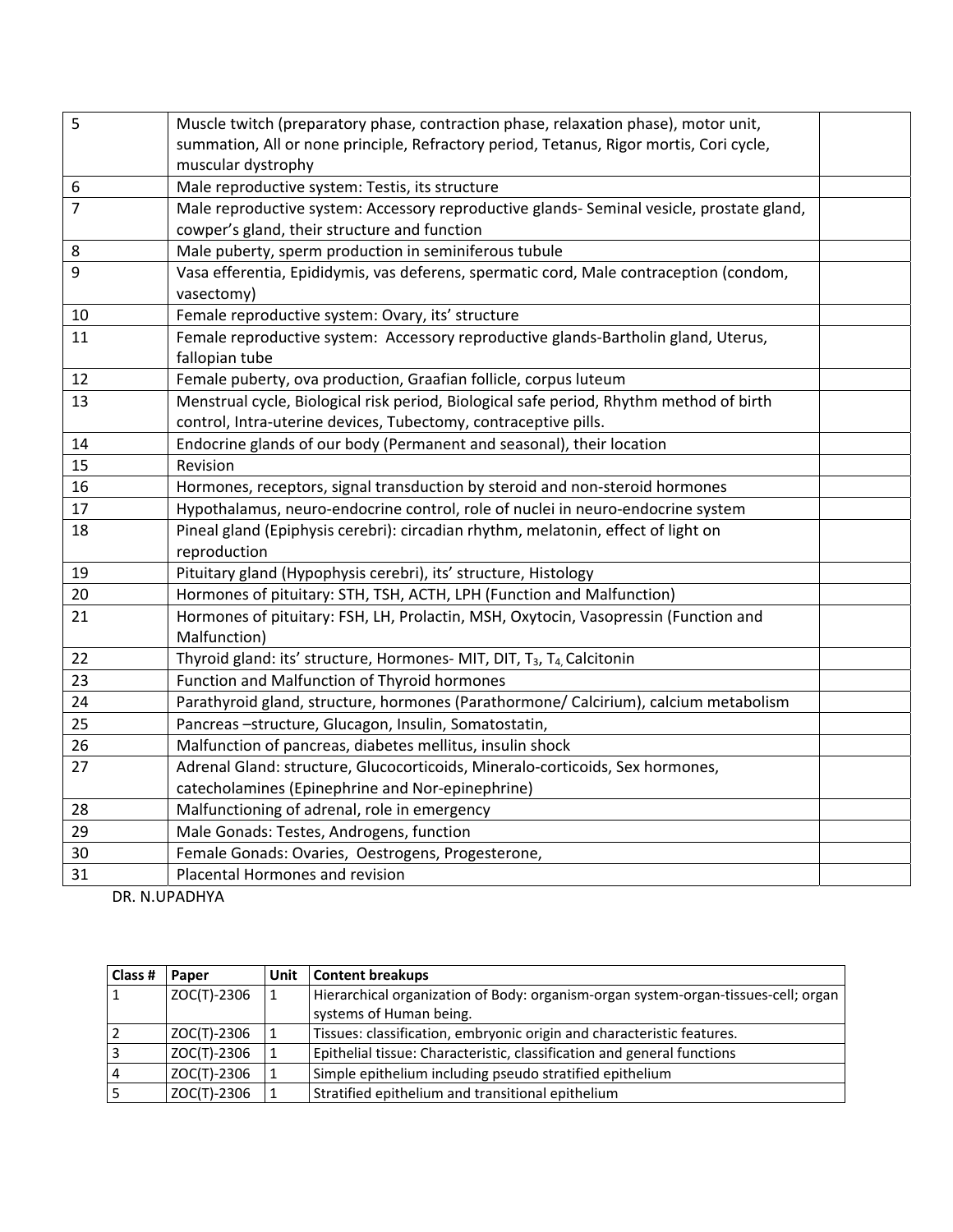| Class #        | Paper       | Unit           | <b>Content breakups</b>                                                                  |
|----------------|-------------|----------------|------------------------------------------------------------------------------------------|
| 6              | ZOC(T)-2306 | 1              | Glands: Origin, structural classification, functional classification and characteristics |
| $\overline{7}$ | ZOC(T)-2306 | $\mathbf{1}$   | Exocrine glands: structure and functions                                                 |
| 8              | ZOC(T)-2306 | $\mathbf{1}$   | Endocrine glands: structure and functions                                                |
| 9              | ZOC(T)-2306 | $\mathbf{1}$   | Connective tissue: Embryonic; adult connective tissue - components and types             |
| 10             | ZOC(T)-2306 | $\mathbf{1}$   | Connective tissue Proper: Areolar                                                        |
| 11             | ZOC(T)-2306 | 1              | Connective tissue Proper: Fibrous, adipose and reticular                                 |
| 12             | ZOC(T)-2306 | $\mathbf{1}$   | Skeletal Connective tissue: Chordal tissue and cartilage - characters, types and         |
|                |             |                | function                                                                                 |
| 13             | ZOC(T)-2306 | $\mathbf{1}$   | Skeletal Connective tissue: character, components, types and function (1)                |
| 14             | ZOC(T)-2306 | $\mathbf{1}$   | Skeletal Connective tissue: character, components, types and function (2)                |
| 15             | ZOC(T)-2306 | 1              | Ossification, bone growth and resorption                                                 |
| 16             | ZOC(T)-2306 | 1              | Revision of epithelial tissue with question and answer                                   |
| 17             | ZOC(T)-2306 | 1              | Revision of connective tissue with question and answer                                   |
| 18             | ZOC(T)-2306 | 1              | Muscular tissue: characteristic, type and function                                       |
| 19             | ZOC(T)-2306 | $\mathbf{1}$   | Nervous tissue: Components and function                                                  |
| 20             | ZOC(T)-2306 | $\overline{2}$ | Structure of neuron                                                                      |
| 21             | ZOC(T)-2306 | $\overline{2}$ | Resting membrane potential and action potential                                          |
| 22             | ZOC(T)-2306 | $\overline{2}$ | Origin of action potential and its propagation along the myelinated nerve                |
|                |             |                | fibers                                                                                   |
| 23             | ZOC(T)-2306 | $\overline{2}$ | Propagation action potential across the unmyelinated nerve fibers                        |
| 24             | ZOC(T)-2306 | $\overline{2}$ | Types of synapsis                                                                        |
| 25             | ZOC(T)-2306 | $\overline{2}$ | Synaptic transmission                                                                    |
| 26             | ZOC(T)-2306 | $\overline{2}$ | Neuromuscular junction                                                                   |
| 27             | ZOC(T)-2306 | $\overline{2}$ | Reflex action and its types                                                              |
| 28             | ZOC(T)-2306 | $\overline{2}$ | Reflex arc                                                                               |
| 29             | ZOC(T)-2306 | $\overline{2}$ | Physiology of hearing (1)                                                                |
| 30             | ZOC(T)-2306 | $\overline{2}$ | Physiology of hearing (2)                                                                |
| 31             | ZOC(T)-2306 | $\overline{2}$ | Physiology of vision (1)                                                                 |
| 32             | ZOC(T)-2306 | $\overline{2}$ | Physiology of vision (2)                                                                 |
| 33             | ZOC(T)-2306 |                | Revision of nervous tissue and with question and answer                                  |
| 34             | ZOC(T)-2306 |                | Revision of transmission of nerve impulse with question and answer                       |
| 35             | ZOC(T)-2306 |                | Revision of Physiology of vision and hearing with question and answer                    |

#### ZOC‐T‐2307

#### DR.B.PAITAL

|        | ZOC (T)-2307: Unit - 1: Integumentary and skeletal system                                                |  |  |
|--------|----------------------------------------------------------------------------------------------------------|--|--|
| Lesson | <b>Course Breakup</b>                                                                                    |  |  |
| No.    |                                                                                                          |  |  |
|        |                                                                                                          |  |  |
| $L-1$  |                                                                                                          |  |  |
|        | Definition, skin and accessory structures, epidermis, dermis, hypodermis, hair,<br>glands, nails, horns. |  |  |
|        |                                                                                                          |  |  |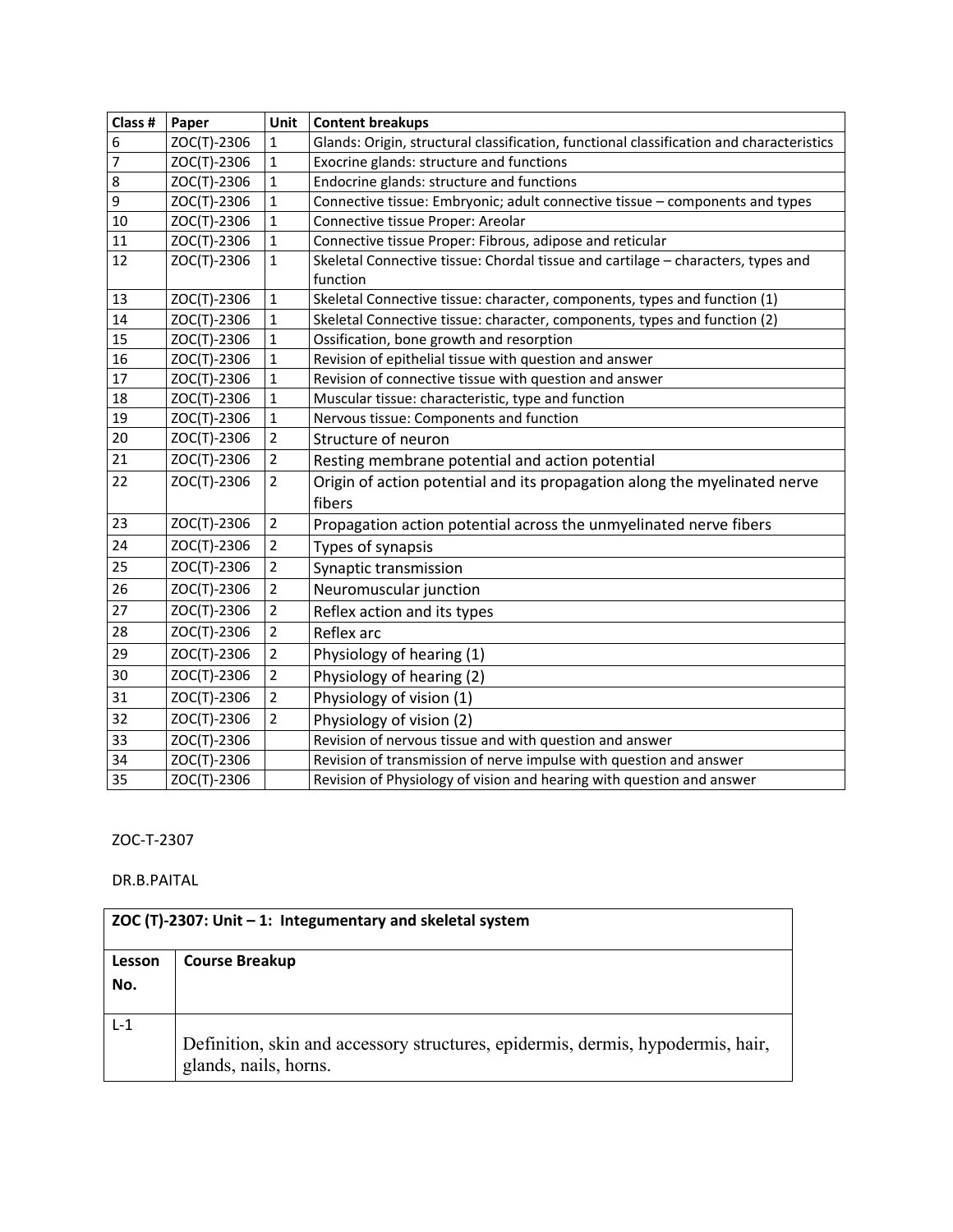| $L-2$   | Epidermis: characteristics, superficial layer, stratified squamous layers, five main               |
|---------|----------------------------------------------------------------------------------------------------|
|         | layers, cells of epidermis, function.                                                              |
|         |                                                                                                    |
| $L-3$   | Dermis: Thickest layer, dense irregularity, accessory structures, function,                        |
| $L - 4$ |                                                                                                    |
|         | Hypodermis: deepest layer, areolar and adipose tissues, bllod supply and nerve                     |
|         | connections, functions.                                                                            |
| $L-5$   | Keratinocutes, melanocytes, langerhans cells, Merkel cells,                                        |
|         |                                                                                                    |
|         |                                                                                                    |
| $L-6$   |                                                                                                    |
|         | Desmosomes, diseases related to epidermis, papillary region, reticular region,                     |
|         |                                                                                                    |
| $L-7$   |                                                                                                    |
|         | Skin colour, inflammation, melanin, vitiligo, albinism,                                            |
| $L-8$   | Hair; structure, shaft, root, hair follicle, anatomy of hair, types, colour,                       |
|         | composition, function,                                                                             |
| $L-9$   |                                                                                                    |
|         | Nail: morphology, eponychium, lunula, nail bed, free edge, nail matrix,                            |
|         | composition, function.                                                                             |
| $L-10$  |                                                                                                    |
|         | Cancer and skin, Hoofs: horns and antlers, beaks, feathers, plumules, scales,<br>bristles, Glands. |
|         |                                                                                                    |
| $L-11$  | Comparison among vertebrates for skin modification, structural and functional level.               |
| $L-12$  |                                                                                                    |
|         | Skeletal system: Definition, function, endoskeletons, exoskeletons, cartilages,                    |
|         | bones.                                                                                             |
| $L-13$  | Cranial system; Chondrocranium, dermatocranium, splanchnocranium, ethmoid                          |
|         | centres, otic centers, anapsid, diaspid, eurypsid, synapsid,                                       |
| $L-14$  |                                                                                                    |
|         | Attachments: paleostylic, euautostylic, ampistylic, hyostylic, metautostylic,                      |
|         | craniostylic,                                                                                      |
| $L-15$  | Axial skeleton: notochord, vertebral column, ribs, sternum, kull, strcuctture, types and           |
|         | functions of ribs.                                                                                 |
| $L-16$  | Types of centra: aspondyly, monospondyly, stereospondyly, polyspondyly,                            |
|         | aspidospondyly, amphicoelous, procoelous, opisthocoelous, heterocoelous, acoelous                  |
|         |                                                                                                    |
| $L-17$  | Appendicular skeleton; Fins in fishes, girdles, miscellaneous bones in different                   |
|         |                                                                                                    |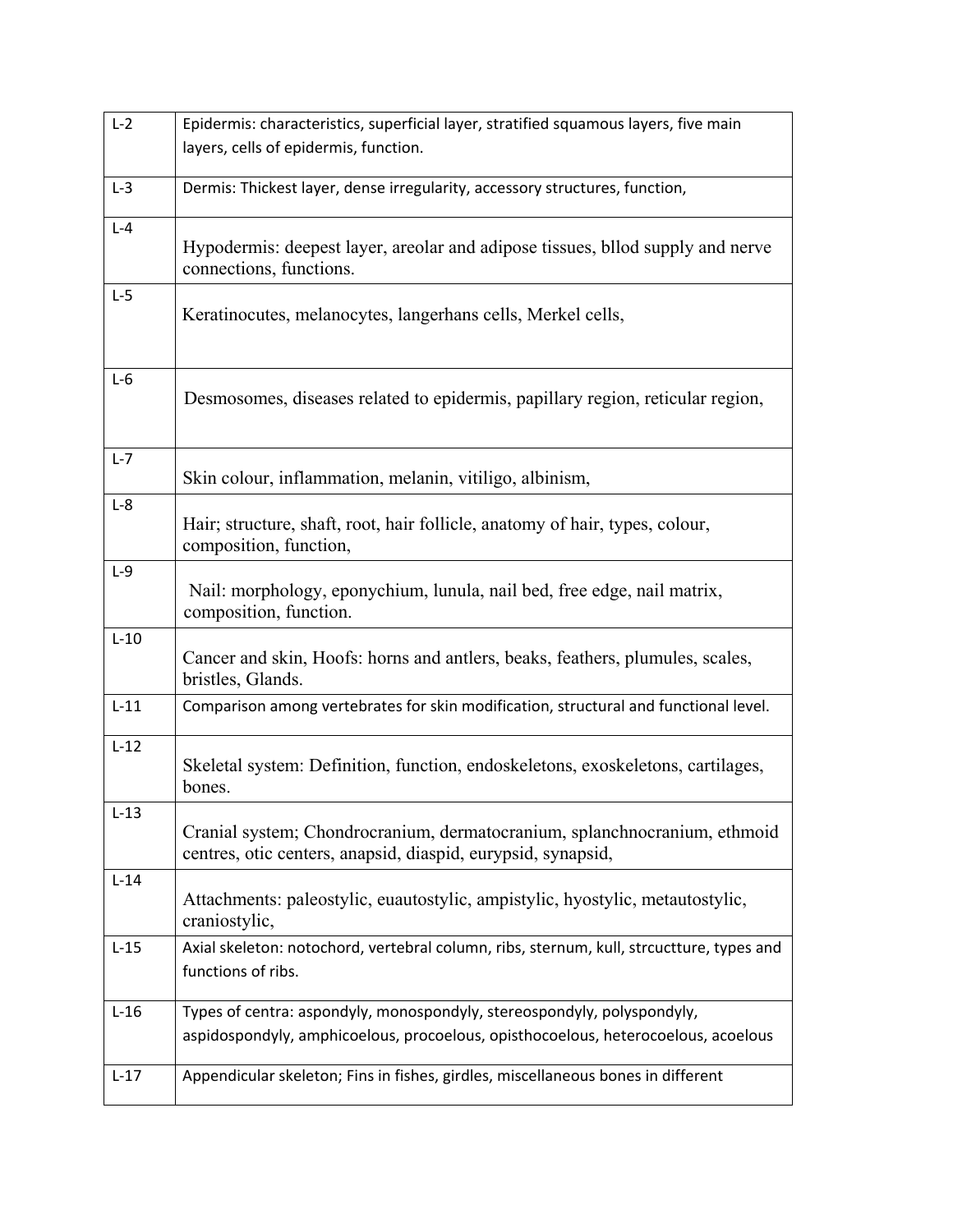|        | vertebrates, comparison of bones in vertebrates.                                     |
|--------|--------------------------------------------------------------------------------------|
| $L-18$ | Jaw suspensorium: Jaw suspension in different vertebrates, evolution, autodiastylic, |
|        | amphistylic, hyostylic, autostylic, craniostylic, comparative account.               |

|               | ZOC (T)-2307: Unit - 2: Digestion and respiration in fish                                                                              |
|---------------|----------------------------------------------------------------------------------------------------------------------------------------|
| Lesson<br>No. | Course Breakup                                                                                                                         |
| $L-1$         | COMPARATIVE ACCOUNT OF ALIMENTARY CANAL IN FISHES, general plan of<br>alimentary canal, mouth, teeth.                                  |
| $L-2$         | Mouth: terminal, sub-terminal, interior, superior, in gnathostomata and in agnatha,<br>pike and handsaw, in carnivores and herbivores, |
| $L-3$         | Teeth; palatine, vomer, maxillary, pre-maxillary, teeth in characinoides, specially<br>modified teeth.                                 |
| $L - 4$       | Buccal cavity: pharynx, gill rackers, in carnivores, omnivores and herbivores, in<br>plankton feeders,                                 |
| $L-5$         | Oesophagus and stomach: in carnivores, omnivores, and herbivores, stomach size and<br>digestion, stomach and its glands.               |
| $L-6$         | Intestine: in carnivores, omnivores, and herbivores, intestine length to body<br>length ratio as marker to identify fish type.         |
| $L-7$         | Pyloric ceaca and process of digestion, rate of gastric secretion in selected fish,                                                    |
| $L-8$         | Respiratory organs in fish: Skin, gills, accessory respiratory organs. Gills; filaments,<br>rackers and arches, flow of water.         |
| $L-9$         | Gills in different fishes, role of operculum, esophagus in water pulling, pouched,<br>septal and opercular gills, external gills.      |
| $L-10$        | Accesory respiratory organs: skin, its modification, gaseous exchange though<br>mucous layer, mechanism,                               |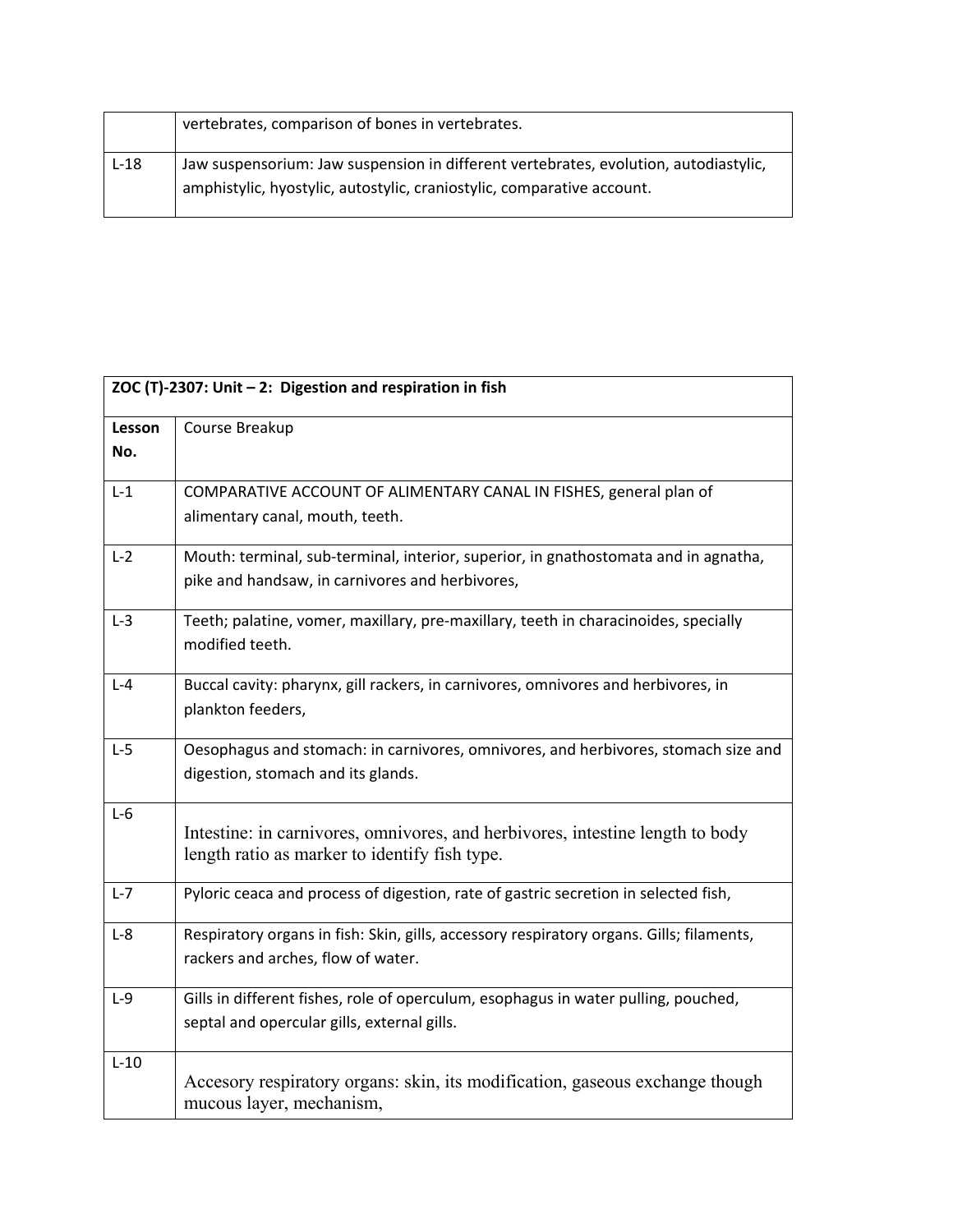| $L-11$ | Oral papillae, buccopharyngeal epithelium, labyrinthine organ,                         |
|--------|----------------------------------------------------------------------------------------|
| $L-12$ | Lungs in fishes, air bladder, gas secretion and resorption, functions of swim bladder, |

ZOG‐T‐2303

**Class : +3Sc 2ND Year,3rd Semester** 

**Course title:** ZOG(T) ‐ 2303, Aquatic biology

#### **Credit:** 4+0

**Course teachers:** D.Mohapatra, Dr.C.S.K.Mishra, Dr.S.T Pattnaik

| Unit | Unit name                       | No. of lectures | Name of the teacher |
|------|---------------------------------|-----------------|---------------------|
|      | Aquatic biomes                  | 16              | D. Mohapatra        |
|      | Fresh water biology             | 16              | Dr. C.S.K.Mishra    |
|      | Marine biology                  | 16              | D. Mohapatra        |
| Δ    | Management of aquatic resources | -16             | Dr.S.T.Pattnaik     |

## **COURSE BREAK UP**

#### Dr.C.S.K.Mishra

| Lecture No. | Topics to be covered                                                                             |
|-------------|--------------------------------------------------------------------------------------------------|
| $L-1$       | Introduction to lakes: Origin and classification                                                 |
| $L-2$       | Lake as an ecosystem, lake morphometry                                                           |
| $L-3$       | characteristics: Light,<br>chemical<br>Physico<br>temperature, thermal<br>stratification of lake |
| $L - 4$     | Dissolved solids, carbonates, bicarbonates,                                                      |
| $L-5$       | Phosphates and nitrates, turbidity                                                               |
| $L-6$       | Dissolved gases: Oxygen, carbondioxide                                                           |
| $L-7$       | Nutrient cycles in lakes: nitrogen cycle                                                         |
| $L-8$       | Sulphor and phosphorous cycle                                                                    |
| $L-9$       | Introduction about streams, stages of stream development                                         |
| $L-10$      | Physico chemical characteristics of streams                                                      |
| $L-11$      | Adaptation of hill stream fishes                                                                 |
| $L-12$      | <b>Revision class</b>                                                                            |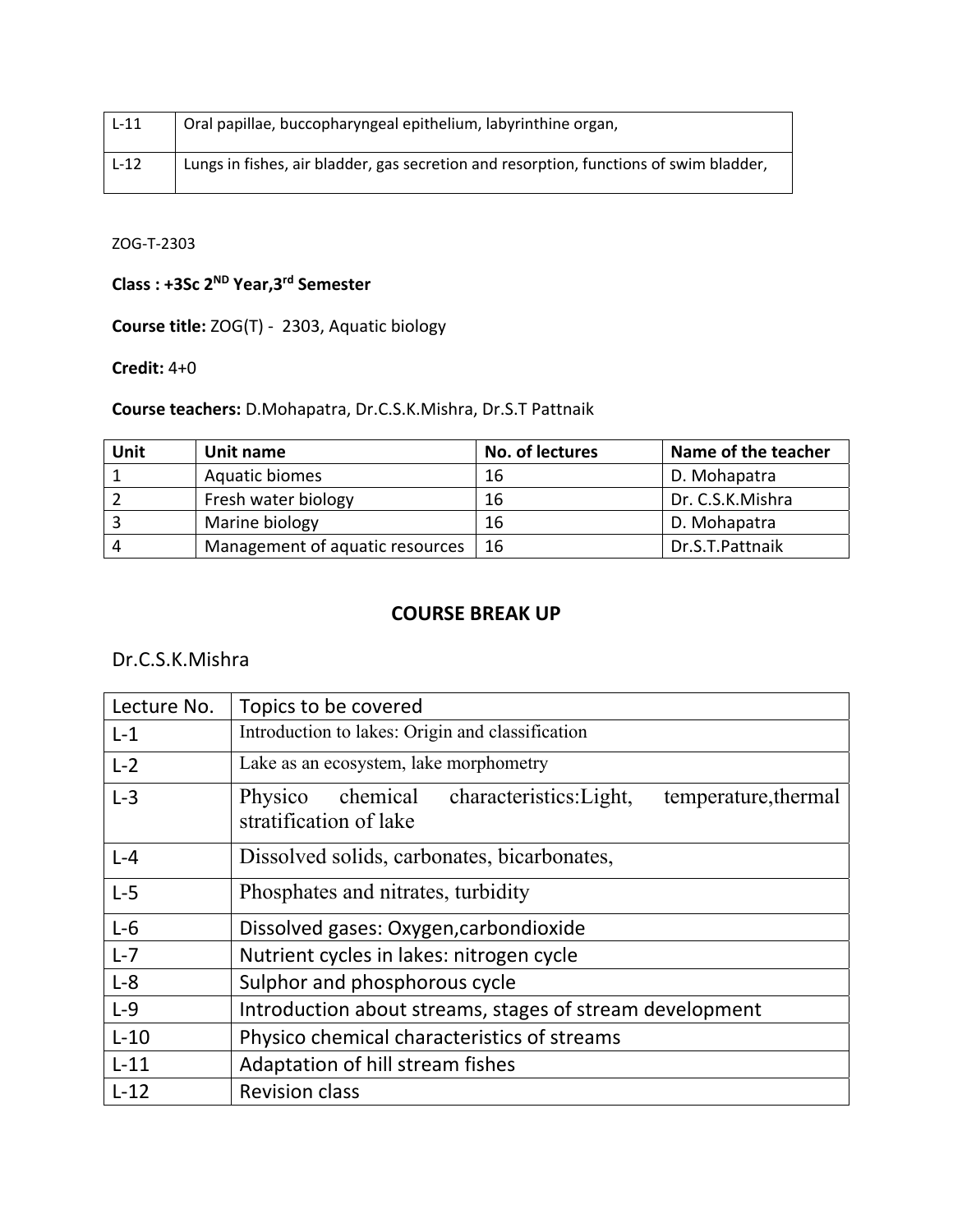| Class #        | Paper       | <b>Unit</b>  | <b>Content breakups</b>                                                |
|----------------|-------------|--------------|------------------------------------------------------------------------|
| 1              | ZOC(T)-2306 | 1            | Ecosystem, types of ecosystem and freshwater ecosystem                 |
| $\overline{2}$ | ZOC(T)-2306 | $\mathbf{1}$ | Lakes: Origin and classification (1)                                   |
| 3              | ZOC(T)-2306 | $\mathbf{1}$ | Lakes: Origin and classification (2)                                   |
| 4              | ZOC(T)-2306 | $\mathbf{1}$ | Lake as an Ecosystem;                                                  |
| 5              | ZOC(T)-2306 | $\mathbf{1}$ | Lake morphometry                                                       |
| 6              | ZOC(T)-2306 | 1            | Physico-chemical Characteristics of Lake: Light                        |
| 7              | ZOC(T)-2306 |              | Physico-chemical Characteristics of Lake: Temperature, Thermal         |
|                |             |              | stratification                                                         |
| 8              | ZOC(T)-2306 | 1            | Physico-chemical Characteristics of Lake: Dissolved Solids (Carbonate, |
|                |             |              | Bicarbonates, Phosphates and Nitrates) and Turbidity                   |
| 9              | ZOC(T)-2306 | 1            | Physico-chemical Characteristics of Lake: Dissolved gases (Oxygen and  |
|                |             |              | Carbon dioxide)                                                        |
| 10             | ZOC(T)-2306 | $\mathbf{1}$ | Nutrient Cycles in Lakes-Nitrogen, Sulphur and Phosphorous (1)         |
| 11             | ZOC(T)-2306 | 1            | Nutrient Cycles in Lakes-Nitrogen, Sulphur and Phosphorous (2)         |
| 12             | ZOC(T)-2306 | 1            | Streams: Different stages of stream development                        |
| 13             | ZOC(T)-2306 | 1            | Streams: Physico-chemical environment                                  |
| 14             | ZOC(T)-2306 |              | Streams: Adaptation of hill-stream fishes                              |
| 15             | ZOC(T)-2306 |              | Revision and question answer discussion                                |

## Dr.S.T.PATNAIK unit‐iv

| Lecture No. | Topics to be covered                          |
|-------------|-----------------------------------------------|
| $L-1$       | Introduction to the topic                     |
| $L-2$       | Types of pollutant                            |
| $L-3$       | Agricultural pollution-introduction and cause |
| $L - 4$     | Agricultural pollution effect and prevention  |
| $L-5$       | Sweage pollution-introduction and cause       |
| $L-6$       | Sweage pollution effect and prevention        |
| $L - 7$     | Thermal pollution-introduction and cause      |
| $L-8$       | Thermal pollution effect and prevention       |
| $L-9$       | Oil spill pollution-introduction and cause    |
| $L-10$      | Oil spill pollution effect and prevention     |
| $L-11$      | EUTROPHICATION-cause, effect and prevention   |
| $L-12$      | Management and conservation (legislations     |
| $L-13$      | Sewage treatment, types and models            |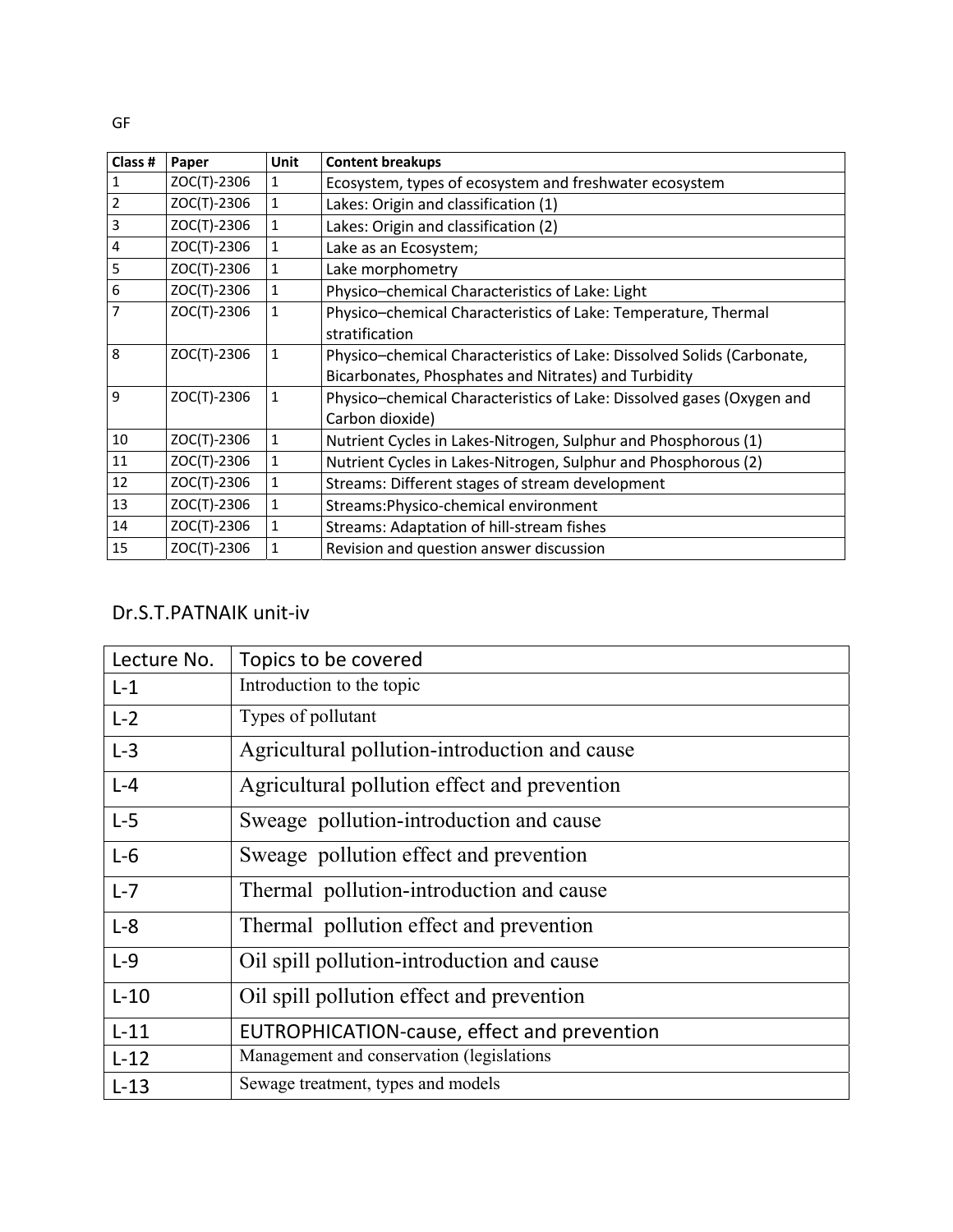| L-14 | Water quality assessment in various environment |
|------|-------------------------------------------------|
| L-15 | BOD and COD with procedure                      |
| L-16 | <b>Discussion</b>                               |

ZOS‐T‐2301

# **Class, Year and Semester:** +3 Sc. 2nd Yr. 3rd Semester,

2016

**Course No.:** ZOS (T) ‐ 2301

**Unit:** I & II

| Lecture no.    | Details to be taught                                                                 | <b>Remarks</b> |
|----------------|--------------------------------------------------------------------------------------|----------------|
| $\mathbf{1}$   | Introduction: Healthy, diseased, Parameters checked for a diseased person            |                |
| $\overline{2}$ | Diagnostic tools, Methods used for used for analysis of blood samples (cells, Hb.,   |                |
|                | sugar, lipids, electrolytes, urea, uric acid, pathogens etc.), urine samples (pH,    |                |
|                | electrolytes, albumin, urea, uric acid, pathogens, pus, blood etc.), fecal matter    |                |
|                | analysis (pathogens, cysts, pus, blood etc.), immunological tests                    |                |
| 3              | Collection and storage of blood samples, anticoagulants used, preparation of smear   |                |
|                | , Composition of Blood: Plasma-composition, function                                 |                |
| 4              | Composition of Blood: R.B.C.- structure, function, formation                         |                |
| 5              | Composition of Blood: W.B.C. - types, structure, function, formation                 |                |
| 6              | Composition of Blood: Platelets - structure, function, formation                     |                |
| 7              | Differential Count (D.C.): stains used-Leishman's stain, Giemsa stain, D.C. counting |                |
|                | machine, counting of different types of leucocytes                                   |                |
| 8              | TEC (Total Erythrocytes Count): Diluting fluid, Haemocytometer, Micropipettes,       |                |
|                | calculation, TLC (Total Leucocytes Count): Diluting fluid, Haemocytometer,           |                |
|                | Micropipettes, calculation                                                           |                |
| 9              | Platelet counting using Haemocytometer, Diluting fluid, calculation                  |                |
| 10             | Erythrocyte sedimentation Rate (ESR): Addition of anticoagulant, normal rate, Why    |                |
|                | increase or decrease? Procedure, its' utility                                        |                |
| 11             | Packed cell volume/ hematocrit: Normal value, factors affecting PCV, Procedure,      |                |
|                | Utility                                                                              |                |
| 12             | Infectious diseases: Common causes and Preventive measures                           |                |
| 13             | Tuberculosis: causative organism, mode of infection, symptoms, diagnosis and         |                |
|                | prevention, treatment                                                                |                |
| 14             | Hepatitis: causative organism, mode of infection, symptoms, diagnosis and            |                |
|                | prevention, treatment                                                                |                |
| 15             | Revision                                                                             |                |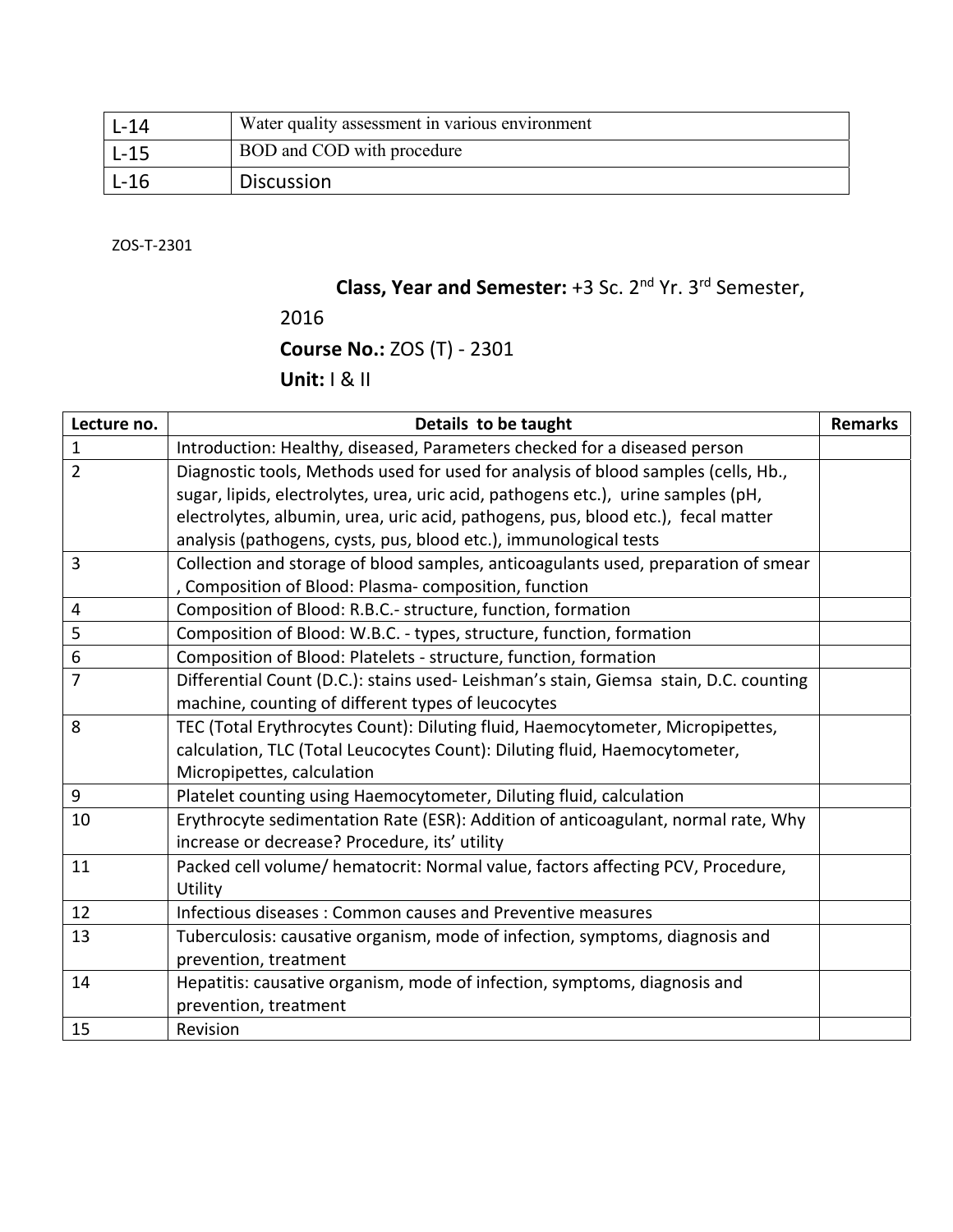ZOL[E]4105

### **LESSON PLAN**

**Class : PG 1st semester** 

**Course title:** ZOL ( E )‐ 4105, Applied Entomology (Elective)

**Credit:** 4+0

**Course teachers:** Dr.C.S.K.Mishra, Dr.S.T.Pattnaik

| Unit | Unit name                                                                       | No. of lectures | Name of the teacher |
|------|---------------------------------------------------------------------------------|-----------------|---------------------|
|      | Mulberry sericulture                                                            | 16              | Dr. C.S.K.Mishra    |
|      | Apiculture, Lac culture                                                         | 16              | Dr. C.S.K.Mishra    |
|      | Medical entomology                                                              | 16              | Dr. C.S.K.Mishra    |
|      | Pests of farm animals, Forensic<br>entomology, biotechnological<br>applications | 16              | Dr.S.T.Pattnaik     |

#### **COURSE BREAK UP**

Dr.C.S.K. Mishra

ZOL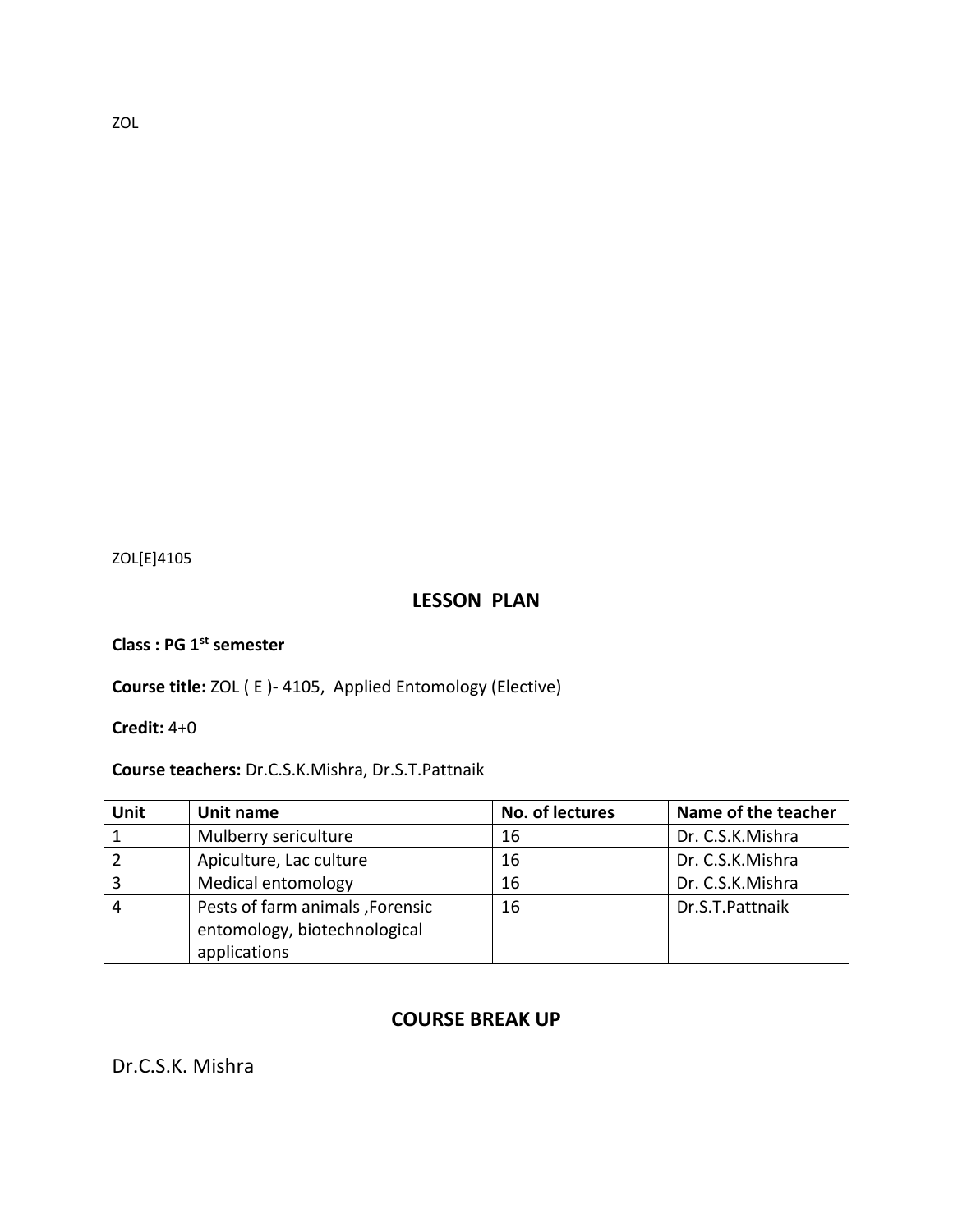| Lecture No. | Topics to be covered                                                    |
|-------------|-------------------------------------------------------------------------|
| $L-1$       | General introduction about sericulture,                                 |
|             | Moriculture: Cultivation and<br>mulberry<br>propagation<br>of           |
|             | plants, Diseases and pests of the food plant.                           |
| $L-2$       | Rearing of mulberry silk worms: Silk worm life cycle, rearing           |
|             | houses, Equipments for rearing, Sanitation, hatching, feeding, cleaning |
|             | and spacing, collection of mature worms for mounting                    |
| $L-3$       | Harvesting and processing of cocoons: Cocoon selection, stifling        |
| $L - 4$     | Reeling and reeling appliances: Direct reeling and rereeling, reeling   |
|             | machines, silk examination, lacing and skeining                         |
| $L-5$       | Genetic improvement of mulberry silk worms: Silk<br>worm                |
|             | genetics, importance of silk worm as a model for genetic                |
|             | research, polyploidy, heredity, mutation                                |
| $L-6$       | Exploitation of heterosis in the genetic improvement of mulberry        |
|             | silk worm                                                               |
| $L - 7$     | General introduction about non mulberry sericulture, types of non       |
|             | sericulture, Arboriculture , cultivation of<br>food<br>mulberry         |
|             | plants: climate and soil, important food plants and their propagation   |
| $L-8$       | Rearing of tasar silk worms: rearing methods, equipments.               |
| $L-9$       | Pupation and cocoon formation, reeling of cocoons.                      |
| $L-10$      | Cultivation of muga food plants and rearing of silk worms               |
| $L-11$      | Cocoon formation, grainage technology and reeling of cocoons            |
| $L-12$      | Cultivation of eri food plants, rearing of silk worms                   |
| $L-13$      | Cocoon harvest, reeling of cocoons                                      |
| $L-14$      | <b>Revision class</b>                                                   |
| $L-15$      | Diseases of the silk worms: Pebrine, Flacherie, Grasserie and their     |
|             | control: Symptoms, causative agents, mode of infection and              |
|             | multiplication, pathological effects, prophylaxis and control           |
|             | methods.                                                                |
| $L-16$      | Pests , parasites and predators of silk worms and their control:        |
|             | Types, nature of damages, prevention and control methods.               |
| $L-17$      | Sustainability of sericulture as an agro-industry: Sericulture as an    |
|             | employment generating practice and its contribution to income           |
|             | generation of farmers and national economy.                             |
| $L-18$      | Introduction to apiculture, Honey bee as a social insect, body          |
|             | structure, types of honey bees and organization of<br>bee               |
|             | colony: queen, drones and workers                                       |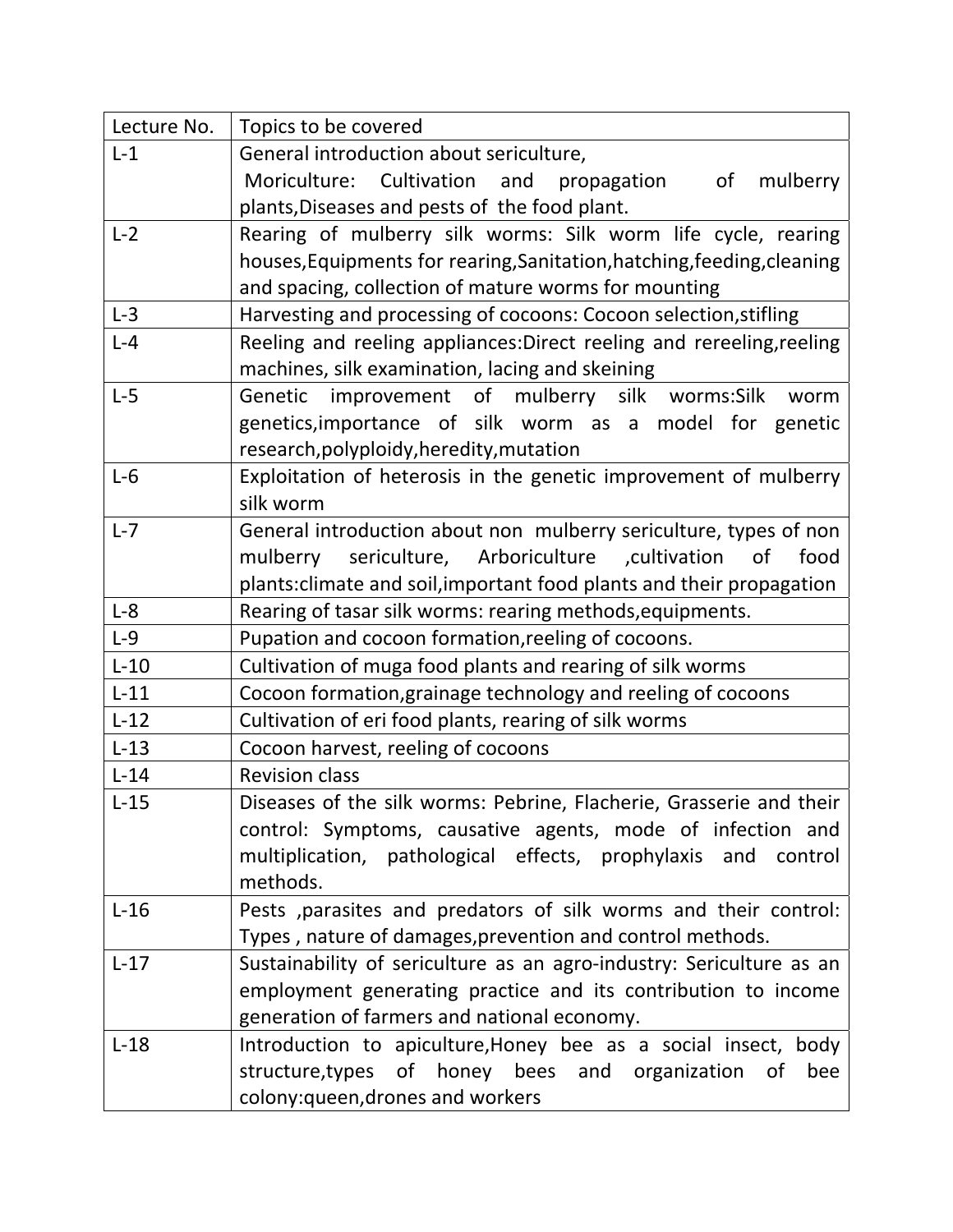| $L-19$ | Life history and behavior of bees, dance language of bees, origin of     |
|--------|--------------------------------------------------------------------------|
|        | the bee types, swarming, senses and communication                        |
| $L-20$ | Bee keeping : Introduction, Bee keeping tools: Hives, comb               |
|        | foundation, queen excluder, honey extractor, uncapping knife,            |
|        | smoker, hive tool, overall, bee veil, gloves, brush, swarm catching      |
|        | equipment, feeder, queen cell protector, apiary management               |
| $L-20$ | Handling of bees, extraction of honey, wax, bee products:                |
|        | Honey:<br>Definition<br>and<br>composition, physico-chemical             |
|        | characteristics, uses.                                                   |
| $L-21$ | Bee wax and its use, bee venom, propolis, royal jelly, pollen and        |
|        | their use.                                                               |
| $L-22$ | <b>Revision class</b>                                                    |
| $L-23$ | Introduction to lac culture and its history , Economic importance,       |
|        | Distribution of lac insects in India, Life history of lac insect         |
| $L-24$ | Host plant management, strains of lac insects, propagation of lac        |
|        | insects                                                                  |
| $L-25$ | Lac cultivation: Natutral and artificial inoculation, harvesting of lac, |
|        | , crop management,                                                       |
| $L-26$ | Processing of Shellac: Hand made process, heat process, solvent          |
|        | process, natural enemies of lac insects.                                 |
| $L-26$ | <b>Revision class</b>                                                    |
| $L-27$ | Introduction to medical entomology, Pests of public importance           |
| $L-28$ | Mosquitoes :Types, common characters, life cycle, distinguishing         |
|        | features of different species, mosquito borne diseases . Chemical        |
|        | and biological control of mosquitoes.                                    |
| $L-29$ | House flies : Different species, characters, life cycle, economic        |
|        | importance.Control of house flies.                                       |
| $L-30$ | flea:<br>Systematic position, distribution, characters, life<br>Human    |
|        | cycle, flea borne diseases, control of fleas.                            |
|        | The human louse: Systematic position, types, distribution, life          |
|        | cycle, louse borne diseases, control of lice.                            |
|        | Bed bugs: Systematic position, types, distribution, life cycle, bed bug  |
|        | borne diseases, control of bed bugs.                                     |
| $L-31$ | introduction<br>General<br>insect<br>borne<br>diseases<br>of<br>0f       |
|        | man, Typhus, Yellow fever                                                |
| $L-32$ | Dengue<br>and<br>Encephalitis: Causative<br>agents, symptoms,            |
|        | pathogenecity, prophylaxis and treatment.                                |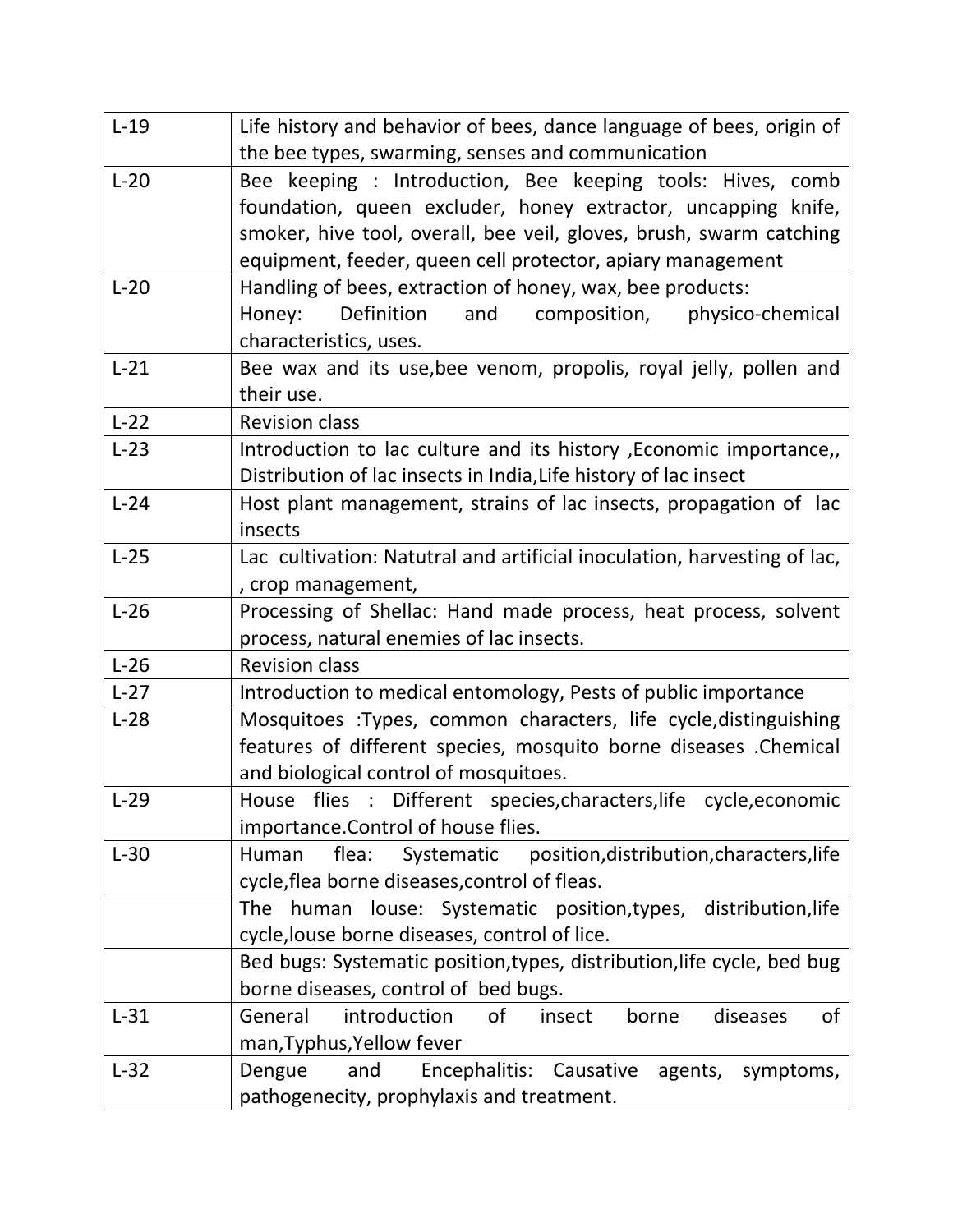| $L-33$ | Plague and Leishmaniasis: Causative<br>agents, symptoms,<br>pathogenecity, prophylaxis and treatment                                                                      |
|--------|---------------------------------------------------------------------------------------------------------------------------------------------------------------------------|
| $L-34$ | Sleeping sickness, Filaria: Causative<br>agents,<br>symptoms,<br>pathogenecity, prophylaxis and treatment                                                                 |
| $L-35$ | Malaria Causative agents, symptoms, pathogenecity, prophylaxis<br>and treatment                                                                                           |
| $L-36$ | Insect venoms, allergenicity: Chemical nature of<br>insect<br>venoms, biological roles, evolution of venoms- use for<br>prey<br>capture, defensive venoms, venom allergy. |
| $L-37$ | Blister and utrica inducing insects: Types and mechanism of blister<br>and utrica induction, treatment.                                                                   |
| $L-38$ | General introduction about house hold pests, cockroach, ant:<br>Structure, life cycle, nature of damages caused. Control of the<br>populations.                           |
| $L-39$ | Wasps, carpet beetles, furniture beetles, book lice: Structure, life<br>cycle, nature of damages caused. Control of the populations.                                      |
| $L-40$ | <b>Revision class</b>                                                                                                                                                     |

*Unit – IV* 

Dr.S.T.Patnaik

| Lecture No. | Topics to be covered                                                            |
|-------------|---------------------------------------------------------------------------------|
| $L-1$       | Introduction to the topics                                                      |
| $L-2$       | Pest of farm animals and their control -Blood-sucking flies                     |
| $L-3$       | Types of Blood-sucking flies                                                    |
| $L-4$       | Myiasis flies structure                                                         |
| $L-5$       | Myiasis flies etiology                                                          |
| $L-6$       | Lice etiology                                                                   |
| $L-7$       | Fleas etiology                                                                  |
| $L-8$       | Arthropods of forensic importance                                               |
| $L-9$       | Insects succession on corpse and its relationship to determining time of death- |
|             | general                                                                         |
| $L-10$      | Insects succession on corpse and its relationship to determining time of death- |
|             | pig                                                                             |
| $L-11$      | Insects succession on corpse and its relationship to determining time of death- |
|             | human                                                                           |
| $L-12$      | Biotechnological applications in forensic entomology                            |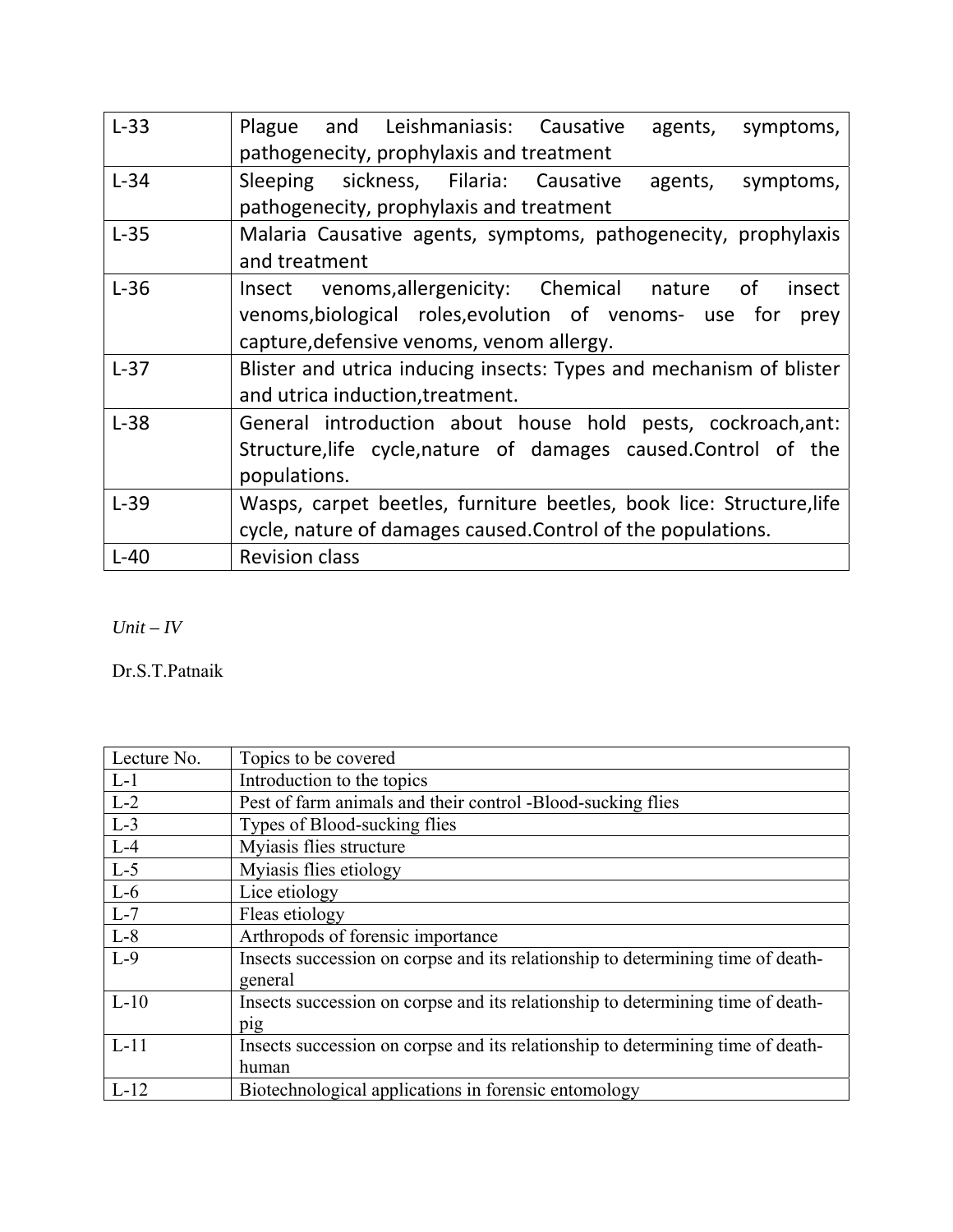| $\mathsf{L}\text{-}13$ | Transgenesis and its application           |
|------------------------|--------------------------------------------|
| L-14                   | Insects as bioreactors and its application |
| $L-15$                 | Insect cell culture and its application    |
| $-L-16$                | <b>DISCUSSION</b>                          |

#### ZOL[C] 5313

#### LESSON PLAN

## Class : PG 3rd Semester

#### Course title: Chordates

Credit:

Course teachers: Dr.S.T.Patnaik ,

| Unit | Unit name  | No. of lectures | Name of the teacher |
|------|------------|-----------------|---------------------|
|      | Chordates  | $\sigma$        | Dr.S.T.Patnaik      |
|      | Chordates  | $\mathfrak b$   | Dr.S.T.Patnaik      |
|      | Physiology |                 | Dr.A.Mohanty        |
|      | physiology |                 | Dr.A.Mohanty        |
|      |            |                 |                     |

#### COURSE BREAK UP

### *Unit – I and II*

Dr.S.T.Patnaik

| Lecture No. | Topics to be covered                                   |
|-------------|--------------------------------------------------------|
| $L-1$       | Introduction to the topics-characters of chordata      |
| $L-2$       | Origin of Chordata with evolutionary time              |
| $L-3$       | Origin of Chordata different theories                  |
| $L-4$       | Classification of Chordata-character of chordata       |
| $L-5$       | Classification of Chordata-upto super class pisces     |
| $L-6$       | Classification of Chordata upto super class tetrapoda  |
| $L-7$       | Phylogeny and affinities of urochordates and amphioxus |
| $L-8$       | Adaptive radiation in vertebrates Aquatic              |
| $L-9$       | Adaptive radiation in vertebrates Terrestrial          |
| $L-10$      | Adaptive radiation in vertebrates Aerial               |
| $L-11$      | Adaptive radiation in vertebrates Arboreal             |
| $L-12$      | Transition from Agnatha to Gnathostomata               |
| $L-13$      | Different theories of origin of jaw                    |
| $L-14$      | Neoteny in Amphibia                                    |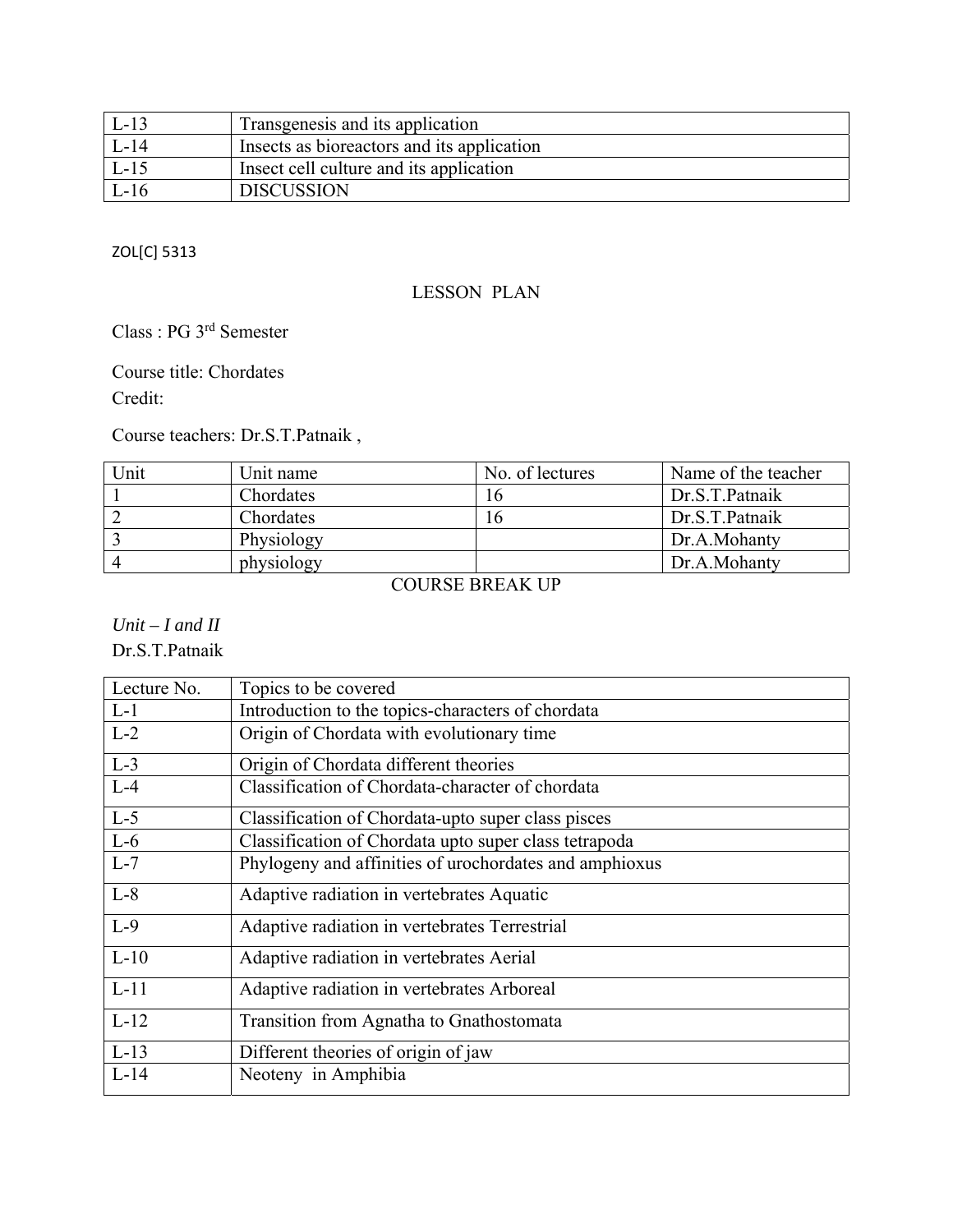| $L-15$ | Paedogenesis in Amphibia                                                                         |
|--------|--------------------------------------------------------------------------------------------------|
| $L-16$ | Discussion                                                                                       |
| $L-1$  | Introduction to the topics                                                                       |
| $L-2$  | Skull in reptiles Anapsida, Diapsida,                                                            |
| $L-3$  | Skull in reptiles Euryapsida, and Synapsida                                                      |
| $L-4$  | Plumage and colouration in birds                                                                 |
| $L-5$  | Evolution of primates-earliest primates                                                          |
| $L-6$  | Evolution of primates-arising of new chaacters                                                   |
| $L-7$  | Evolution of human                                                                               |
| $L-8$  | Comparative account of Respiratory organs<br>in vertebrates-upto super class<br>pisces           |
| $L-9$  | Comparative account of Respiratory organs in vertebrates-upto super class<br>tetrapoda           |
| $L-10$ | Comparative account of Jaw suspensorium in vertebrates-upto super class<br>pisces                |
| $L-11$ | Comparative account of Jaw suspensorium in vertebrates upto super class<br>tetrapoda             |
| $L-12$ | Comparative account of Limbs and girdles in vertebrates-upto super class pisces                  |
| $L-13$ | Comparative account of Limbs and girdles in vertebrates upto super class<br>tetrapoda            |
| $L-14$ | Comparative account of Organ of olfaction and taste in vertebrates-upto super<br>class pisces    |
| $L-15$ | Comparative account of Organ of olfaction and taste in vertebrates upto super<br>class tetrapoda |
| $L-16$ | Discussion                                                                                       |

# **Class, Year and Semester:** M.Sc. 3rd Semester 2016

**Course No.:** ZOL (C) ‐ 5313

**Unit:** IV Dr. A.Mohanty

| Lecture no. | Details to be taught                                                             | <b>Remarks</b> |
|-------------|----------------------------------------------------------------------------------|----------------|
|             | Introduction on Circulatory System: Blood, Lymph, Heart, Vessels etc.            |                |
|             | Blood as connective tissue: Plasma composition, volume, function, Haemopoiesis   |                |
|             | Erythrocytes - numbers, structure, contents, haemoglobin, function, life span,   |                |
|             | erythropoiesis                                                                   |                |
| 4           | Blood: Leucocytes- Granulocytes: Neutrophils, Eosinophils, Basophils, structure, |                |
|             | numbers, contents, function, formation, life, Agranulocytes - Monocytes,         |                |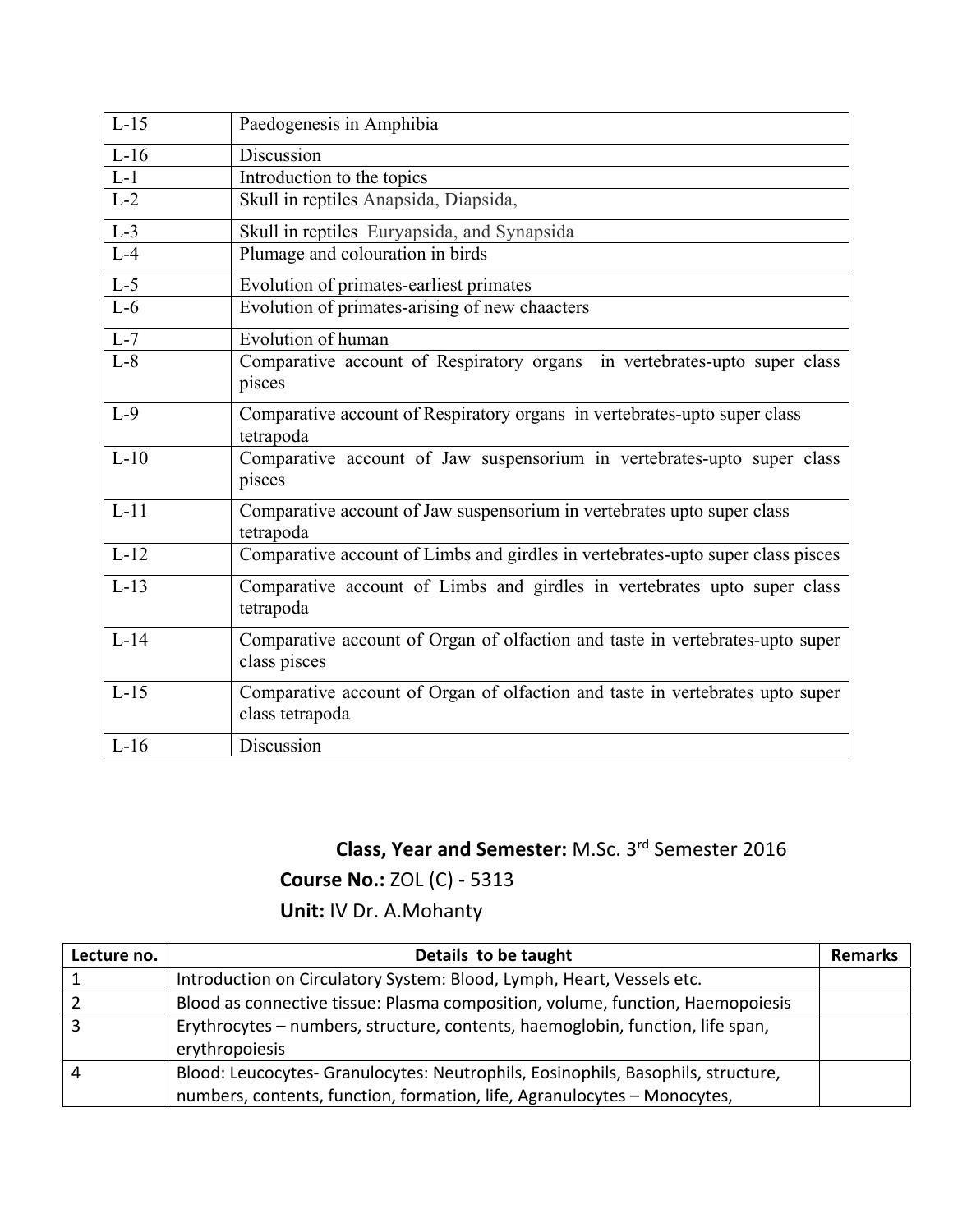|    | Lymphocytes, structure, numbers, contents, function, formation, life span                                                                                                                                                                                                                                                                    |  |
|----|----------------------------------------------------------------------------------------------------------------------------------------------------------------------------------------------------------------------------------------------------------------------------------------------------------------------------------------------|--|
| 5  | Platelets- structure, contents, numbers, function, formation, life span, Lymph:                                                                                                                                                                                                                                                              |  |
|    | composition, circulation (dynamics), function                                                                                                                                                                                                                                                                                                |  |
| 6  | Blood coagulation (haemostasis), factors, theories, mechanism                                                                                                                                                                                                                                                                                |  |
| 7  | Heart: structures - Atria, Ventricles, Origin and conduction of cardiac impulse<br>through S.A. Node, A.V. Node, Bundle of His, Purkinje fibres, Columnae Cornea,<br>Papillary muscles, Chordae tendinae                                                                                                                                     |  |
| 8  | Heart: Double circulation, structure of cardiac muscles and their properties<br>(Contractility, Rhythmicity, Conductivity, All or None principle, stair case<br>phenomenon, Refractory period), Cardiac Cycle (Auricular Systole, Auricular<br>Diastole, Ventricular Systole, Ventricular Diastole, Pause), stroke volume, cardiac<br>output |  |
| 9  | Cardiac regulation: Effect of temperature, pH, electrolytes like Na, K, Ca,<br>Sympathetic and parasympathetic fibres, Metabolism, Oxygen availability, effects of<br>hormones like adrenaline, nor-adrenaline, sex hormones, alkaloids, Baroreceptor<br>reflex, Bainbridge effect                                                           |  |
| 10 | ECG: Galvanometer, leads/electrodes, recording P, Q, R, S, T and analysis, Common<br>diseases of circulation; Anaemia, Arrhythmia, Angina pectoris, myocardial<br>infarction, arteriosclerosis, atherosclerosis etc.                                                                                                                         |  |
| 11 | Respiration: aerobic, Anaerobic, Respiratory system, Structure and function of<br>parts of respiratory system (nasal chamber, pharynx, larynx, trachea, bronchi,<br>bronchioles, alveolar ducts, lungs and alveoli)                                                                                                                          |  |
| 12 | Pulmonary ventilation/ breathing, mechanism, control/ regulation, Gaseous<br>exchange at lungs and tissue, partial pressure, Artificial Respiration, Pulmonator/<br>Resuscitator                                                                                                                                                             |  |
| 13 | Surfactant: Natural and Artificial, chemical nature, production, function,<br>compliance, disorders                                                                                                                                                                                                                                          |  |
| 14 | Tidal volume, vital capacity, residual volume, inspiratory reserve volume,<br>expiratory reserve volume, dead space, respiratory quotient, Respiratory pigments                                                                                                                                                                              |  |
| 15 | Revision                                                                                                                                                                                                                                                                                                                                     |  |
| 16 | Transport of oxygen, oxygen dissociation curve, Bohr's effect, oxygen debt                                                                                                                                                                                                                                                                   |  |
| 17 | Transport of carbon dioxide, loading tension, alkali reserve, chloride shift,<br>Haldane's effect, Hill reaction                                                                                                                                                                                                                             |  |
| 18 | Basal Metabolic Rate, food energy, BMR estimation, respiratory buffering (carbonic<br>acid/bicarbonate buffer, phosphate buffer, proteins as buffer) respiratory and<br>renal mechanism                                                                                                                                                      |  |
| 19 | Excretion: Amminotelic, Ammonotelic, Ureotelic, Uricotelic, types and formation of<br>nitrogenous wastes                                                                                                                                                                                                                                     |  |
| 20 | Kidney location, size shape, structure: cortex (Renal columns of Bertini), medulla<br>(Renal pyramids, minor calyces, major calyces, Duct of Bellini, Renal papillae)                                                                                                                                                                        |  |
| 21 | Nephrons: Types (cortical, juxtamedullary), location, structure (Bowman's capsule,<br>glomerulus), Proximal convoluted tubule, Loop of Henle (Descending limb,<br>Ascending limb), Distal Convoluted tubule, Collecting duct                                                                                                                 |  |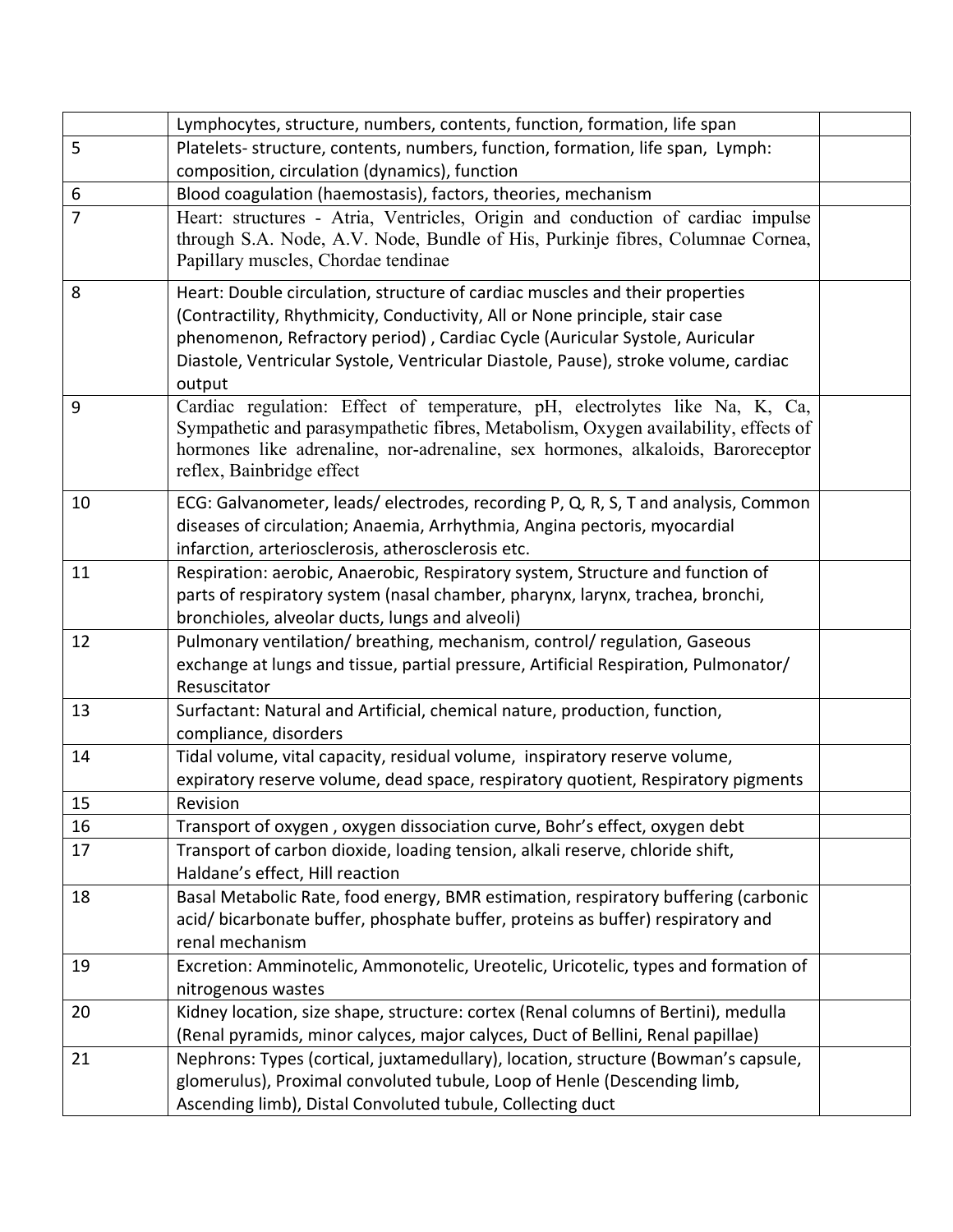| 22 | Urine formation: Ultra-filtration and it's regulation, Urine formation: Selective           |  |
|----|---------------------------------------------------------------------------------------------|--|
|    | Reabsorption, Counter Current Theory                                                        |  |
| 23 | Urine formation: Tubular Secretion, Excretion of H <sup>+</sup> and ammonium, Acid Base     |  |
|    | Balance and homeostasis, urine composition                                                  |  |
| 24 | Renal function tests: Urinalysis, serum creatine test, blood urea nitrogen (BUN),           |  |
|    | Estimated Glomerular filtration Rate (GFR), Kidney malfunction: Oligouria,                  |  |
|    | Polyuria, Dysuria, Hematuria, Nephrosis, Nephritis, Ptosis, Kidney stone, Gout etc.         |  |
| 25 | Muscles: Types (Skeletal, Smooth, Cardiac), Structure of skeletal muscles,                  |  |
|    | myofibrils (Thick filaments, thin filaments, A band, I band, H zone, Pseudo H zone, M line) |  |
| 26 | Mechanism of muscle contraction: Cross bridges, Theories (sliding filament, Davies,         |  |
|    | calcium release) and Phosphagenes                                                           |  |
| 27 | Muscle twitch (preparatory phase, contraction phase, relaxation phase), summation, All or   |  |
|    | none principle, Refractory period, Tetanus, Rigor mortis, Cori cycle, muscular dystrophy,   |  |
|    | Types of contraction: Isometric contraction Isotonic contraction, antagonistic muscles      |  |
| 28 | Nutrition, types (stages of nutrition: Ingestion, digestion, Absorption, Assimilation,      |  |
|    | Egestion), Food intake, composition of food, Dietary balance, obesity, starvation           |  |
| 29 | Digestive system and its histology, Digestion in mouth, stomach, intestine                  |  |
| 30 | Gastro-intestinal Hormones, Absorption of nutrients, Egestion, Deficiency diseases,         |  |
| 31 | Revision                                                                                    |  |
|    |                                                                                             |  |

## **Course break up**

# **Class, Year and Semester:** M.Sc. 3rd Semester 2016

## **Course No.:** ZOL (C) ‐ 5314

**Unit:** I Dr.A.Mohanty

| Lecture no. | Details to be taught                                                                | <b>Remarks</b> |
|-------------|-------------------------------------------------------------------------------------|----------------|
| 1           | Introduction: Evolution, it's importance, what brings the change                    |                |
| 2           | Geological time scale: Era, Periods, Epoch, approximate age in millions of years    |                |
| 3           | Origin of Life: Theories/ Hypotheses                                                |                |
| 4           | Origin of Life: Oparin- Haldane Hypothesis, Miller-Urey's experiment                |                |
| 5           | Origin of Life: Biochemical Evolution: Coacervation, formation of amino acids,      |                |
|             | nucleic acids and nucleoproteins, brief idea about Evidences in favour of evolution |                |
|             | (anatomical, palaeontological, embryological)                                       |                |
| 6           | Pre-Darwinian concepts and theories: Aristotle, James Ussher, Linnaeus, John Ray,   |                |
| 7           | Pre-Darwinian concepts and theories: Erasmus Darwin, Lamark, Thomas Malthus,        |                |
|             | George Cuvier, Charles Lyell                                                        |                |
| 8           | Darwin's theory: Synthesis of Idea from B.R. Malthus and Alfred Russel Wallace,     |                |
|             | Prodigality of production, struggle for existence, completion (intra and inter-     |                |
|             | specific), survival of the fittest                                                  |                |
| 9           | Darwin's theory: Variation and heredity, Origin of species                          |                |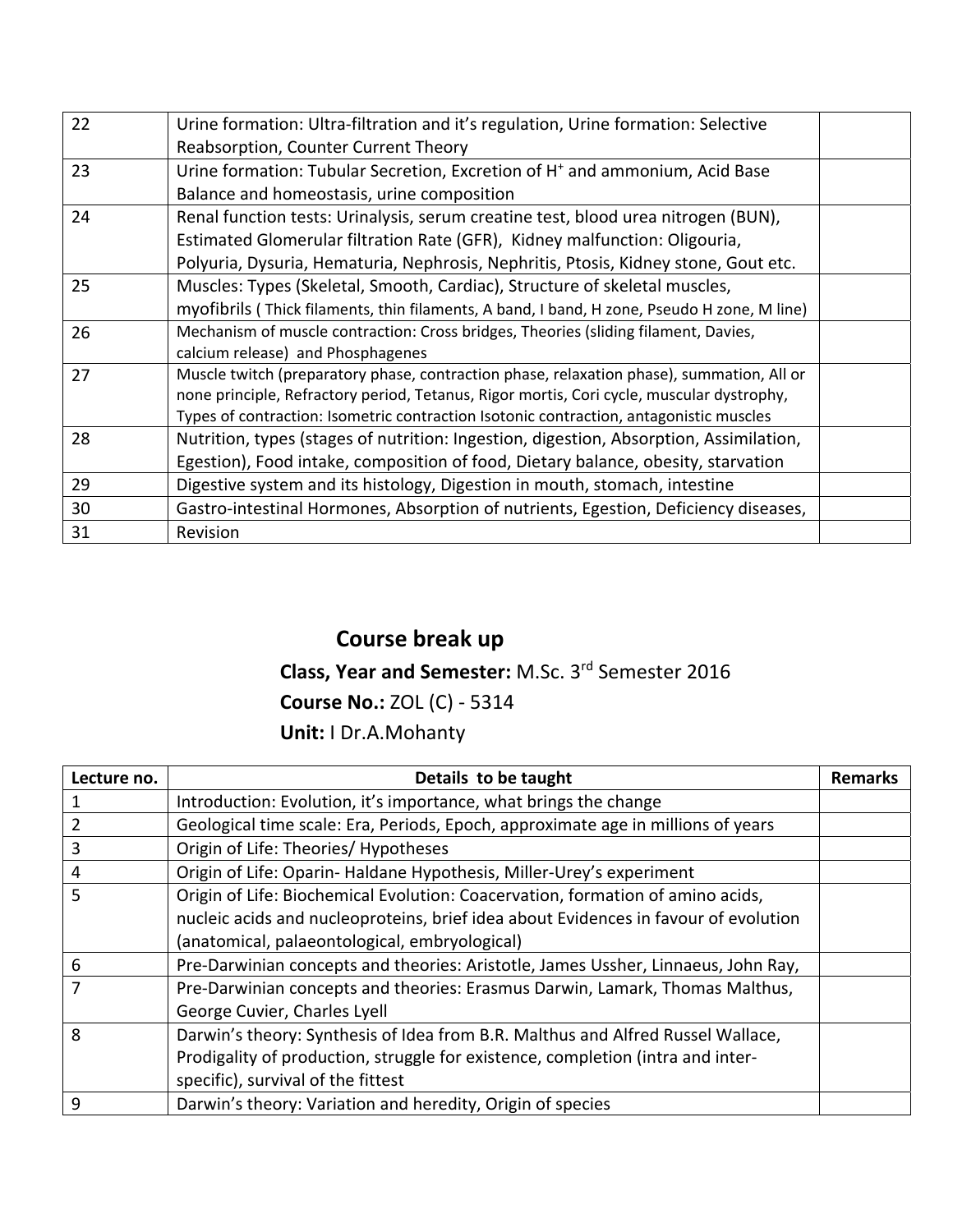| 10 | Objection to Darwinism, Neo-Darwinism                                           |  |
|----|---------------------------------------------------------------------------------|--|
| 11 | Major thoughts of evolutionary synthesis: Alfred Russel Wallace, Julian Huxley, |  |
|    | Simpson, De Vries, Correns, Tschermak, Dobzansky                                |  |
| 12 | Idea about gene flow, recombination, mutation and isolation                     |  |
| 13 | Natural selection, types: Macro and Micro-evolution, Speciation (Allopatric and |  |
|    | Sympatric), species, polymorphism, convergent and divergent evolution           |  |
| 14 | Synthesis of genetics and evolution                                             |  |
| 15 | <b>Revision</b>                                                                 |  |

UNIT ii, iii, iv Dr.N.Upadhaya

ZOL[C] 5315

## **ZOL(C)‐5315**

### **DR.R.PATNAIK**

## *Unit – I: (Molecular Biology)*

| Lect. No | Topics to be covered                                                                                 |
|----------|------------------------------------------------------------------------------------------------------|
| $L-1$    | What are DNA binding proteins. Functions of DNA binding proteins                                     |
| $L-2$    | classification of DNA binding proteins and their attachment sites and their interactions<br>with DNA |
| $L-3$    | Transcription in prokaryotes: transcription machinery, RNA polymerase,                               |
| $L - 4$  | Transcription factors(TFs), mediators of transcription initiation with pol II                        |
| $L-5$    | Promoter sites for initiation of transcription in prokaryotes                                        |
| $L-6$    | Initiation and elongation of RNA synthesis in prokaryotes                                            |
| $L-7$    | Inchworm model for elongation of transcripts                                                         |
| $L-8$    | Stability of elongation complex (RNA-DNA Hybrid vs RNAP-DNA interactions)                            |
| $L-9$    | Termination of transcription                                                                         |
| $L-10$   | Regulation of transcription                                                                          |
| $L-11$   | RNA processing in prokaryotes, degradation of RNA in E. coli                                         |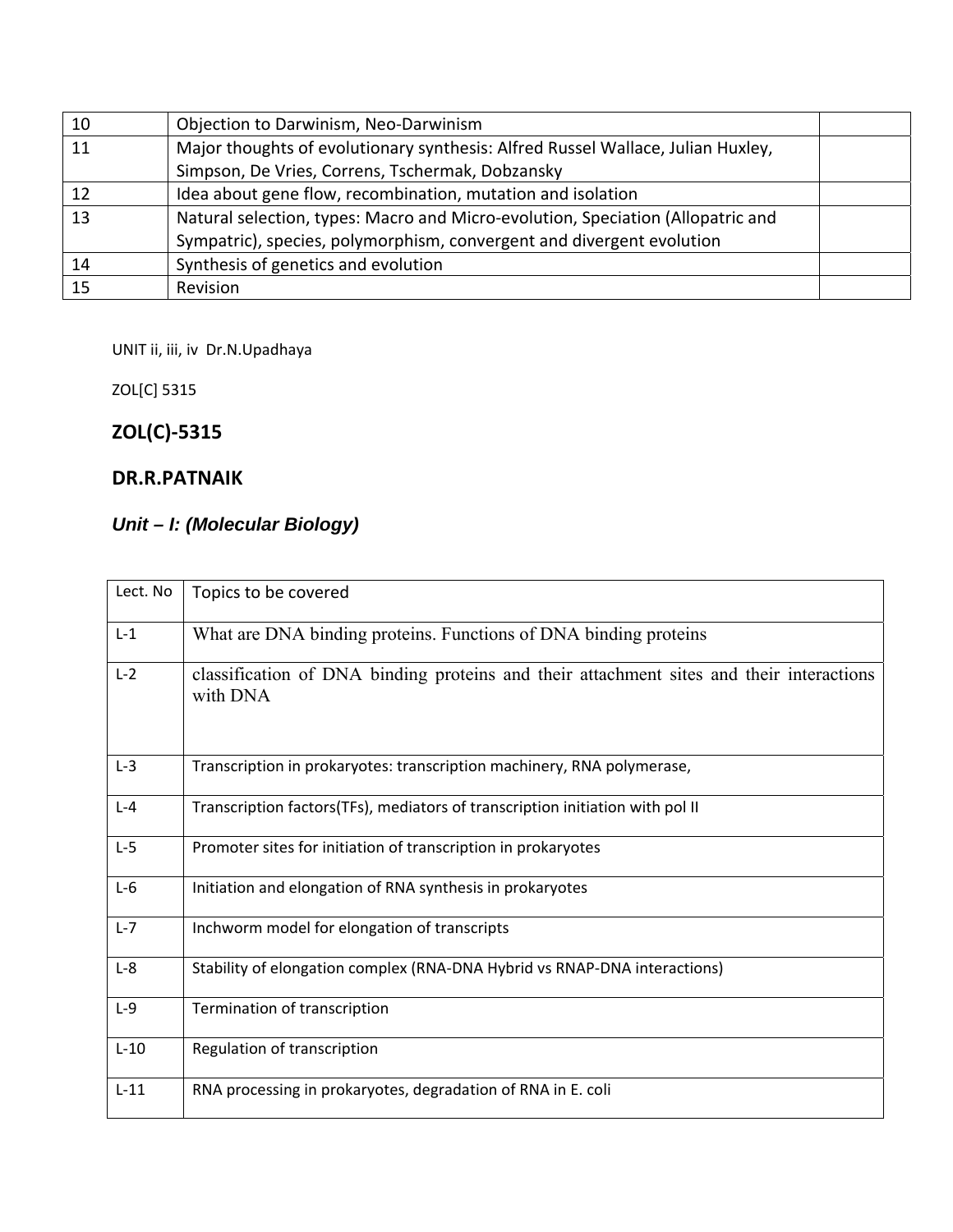| $L-12$ | REPs, DEAD-Box and degradosome                                                                                                  |
|--------|---------------------------------------------------------------------------------------------------------------------------------|
| $L-13$ | Cutting and nucleotide modification                                                                                             |
| $L-14$ | Polyadenylation of m RNA in prokaryotes                                                                                         |
| $L-15$ | Transcription and processing of RNA polymerase I and III transcripts in eukaryotes<br>Initiation of RNA synthesis in eukaryotes |
| $L-16$ | Capping of the 5 end of the transcripts                                                                                         |
| $L-17$ | Elongation of eukaryotic pre-rRNA and pre-tRNA                                                                                  |
| $L-18$ | Splicing of pre-rRNA and pre-tRNA                                                                                               |
| $L-19$ | Chemical modification of rRNA and tRNA                                                                                          |

# *Unit – II: (Molecular Biology)*

| Lect. No | <b>Topics to be covered</b>                                                                                                                                  |
|----------|--------------------------------------------------------------------------------------------------------------------------------------------------------------|
| $L-1$    | 1. Transcription and processing of RNA polymerase II transcripts in eukaryotes<br>Formation of transcription initiation complex with RNA polymerase II<br>a) |
| $L-2$    | Regulation of transcription initiation                                                                                                                       |
| $L-3$    | Capping of RNA polymerase II transcripts                                                                                                                     |
| $L - 4$  | Elongation of eukaryotic pre-mRNAs                                                                                                                           |
| $L-5$    | Termination of synthesis of pre-mRNAs and polyadenylation (addition of poly A<br>tail)                                                                       |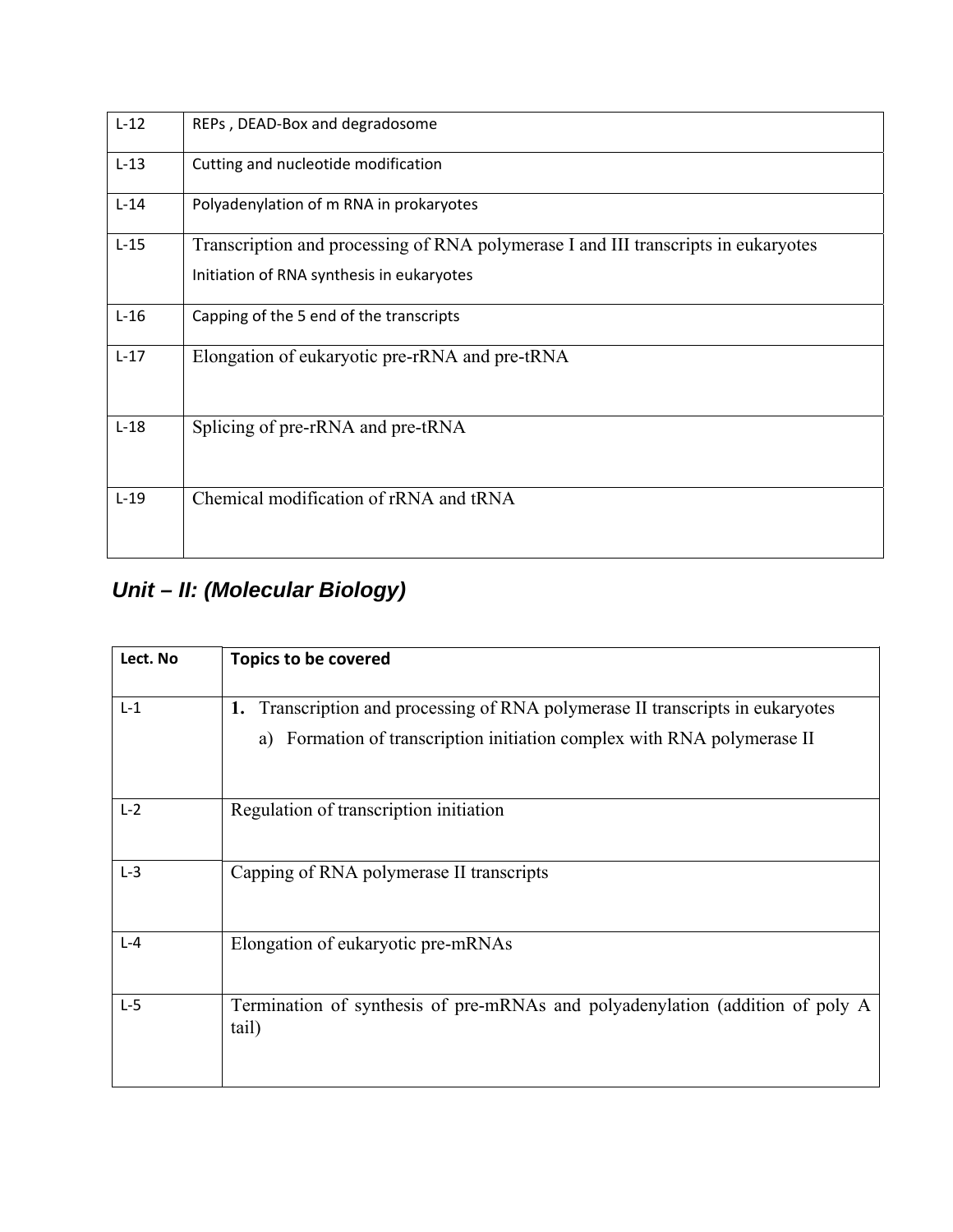| $L-6$   | Removal of introns from nuclear pre-mRNA (Splicing); alternate splicing and trans-<br>splicing              |
|---------|-------------------------------------------------------------------------------------------------------------|
| $L - 7$ | RNA editing: Discovery and types                                                                            |
| $L-8$   | Insertation/deletion types of RNA editing<br>c- insertion /dinucleotide insertion editing                   |
| $L-9$   | Substitution/modification types of RNA editing                                                              |
| $L-10$  | Genetic code, properties of genetic code<br>Codon assignments, chain initiation and chain termination codon |
| $L-11$  | Wobble hypothesis                                                                                           |
| $L-12$  | Mutation and the genetic code                                                                               |

| ZOL(C)-5315 : Molecular biology - II and Ethology, Unit - III: (Molecular Biology) |                                                                                                                                                                                 |
|------------------------------------------------------------------------------------|---------------------------------------------------------------------------------------------------------------------------------------------------------------------------------|
| Lesson<br>No.                                                                      | <b>Course Breakup</b>                                                                                                                                                           |
| $L-1$                                                                              | Structure of tRNA. Cloverleaf model, 3' and 5' ends.                                                                                                                            |
| $L-2$                                                                              | Aminoacid in tRNA. tRNA charging. Ester bond formation.                                                                                                                         |
| $L-3$                                                                              | 3' CCA end. Enzyme mediated and ATP utilization. The cyclic process.                                                                                                            |
| $L - 4$                                                                            | Brief introduction on types of ribosomes. Ribosome and noble prize. Ribosomal<br>sub-units. Initiation, elongation and translocation sites.                                     |
| $L-5$                                                                              | Cryo-electron 3D structure. The early stage of ribosome crystallography.<br>Ribosomal sub-units under high resolution. Ribosomal structure and accuracy in<br>mRNA translation. |
| $L-6$                                                                              | Closing and opening of 30S sub-unit. Ribosomal function and clinical<br>importance.                                                                                             |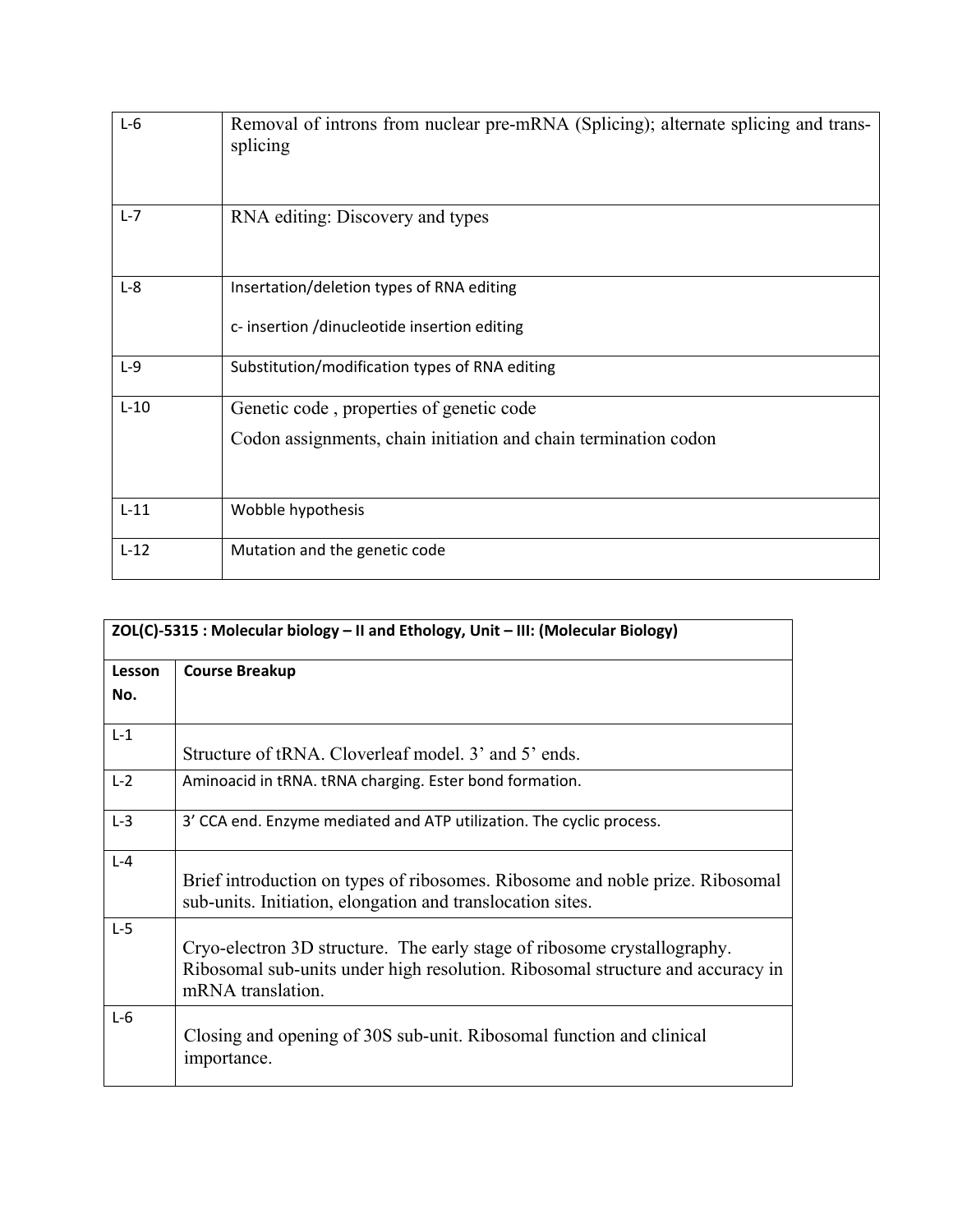| $L-7$  | The process of translation. Molecular requirements. Steps involved. A, P and E<br>sites in ribosome.                                                                                               |
|--------|----------------------------------------------------------------------------------------------------------------------------------------------------------------------------------------------------|
| $L-8$  | Elongation. Start codon. Initiations factors. Energetics. IF1, IF2 and IF3. Shine-<br>Dalgarno. Sequence. f-Met-tRNA.                                                                              |
| $L-9$  | Elongation process. Role of peptidyl transferase. Peptide bond formation.<br>Translation termination. Release factor.                                                                              |
| $L-10$ | Brief introduction. Major differences between pro and eukaryotes in relation to<br>translation. Eukaryotic mRNA.                                                                                   |
| $L-11$ | Initiation, elongation and termination process. No Shine-Dalgarno sequence, no<br>fMet-tRNA                                                                                                        |
| $L-12$ | elF 1 to eLF 5. The complex $(40S - Met-tRNA - eIFS)$ . "scanning" of mRNA.<br>Eneregetics, role of GDP. Chain elongation and termination.                                                         |
| $L-13$ | Splicing variants. Types of PTM. Requirement of PTM. Human proteomics and<br>Swiss port annotation.                                                                                                |
| $L-14$ | Nascent protein. Protein sorting, sequencing and modification. Different<br>chemical modifications.                                                                                                |
| $L-15$ | Charge dependent changes. Organelle dependent changes. Functions of histone and<br>nucleosome. H3 barcode hypothesis. Chromatin remodelling. Phosphorylation.<br>Glycation. Methods to examine PTM |

ZOL‐C‐5316

## **LESSON PLAN**

## **Class : PG 3rd semester**

**Course title:** ZOL ( C )‐ 5316, Developmental biology and Immunology

**Credit:** 4+0

**Course teachers:** Dr. C.S.K.Mishra, Dr.B.R.Paital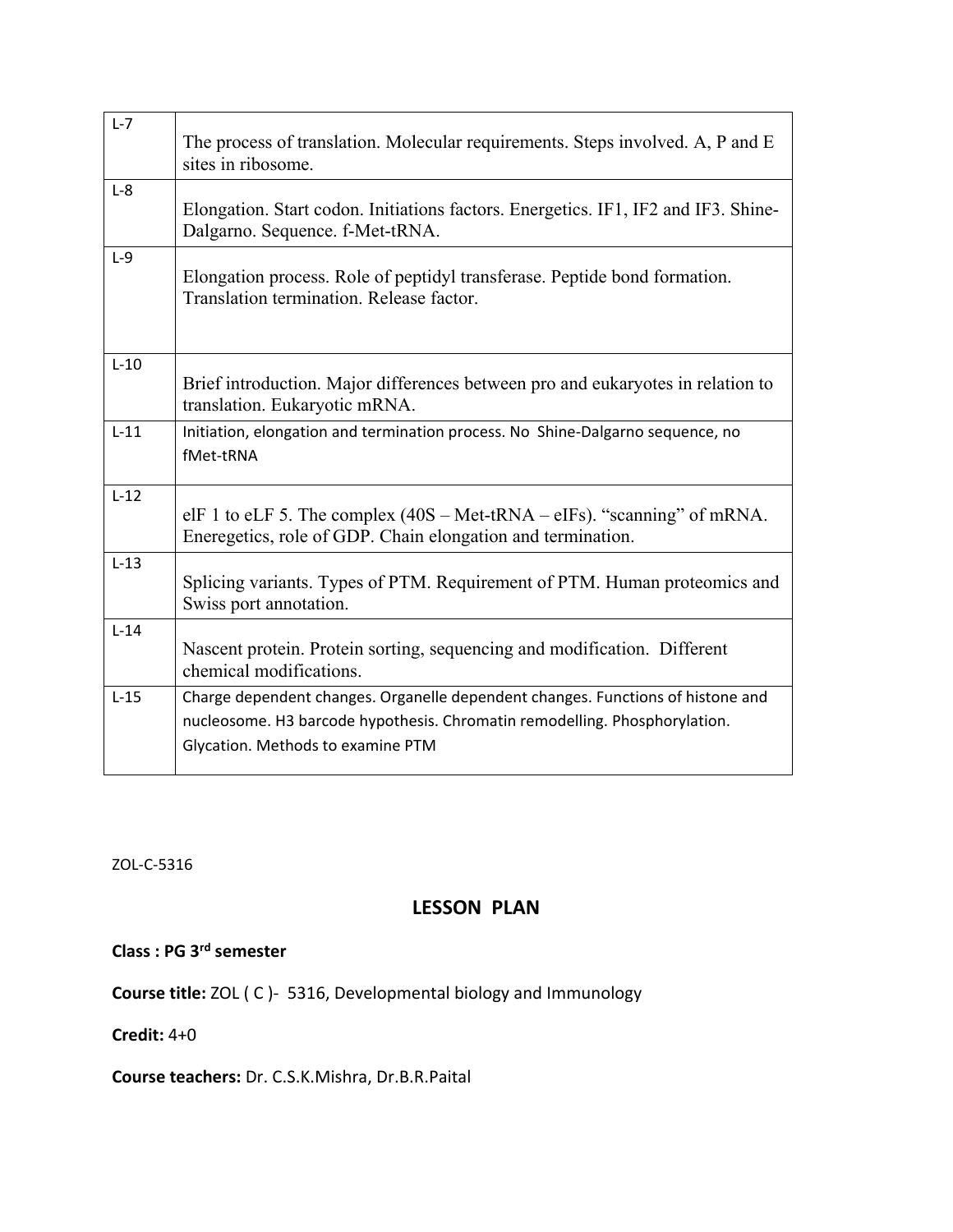| Unit | Unit name               | No. of lectures | Name of the teacher |
|------|-------------------------|-----------------|---------------------|
|      | Developmental biology-1 | 16              | Dr. C.S.K. Mishra   |
|      | Developmental biology-2 | 16              | Dr. C.S.K. Mishra   |
|      | Developmental biology-3 | 16              | Dr. C.S.K. Mishra   |
| Δ    | Immunology              | 16              | Dr.B.R.Paital       |

## **COURSE BREAK UP**

## Dr.C.S.K.Mishra

| Lecture No. | Topics to be covered                                                                                                                                                                                                    |
|-------------|-------------------------------------------------------------------------------------------------------------------------------------------------------------------------------------------------------------------------|
| $L-1$       | Introduction to fertilization, fertilization in sea urchin: Gamete<br>release and transport, Recognition of gametes and acrosomal<br>reaction, sperm penetration, Blocks of polyspermy.                                 |
| $L-2$       | Fertilization in sea urchin, Prevention of polyspermy, metabolic<br>activation of the egg, gamete fusion, Activation of egg metabolism,<br>fusion of the genetic material                                               |
| $L-3$       | Fertilization in mammals:<br>female<br>Sperm transport in<br>the<br>reproductive tract, egg transport, viability of ova and sperms                                                                                      |
| $L - 4$     | Fertilization in mammals: Union of gametes, Development and<br>fusion of pronuclei. Hormonal control of fertilization, Significance<br>of fertilization.                                                                |
| $L-5$       | Early development, cleavage patterns: The cell during<br>cleavage, distribution of yolk and its effect on cleavage, cleavage<br>patterns and types.                                                                     |
| $L-6$       | Formation of blastula in amphibians, gastrulation, fate map:<br>The significance of blastula , mechanism of formation, mechanism<br>of gastrulation, significance of gastrula. Methods for construction of<br>fate map. |
| $L-7$       | Cell movement and formation of germ layers in echinoderms<br>(seaurchin).                                                                                                                                               |
| $L-8$       | Cell movement and formation of germ layers in amphibians and<br>birds.                                                                                                                                                  |
| $L-9$       | Organisation and properties of the embryo during cleavage and<br>blastulation.                                                                                                                                          |
| $L-10$      | Molecular events during cleavage and blastulation, parental<br>imprinting.                                                                                                                                              |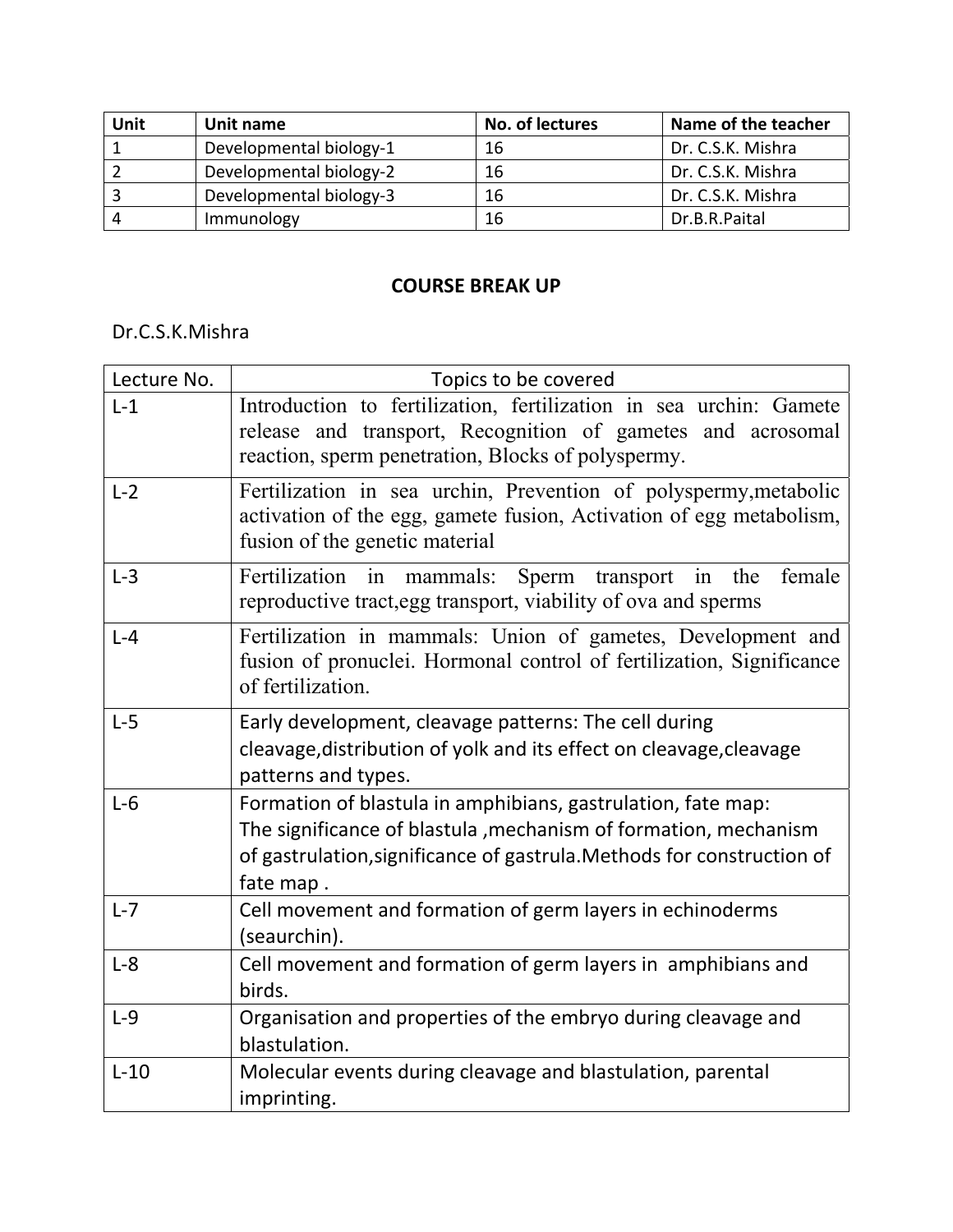| $L-11$ | Potency, commitment, specification, Induction, competence,<br>determination.                                                                                                     |
|--------|----------------------------------------------------------------------------------------------------------------------------------------------------------------------------------|
| $L-12$ | <b>Revision class</b>                                                                                                                                                            |
| $L-13$ | Introduction to stem cells, stem cell differentiation,                                                                                                                           |
|        | Origin of stem cells, Assymetric division of stem cells, Stem cell                                                                                                               |
|        | types:adult stem cells, fetal stem cells, embryonic<br>stemcells, haematopoietic, mesenchymal and neural stem cells.                                                             |
| $L-14$ | Migration of stem cells to injured tissues, stem cell therapy and                                                                                                                |
|        | other applications.                                                                                                                                                              |
| $L-15$ | Differentiation: Definition, Chemical basis                                                                                                                                      |
| $L-16$ | Selective action of genes in<br>differentiation:<br>Signals<br>to<br>genes, recognition of genes by signal molecules, relation<br>of                                             |
|        | differentiation to mitosis.                                                                                                                                                      |
| $L-17$ | Diffrentiation gone out of control, Changing pattern of protein<br>synthesis, Regulation of differentiation.                                                                     |
| $L-16$ | Pattern formation: Antero-posterior pattern formation in Drosophila                                                                                                              |
| $L-17$ | Dorso-ventral pattern formation in <i>Drosophila</i> , role of maternal,<br>segmentation and homeotic genes                                                                      |
| $L-18$ | Organisation of HOX genes in vertebrates                                                                                                                                         |
| $L-19$ | Axis formation in amphibians, Nieuwkoop centre and primary<br>organizer                                                                                                          |
| $L-20$ | Axis formation in birds and mammals, role of pattern forming genes                                                                                                               |
| $L-21$ | Revision class                                                                                                                                                                   |
| $L-22$ | Late embryonic development: Vulva formation in Coenorhabditis                                                                                                                    |
| $L-23$ | Neural tube formation in vertebrates                                                                                                                                             |
| $L-24$ | Development of limb in vertebrates: Introduction, cellular and<br>molecular mechanism.                                                                                           |
| $L-24$ | Role of HOX genes and other pattern forming genes in the limb<br>development                                                                                                     |
| $L-25$ | Metamorphosis in insects and amphibians: Changes in organisation<br>, causation, tissue reactivity in amphibians, moulting in insects,<br>causation, factors controlling molting |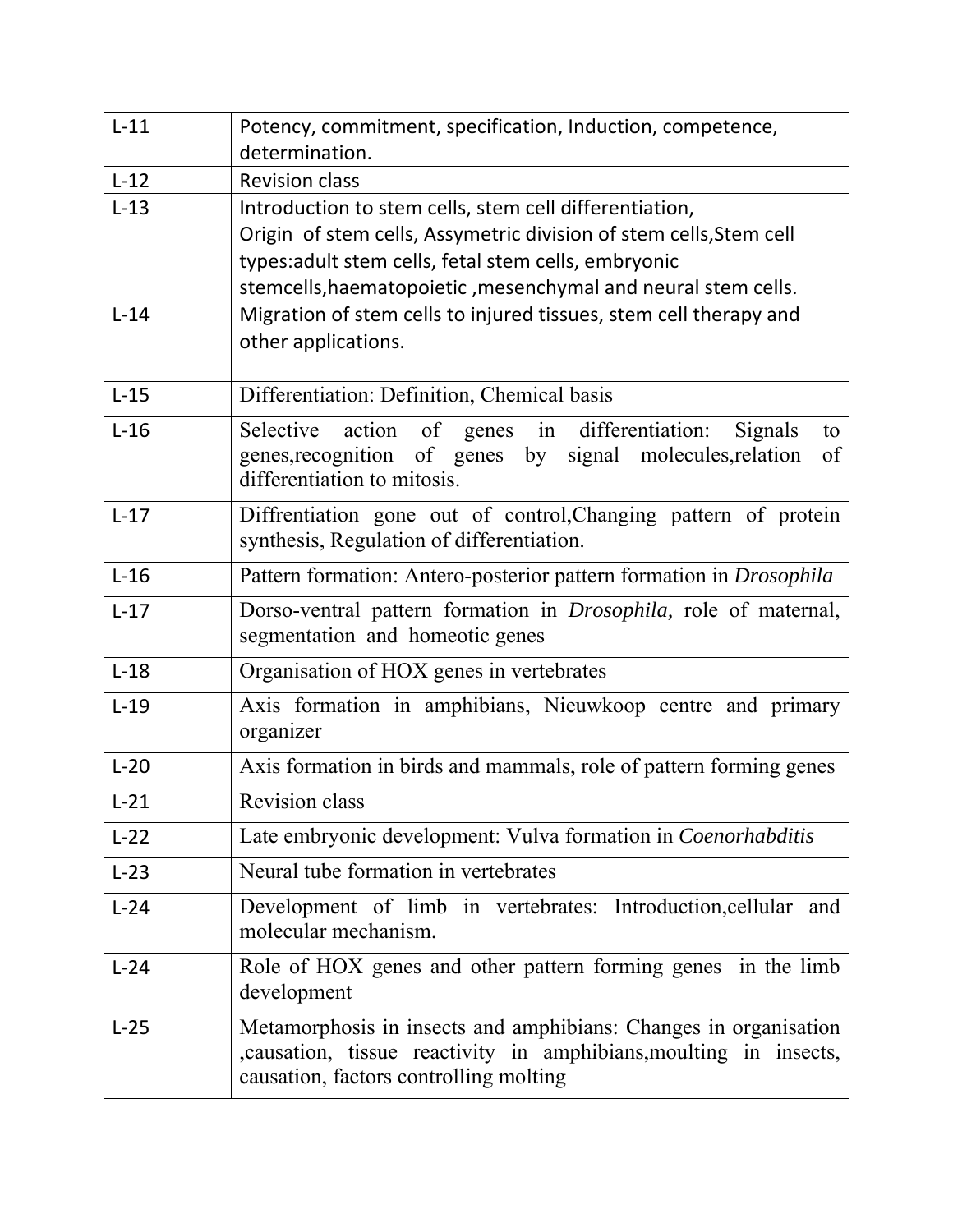| $L-26$ | Hormonal control of metamorphosis in insects and amphibians                                                                                           |
|--------|-------------------------------------------------------------------------------------------------------------------------------------------------------|
| $L-27$ | - of<br>Regeneration of salamander limbs: Typical<br>case<br>regeneration, renewal of the limb, regenerative ability, stimulation<br>and suppression. |
| $L-28$ | Polar coordinate model: Significance and explanation of the model.                                                                                    |
| $L-29$ | Senescence: Introduction, types, mechanism, regulation.                                                                                               |
| $L-30$ | <b>Revision</b> class                                                                                                                                 |

|         | ZOL(C)-5316: Developmental biology and Immunology                                                                                                                                       |  |
|---------|-----------------------------------------------------------------------------------------------------------------------------------------------------------------------------------------|--|
| Lesson  | <b>Course Breakup</b>                                                                                                                                                                   |  |
| No.     |                                                                                                                                                                                         |  |
| $L-1$   | Brief introduction to immunology. History. Edward Jenner's work. Variolation. Vacca<br>Selective theory. Enzyme substrate theory                                                        |  |
| $L-2$   | Classification of immuno system. Natuarl, artificial and passive and active immunity.<br>Skin as innate immunity. Physiological barriers. Phagocytes. Summary of innate<br>immunity     |  |
| $L-3$   | Acquired immunity. Natural and artificial. Acquired immunity. Antibody therapy. Ag<br>receptors in B-cells. Overall process of immunity.                                                |  |
| $L - 4$ | B cells, T cells and NK cells. Originated from bone marrow. Lymphoid and myeloid<br>origin. LGL. Cells of adaptive immunity. TCR and BCR. Origin and functions of T, B and<br>NK cells. |  |
| $L-5$   | T helper cells. T cytotoxic cells. T regulatory cells. CD4, CD8, T cells. T memory cells. T<br>NK cells                                                                                 |  |
| $L-6$   | Plasma cells. Memory cells. B1 cells. Regulatory cells. Null cells. WBCs.<br>Phagocytes. Dendritic cells                                                                                |  |
| $L-7$   | CRPs. C1-C9 proteins and their properties. Paul Ehrlich's work.                                                                                                                         |  |
| $L-8$   | Classical pathway. Lectin (MBL) pathway. Alternative pathway                                                                                                                            |  |
| $L-9$   | Common pathway of three pathways. Biological effects of CS. Regulation of<br>CS. Clinical aspects of CS.                                                                                |  |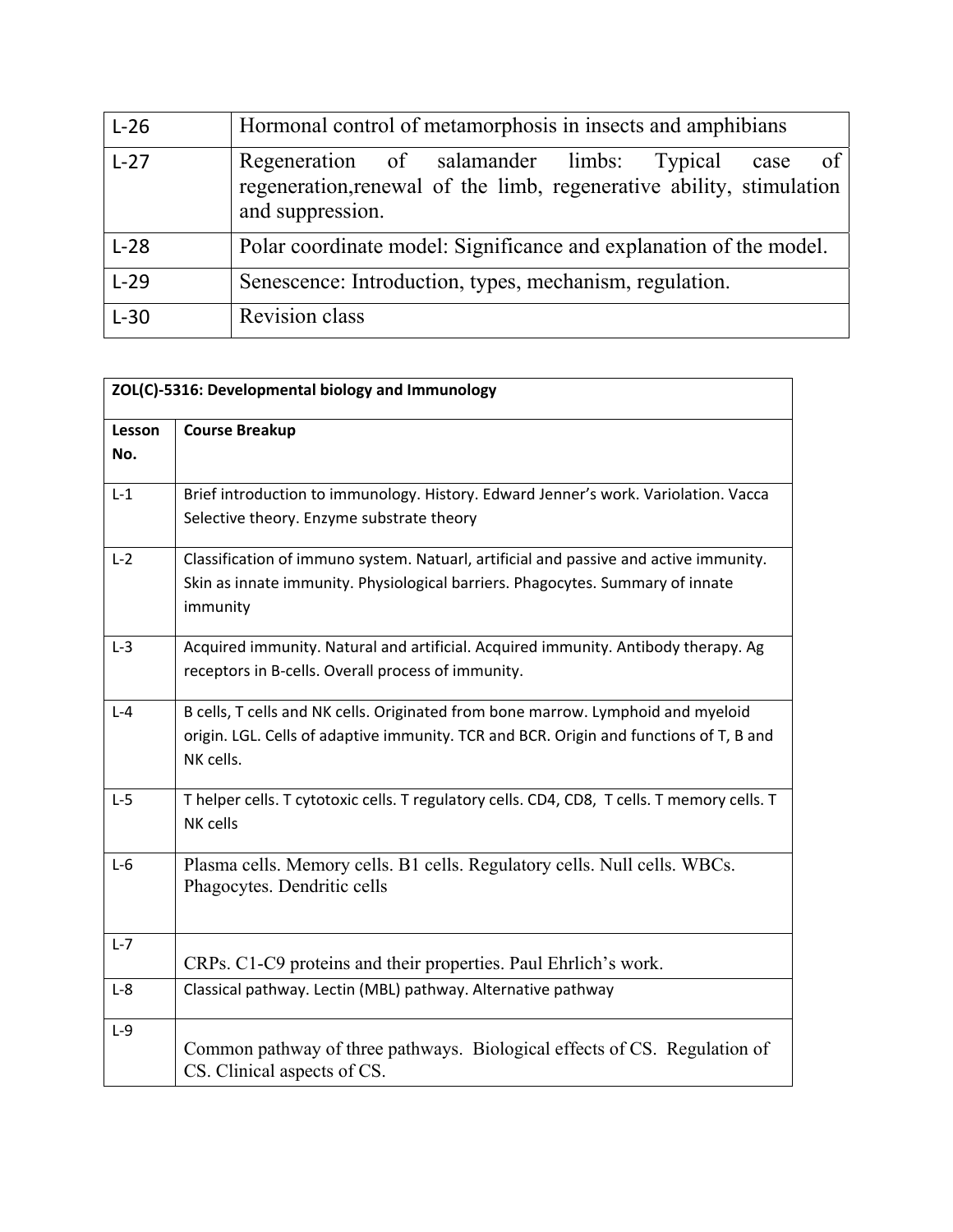| $L-10$ | Antigens. Immunogens. Properties of immunogens. Example and in silico modelling of      |
|--------|-----------------------------------------------------------------------------------------|
|        | immunogens. Factors affecting immunogen function.                                       |
| $L-11$ | Susceptibility to Ag. Bilogical system contribute to immunogenicity. Common             |
|        | immungens                                                                               |
| $L-12$ | Epitopes. Conformational and linear epitopes. Super Ag. Sag and and S-arrestin.         |
| $L-13$ |                                                                                         |
|        | Haptens. Experiments to determine haptens. T-cell dependent and independent<br>Ag.      |
| $L-14$ | Introduction to immune responses. Need of PR. Time to take PR. Involvement of CD        |
|        | and B-cells. Key concepts f primary response. Enzyme activation-induced cytidine        |
|        | deaminase (AID) interactions                                                            |
| $L-15$ | Introduction to immune responses. Need of SR. Time to take PR. Involvement of           |
|        | immuno cells. PR vs SR                                                                  |
| $L-17$ | Ab structure and contribution of Porter, Edelman and Nisonoff. Fc, Fab, HC, LC          |
|        | regions. Bence-Jones protein. Monoclonal Ab and hybridoma. Chemical bonds in Ab         |
|        | structure. 3D structure.                                                                |
| $L-18$ | Ag receptor diversity. Types of Ab and their uniqueness.                                |
| $L-19$ | Comparison among different Ab as per their ml wt., serum level, half-life, involvement  |
|        | in CRP pathways etc. Ig, a special Ab and its uniqueness.                               |
| $L-20$ | Variable regions of Ab. Theories of genetic diversity of Ab. Germ line, Somatic and two |
|        | gene model.                                                                             |
| $L-21$ | Kappa genes. Lambda genes. Heavy chain gene. 3 Ig genes. Alternate splicing in B-       |
|        | cells. Ig M and IgD splicing.                                                           |
| $L-22$ | Combinational V-(D)-J joining. Junctional flexibility. Junctional diversity. P and N    |
|        | region nucleotide addition. CDR region domain.                                          |
|        |                                                                                         |
|        |                                                                                         |
| $L-23$ | Class /Isotype switching. Idiotypes. Factors affecting class switching. Role of Golgi   |
|        | complexes. Research applications.                                                       |
| $L-24$ | IgG and TCR Structure of TCR Alpha and beta chain. Membrane bound and free parts.       |
| $L-25$ | Development of TCR Functions of TCR. Link with membrane associated Fab.                 |
|        | Organisation of TCR. V-domain. Binding sites in TCR. TCR diversity. Specificity of TCR  |